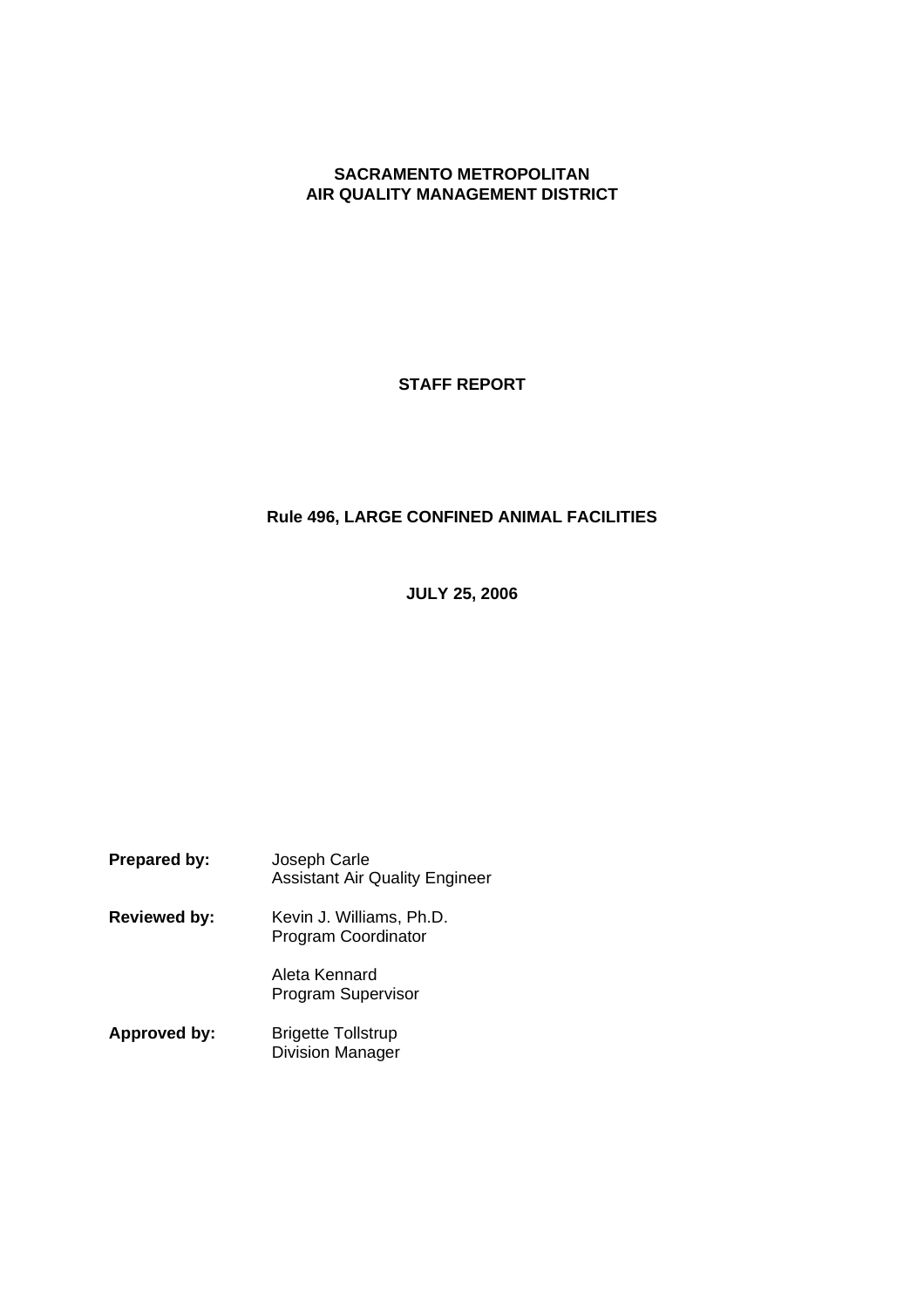#### **BACKGROUND**

Ground level ozone is a secondary pollutant formed from photochemical reactions of nitrogen oxides (NOx) and volatile organic compounds (VOCs) in the presence of sunlight. Ozone is a strong irritant that adversely affects human health and damages crops and other environmental resources. As documented by the U.S. Environmental Protection Agency (EPA) in the most recent Criteria Document for ozone (U.S. EPA 2006), both short-term and long-term exposure to ozone can irritate and damage the human respiratory system, resulting in:

- decreased lung function;
- development and aggravation of asthma:
- increased risk of cardiovascular problems such as heart attacks and strokes;
- increased hospitalizations and emergency room visits; and
- premature deaths.

The District is currently designated as a "serious" nonattainment area for both the state and federal ozone standards. Since VOCs are a precursor to ozone, one of the strategies to control ozone pollution is to reduce VOC emissions from existing stationary sources.

Senate Bill 700 (SB 700, Chapter 479, Florez, Statutes of 2003) made all agricultural sources of air pollution subject to air quality permitting requirements. Additionally, SB 700 outlines specific requirements for districts to permit and mitigate emissions from large confined animal facilities (CAFs), which can be significant sources of VOC emissions.

As required by SB 700, the Air Resources Board (ARB) adopted a definition for a large CAF on June 23, 2005. As defined by ARB, in Title 17, Division 3, Chapter 1, Subchapter 2.7 of the California Code of Regulations, a large CAF is, in any area designated as a federal ozone nonattainment area for ozone as of January 1, 2004, any confined animal facility that maintains on any one day:

- 1,000 or more milk-producing cows:
- $\bullet$ 3,500 or more beef cattle;
- 7,500 or more calves, heifers, or other cattle;  $\bullet$
- 100,000 or more turkeys;
- 650,000 or more chickens other than laying hens  $\bullet$
- 650,000 or more laying hens;
- 3,000 or more swine;  $\bullet$
- 15,000 or more sheep, lambs, or goats;  $\bullet$
- 2,500 or more horses;  $\bullet$
- 650,000 or more ducks;
- 30,000 or more rabbits or other animals.  $\bullet$

SB 700 requires all districts that are within federal nonattainment areas for ozone to adopt and implement a rule for large CAFs by July 1, 2006. The rule must contain provisions requiring a large CAF to obtain a district permit to reduce, to the extent feasible, the emissions from the facility. Rule 496, LARGE CONFINED ANIMAL FACILITIES, is being proposed to meet these requirements of SB 700.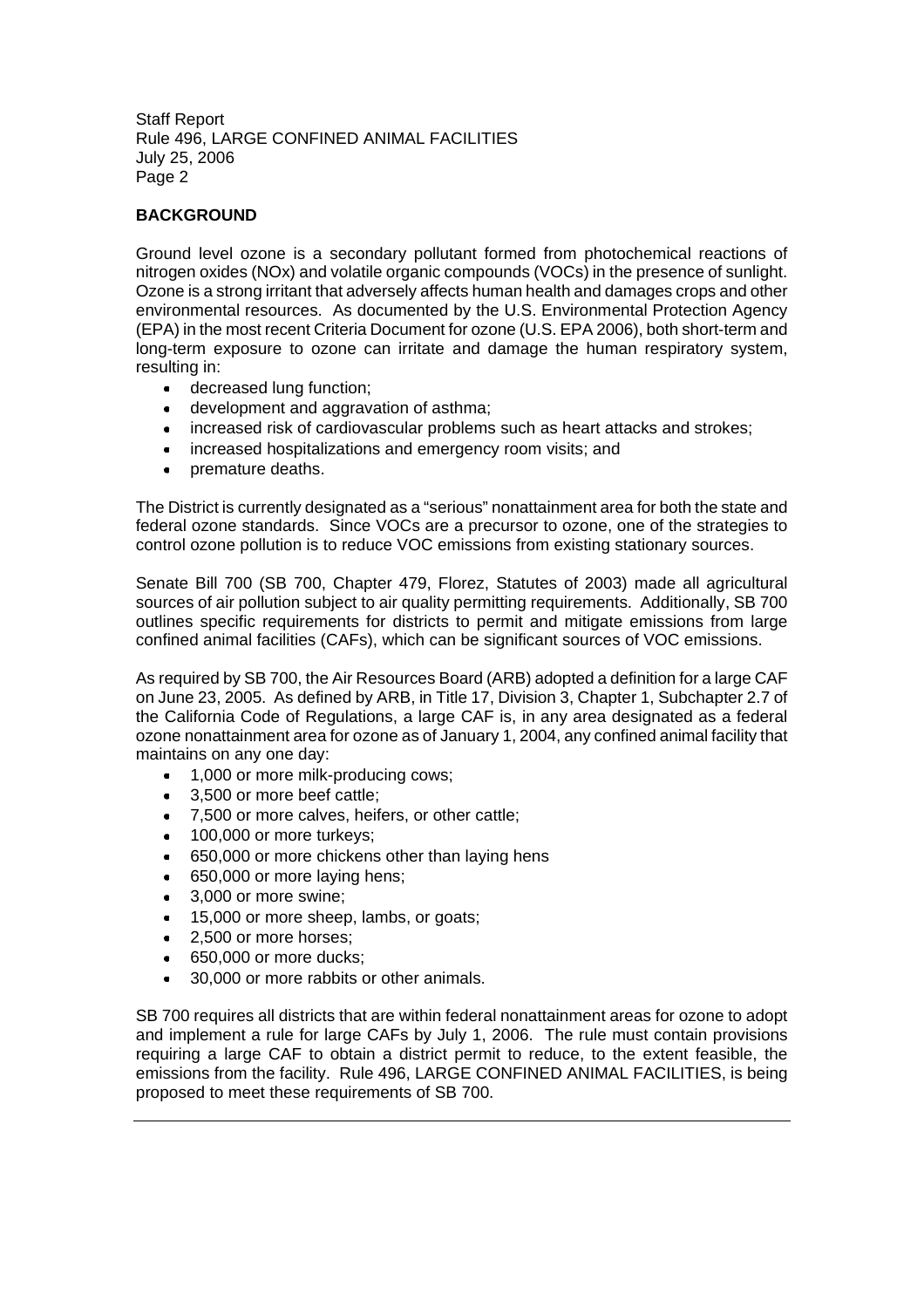#### **LEGAL MANDATES**

**Federal Mandate:** The District is designated as a serious nonattainment area for the federal 8-hour ozone standard (69 FR 23858, April 30, 2004). U.S. EPA's Phase 2 Rule (70 FR 71611, Nov. 29, 2005), to implement the 8-hour ozone standard, requires the District to submit a state implementation plan by June 15, 2007 that demonstrates attainment by 2013. Rule 496 will achieve reductions in VOC emissions that will be necessary to help the Sacramento area attain the 8-hour ozone standard.

#### **State Mandates:**

SB 700 Requirements: SB 700 added Section 40724.6 to the California Health and Safety Code (HSC), which requires permitting and reduction of air emissions from large CAFs. Section 40724.6 requires the following:

- (1) ARB must develop the definition of a large CAF on or before July 1, 2005.
- (2) Each district must adopt a rule or regulation, no later than July 1, 2006, requiring large CAFs to obtain a permit to reduce, to the extent feasible, emissions of air contaminants from the facility.
- (3) The owner/operator of a large CAF must submit an application for a permit no later than six months after the rule adoption date. The permit application must contain:
	- (A) Information that the district determines necessary to prepare an emissions inventory of all regulated air pollutants emitted from the operation.
	- (B) An emissions mitigation plan that demonstrates that the facility will use reasonably available control technology (RACT) in moderate and serious nonattainment areas, and best available retrofit control technology (BARCT) in severe and extreme nonattainment areas, to reduce emissions of pollutants that contribute to the nonattainment of any ambient air quality standard, and that are within the district's regulatory authority.
- (4) The district must act on the application for permit within six months of a completed application.
- (5) Upon approval of the permit application, the district must create an implementation schedule that shall not take more than one year to complete.
- (6) The approved emission mitigation plan is effective for a reasonable period determined by the district of not more than three years.
- (7) At the end of the reasonable or maximum three year period the district must reevaluate the emission mitigation plan and update it to reflect changes in the operation or feasibility of the mitigation measures.

The proposed Rule 496 meets the requirements of HSC Section 40724.6.

Serious Nonattainment Plan Requirements: The District is designated as a serious nonattainment area for the state ozone standard. The California Clean Air Act requires areas with this designation to adopt control measures required in sections 40913, 40914, and 40919 of the California HSC:

HSC Section 40913 requires districts to develop a plan to achieve California's ambient air quality standards by the earliest practicable date.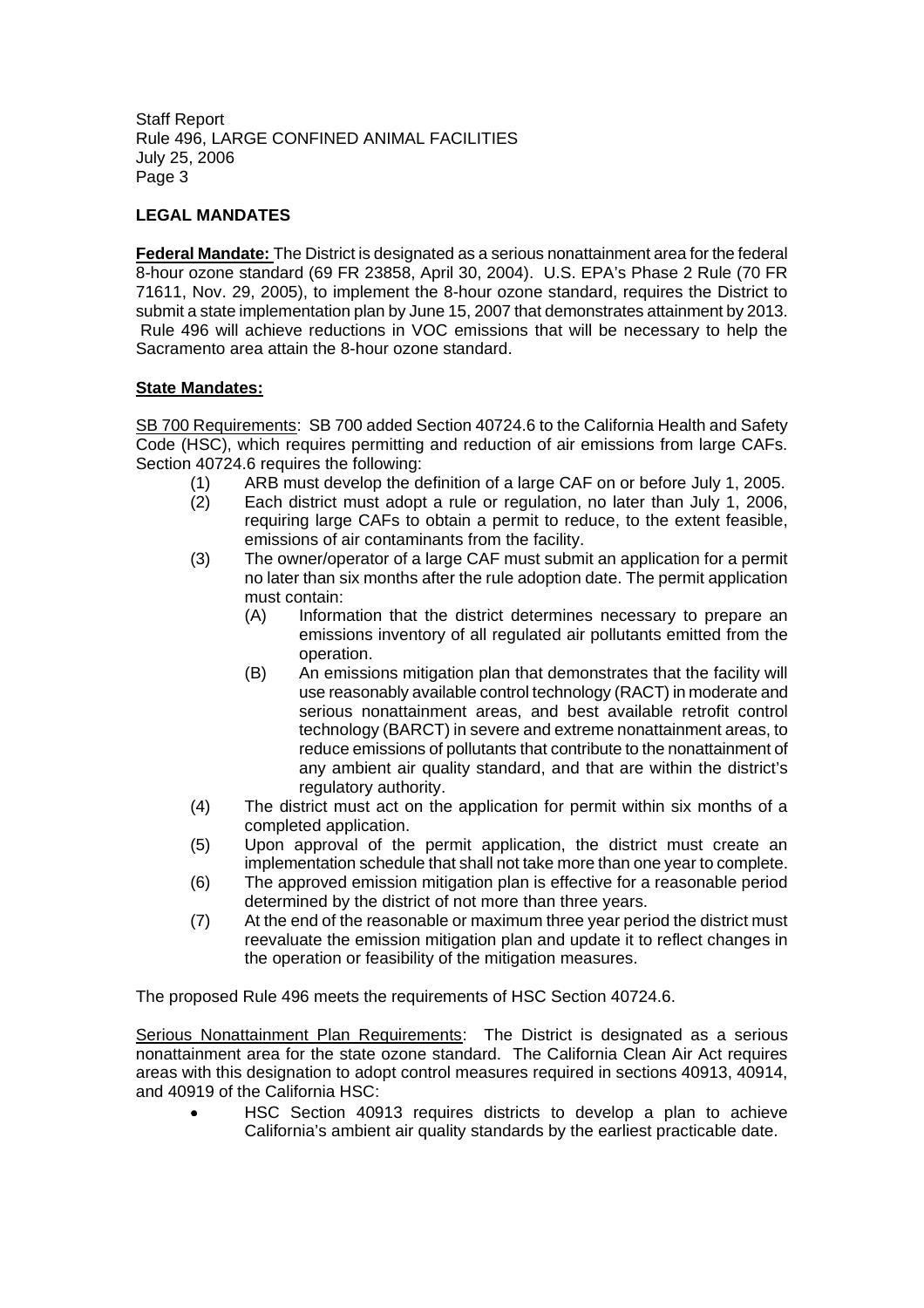- HSC Section 40914(b)(2) requires every nonattainment district which cannot  $\bullet$ achieve a reduction of 5% or more per year in district wide emissions to adopt "every feasible measure" to reduce the emission of nonattainment pollutants and their precursors. South Coast Air Quality Management District (SCAQMD) Rule 1127, which regulates emissions from large dairies, qualifies as a "feasible measure." Rule 496 will require equivalent emission mitigation techniques for large dairies.
- HSC Section 40919(a)(3) requires districts with serious nonattainment for ozone to adopt BARCT for all existing permitted sources. Rule 496 will require BARCT for permitted CAFs.

Transport Mitigation Emission Control Requirements: Districts within the areas of origin of transported air pollutants, as identified in section 70500(c), shall include sufficient emission control measures in their attainment plans for ozone adopted pursuant to Part 3, Chapter 10 (commencing with Section 40910) of Division 26 of the Health and Safety Code, to mitigate the impact of pollution sources within their jurisdictions on ozone concentrations in downwind areas commensurate with the level of contribution. An upwind district shall comply with the transport mitigation planning and implementation requirements set forth in this section regardless of its attainment status, unless the upwind district complies with the requirements of section 70601. At a minimum, the attainment/transport mitigation plans for districts within the air basins or areas specified below shall conform to the following requirements:

- (1) Broader Sacramento Area (as defined in section 70500(b)(3)) shall:
	- (A) require the adoption and implementation of all feasible measures as expeditiously as practicable.
	- (B) require the adoption and implementation of best available retrofit control technology, as defined in Health and Safety Code section 40406, on all existing stationary sources of ozone precursor emissions as expeditiously as practicable.
	- (C) require the implementation, by December 31, 2004, of a stationary source permitting program designed to achieve no net increase in the emissions of ozone precursors from new or modified stationary sources that emit or have the potential to emit 10 tons or greater per year of an ozone precursor.
	- (D) include measures sufficient to attain the state ambient air quality standard for ozone by the earliest practicable date within the Upper Sacramento Valley and that portion of the Mountain Counties Air Basin north of the Calaveras- Tuolumne County border and south of the Sierra-Plumas County border, except as provided in Health and Safety Code section 41503(d), during air pollution episodes which the state board has determined meet the following conditions:
		- (i) are likely to produce a violation of the state ozone standard in the Upper Sacramento Valley or that portion of the Mountain Counties Air Basin north of the Calaveras-Tuolumne County border and south of the Sierra-Plumas County border; and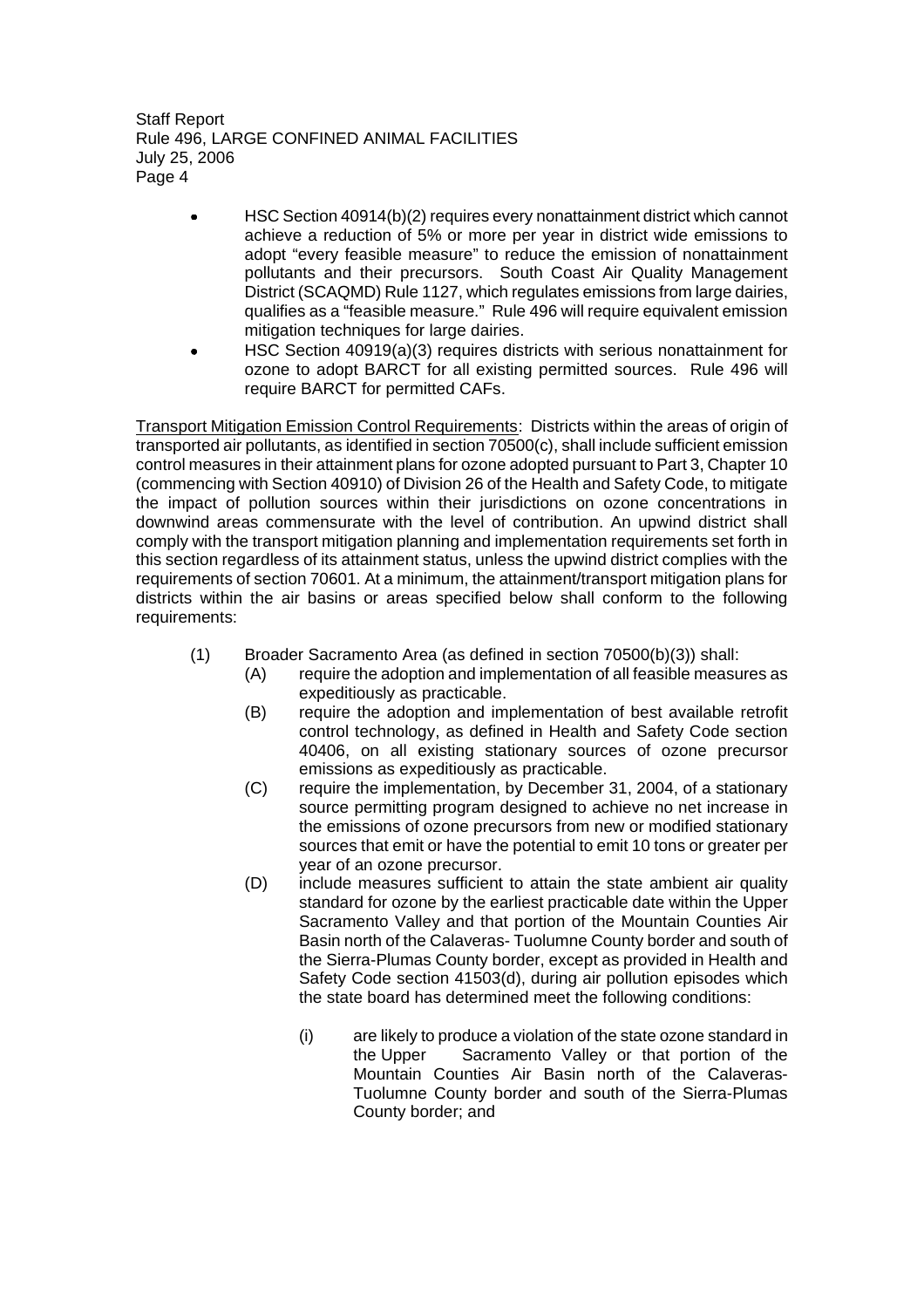- (ii) are dominated by overwhelming pollutant transport from the Broader Sacramento Area; and
- (iii) are not measurably affected by emissions of ozone precursors from sources located within the Upper Sacramento Valley or that portion of the Mountain Counties Air Basin north of the Calaveras-Tuolumne County border and south of the Sierra-Plumas County border.

Proposed Rule 496 is based on all feasible control measures and BARCT requirements, and therefore complies with this section.

#### **SUMMARY OF PROPOSED REQUIREMENTS**

Rule 496 applies to large CAFs as defined by ARB. The owner/operator of a large CAF will be required to obtain a permit pursuant to Rule 215, AGRICULTURAL PERMIT REQUIREMENTS AND AGRICULTURAL NEW SOURCE REVIEW. The permit will include an emissions mitigation plan that implements BARCT to reduce VOC emissions.

Within 180 days of the date of adoption of Rule 496, the owner/operator of a large CAF will be required to submit a permit application that includes:

- the average number of animals of each type for the previous 12-month period;
- the maximum number of animals of each type for any given day during the previous 12-month period; and
- an emissions mitigation plan that meets the requirements of BARCT. For dairies and poultry ranches, the rule contains lists of specific measures that must be included in the initial mitigation plan unless an alternative plan, capable of achieving equal or greater reductions, is created. Appendix D includes tables showing the specific mitigation measures and their associated monitoring and recordkeeping requirements for dairies and poultry ranches.

Once a permit has been approved, the owner/operator must implement the emission mitigation plan according to a schedule outlined by the district, which will require complete implementation no later than one year from the date the permit is issued. The permit, including emission mitigation plan, will be valid for a total of three years, after which the mitigation plan will be updated to reflect changes in operation or the availability/feasibility of emission control technology.

#### **GENERAL DESCRIPTION OF CAF OPERATIONS**

The agricultural industry is instrumental in California's economy. The output produced from California's farms far exceeds that of any other state in the nation. One of the largest areas of agriculture is the livestock industry. In fact, the dairy industry is the single largest source of revenue for the California agricultural community. Although Sacramento contains some confined animal facilities, it holds a small percentage based on numbers for the entire state. For example, the District holds less than 1% of dairies with over 500 head of milking cows in California.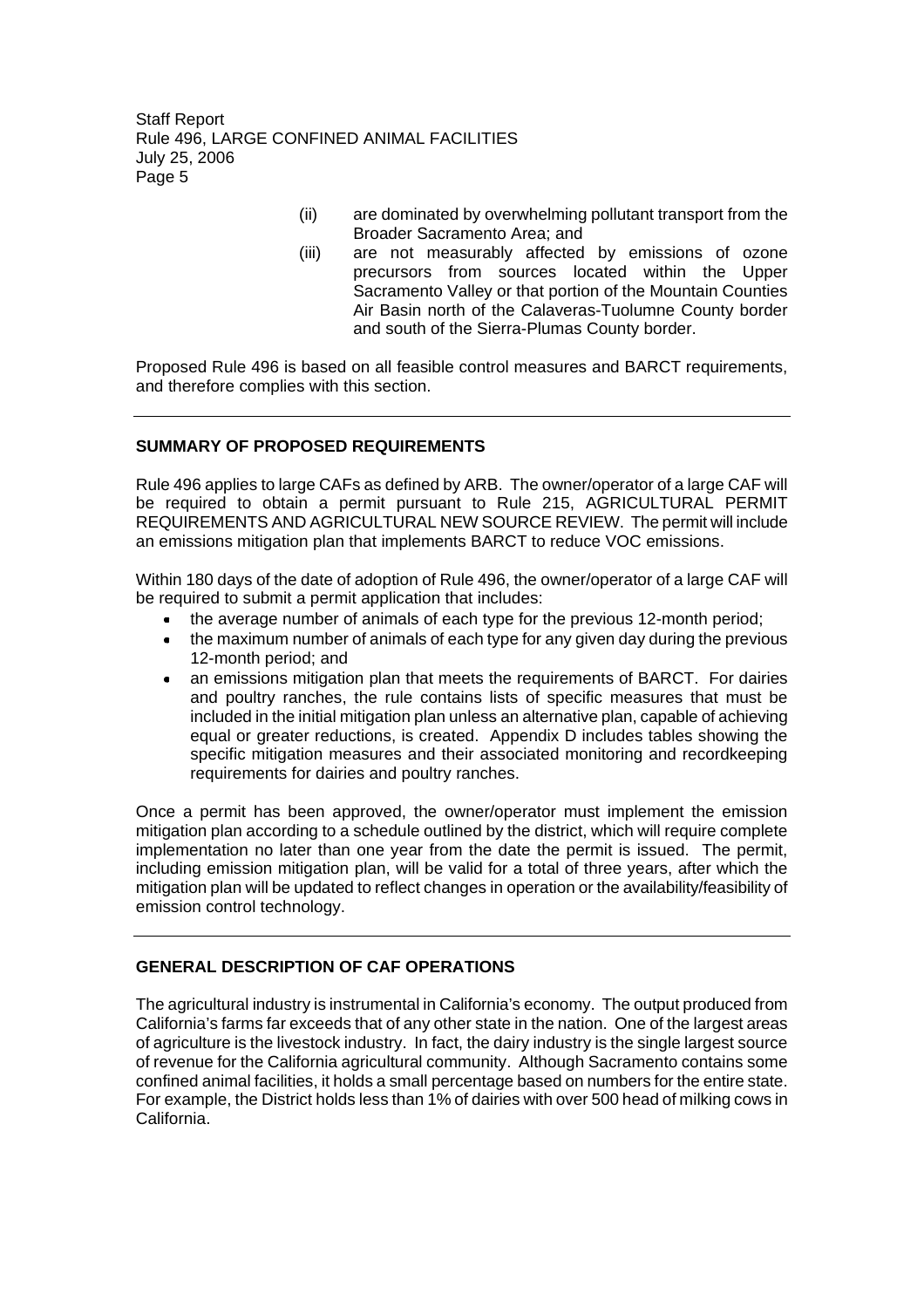Dairies, chicken broiler ranches, and turkey broiler ranches in the District have been identified by Staff. An overview of these types of confined animal facilities is given below.

Dairies: Every dairy is unique and is operated according to the local environment, economy, and operator preferences. Generally, for larger dairies the milking cows will be housed in free stalls. Housing is typically set up in a long covered building with free stalls near the outside walls and a feed lane in the middle. Each free stall is large enough for a single cow and contains some form of bedding so the cows can rest. The stalls are called "free" because they are open, allowing the cows to freely access the food troughs. The cows may or may not be allowed access to an open corral. Typically, most of the manure is produced at the feed lanes while the cows are eating. Manure is removed from the feed lanes by either scraping, flushing or vacuuming. Vacuuming is not commonly used because of high costs. In the District, flushing is commonly used at larger dairies because of its low labor requirement.

With a flush system, the housing area will typically be sloped and at the higher end of the slope, a large amount of water will be "flushed" through the feed lane, washing all the manure to a collection system. The combination of manure and water will commonly be sent to a solids separation system where large particles of manure and bedding can be removed from the liquid. The liquid is then piped to a lagoon or storage pond where it will be later used for crop irrigation or be recycled for further flushing.

When scraping is the manure removal technique, a large blade will be mechanically dragged across the floor of the feed lanes while the cows are out of the free stalls being milked. The manure collected is used on cropland or is dried and reused as bedding in the free stalls.

In order to produce milk, cows need to give birth to calves. After a cow is bred, a calf is born about nine months later. The cow is usually rebred about four months after giving birth. After a calf is born, a cow can usually produce milk for a period of ten months, followed by a two month dry period where the cow can physiologically prepare for another calf birthing. During the period of lactation, a cow is milked on average twice a day and produces on average 17,000 pounds of milk a year. The cows are usually milked in a separate building called the milking parlor.

Because calves are constantly being born on dairies, a large part of a dairy operation is dedicated to handling calves, heifers and other support stock. Support stock typically composes about 50% of the total cattle on a dairy, although many larger dairies are sending calves and heifers to special farms in order to focus solely on milk producing cows.

Chicken Broiler Ranches: Chicken broiler ranches are where chickens are raised for the production of meat. Typically, houses where the chickens are raised are, on average, 400 by 50 feet, designed to contain 25,000 to 30,000 chickens at a time. New chicks first undergo a brooding period, where chicks are placed in a heated section of the broiler house. As the chicks get older, the temperature is gradually reduced. Chickens are then raised in the houses for a period of 45 days until they reach the ideal market weight. After this growth period the chickens are taken off site for processing, and there is a period of 10 days to allow for diseases to pass, cleaning, and preparation for the next flock.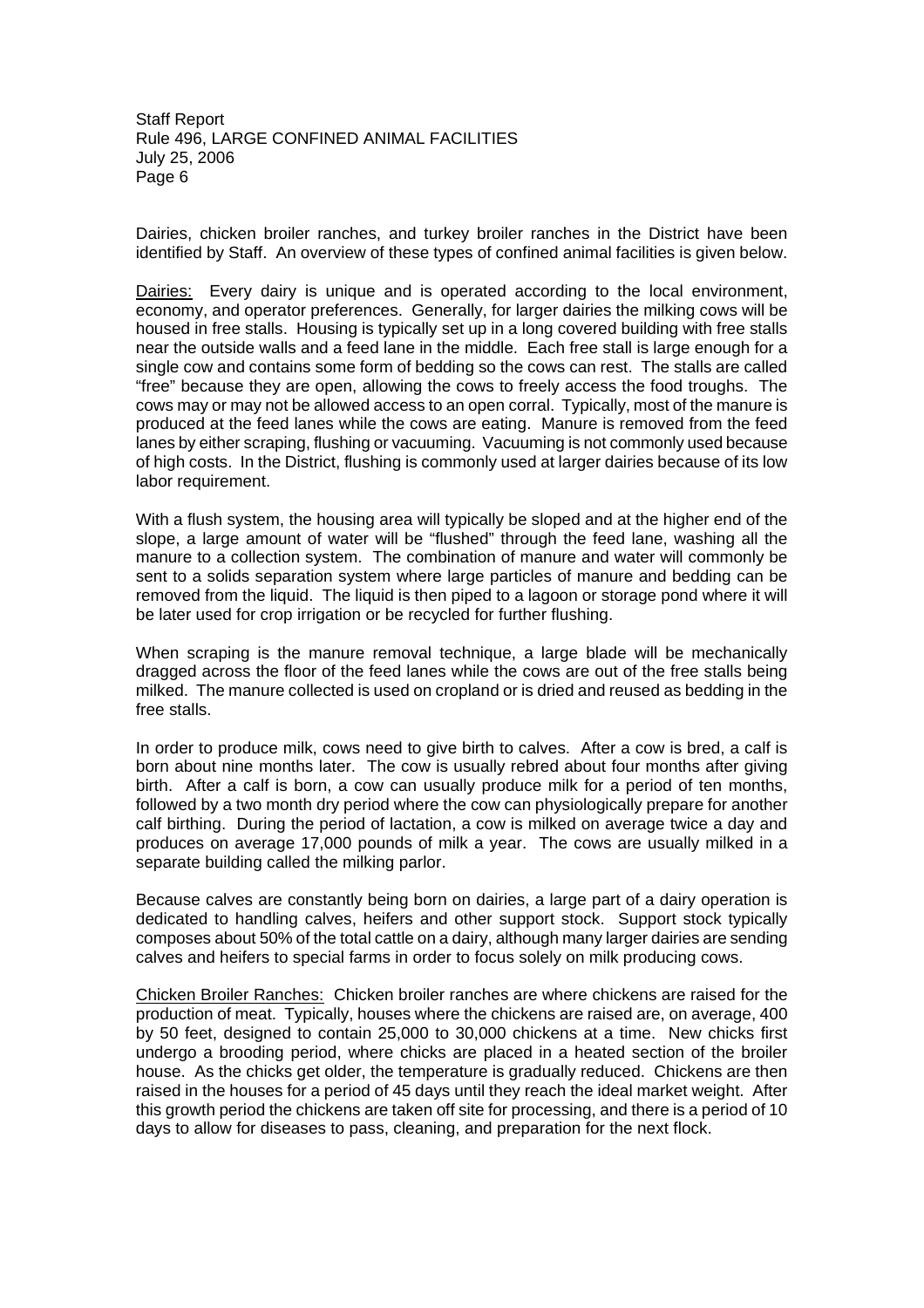Typically, broiler houses are completely enclosed and use a temperature controlled ventilation system because of the sensitivity of chickens to the outside temperatures. In some environments where weather is not too extreme, the long walls of the broiler house are replaced with curtains. Most broiler houses in California's central valley are completely enclosed due to extreme heat in the summer. The houses have earthen floors covered by a litter material, such as rice hulls, wood shavings, or straw, to collect manure.

Concentrated manure that builds up around the feeder and drinkers is called cake, and is commonly cleaned out after ever every flock. The litter, which contains most of the manure, is used for multiple flocks and is cleaned out on average once or twice a year. When the litter is removed, the broiler house is disinfected to help prevent disease exposure for the next flocks. Prevention of disease is a very important factor for chicken ranchers. The houses are inspected every day, and dead birds are removed and are properly stored and disposed. In order to prevent the spread of disease used litter, cake, and dead birds are not kept on the property for long periods of time.

Turkey Broiler Ranches: Turkey broiler ranches have similar procedures to those of chicken broiler houses. One of the main differences in the turkey industry is the physical characteristics of the turkey compared to the chicken. First, turkeys grow to be much larger than chickens. The growth periods for turkeys can last up to 21 weeks, making it possible to have only two to three flocks per year. Because the turkeys are larger, more manure is produced, leading to more emissions. The other major difference is turkeys are less sensitive to weather, and therefore are typically housed in partially enclosed houses where the side walls are replaced by curtains. Because the houses are only partially enclosed, the interior of the houses are more susceptible to moisture.

#### **EMISSIONS MITIGATION TECHNIQUES**

Depending on the type of animal housed at a facility, conditions and operations can vary significantly. There are also significant differences between facilities that house the same types of animals. For example, the methods that dairies use to remove manure from the feed lanes can be dry (scraping) or wet (flushing) technique. The technique makes a significant difference in further manure handling procedures due to differences in moisture content. To accommodate the variations in operating methods, proposed Rule 496 allows the owner/operator of a large CAF to develop an emission mitigation plan that is appropriate for each specific facility.

Many of the mitigation measures proposed in Rule 496 are designed to reduce the VOC emissions from manure. The biological breakdown of manure can occur either in the presence of oxygen (aerobic) or the absence of oxygen (anaerobic). Aerobic processes produce much lower VOC emissions than anaerobic processes. If particles of manure are exposed to oxygen, aerobic decomposition by bacteria will convert the organic material in the manure primarily to carbon dioxide and water. If the manure particles are not in contact with a sufficient amount of oxygen, anaerobic bacteria will convert the organic material mainly to VOCs and hydrogen sulfide. If anaerobic digestion takes place in a controlled environment, such as a digester, the VOCs can be biologically converted further to methane. The methane produced from a digester can be later burned and used for heating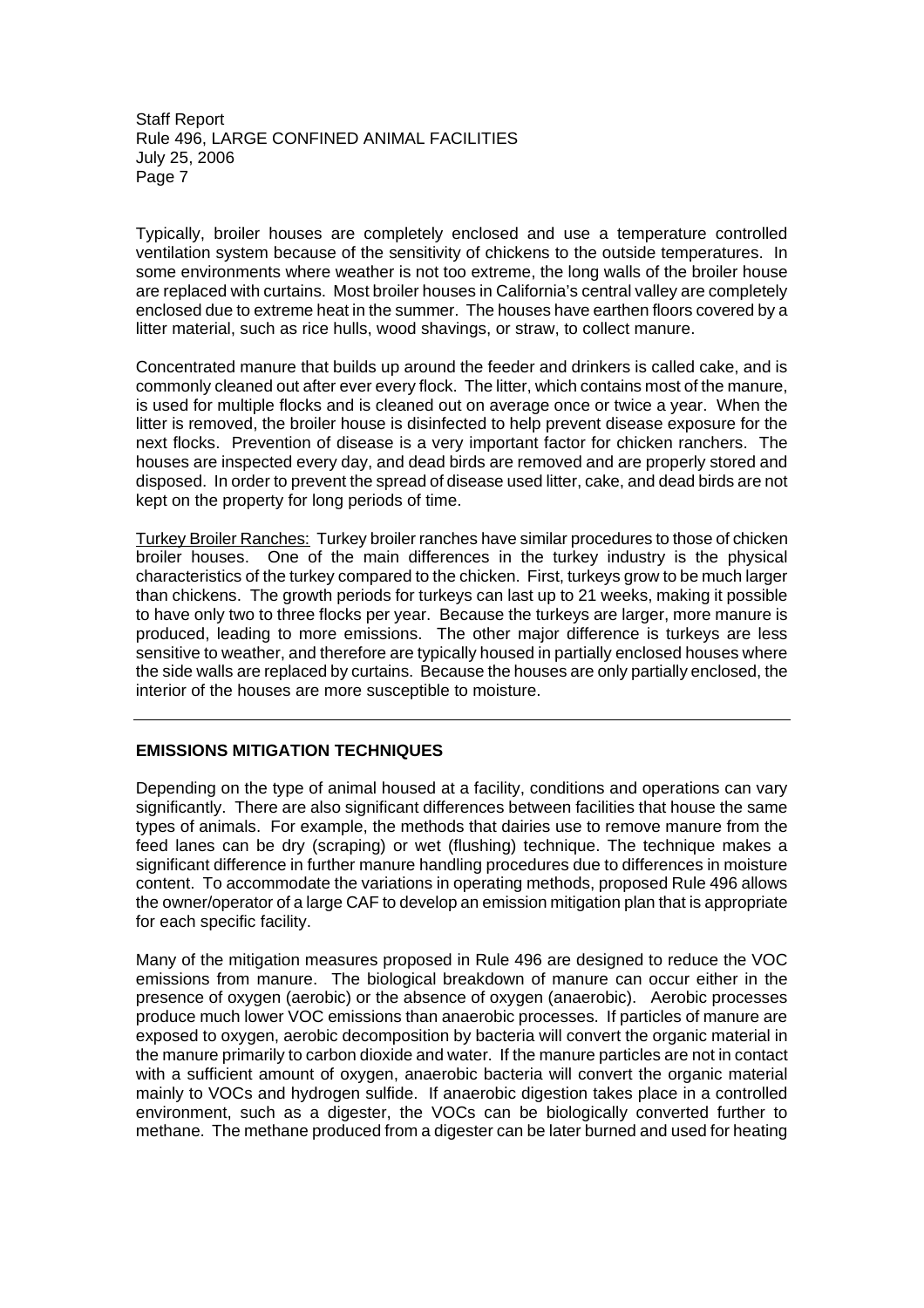or other energy. Mitigation measures that involve increased manure processing times and moisture reduction can delay and reduce the anaerobic decomposition times. Additionally, providing oxygen to the waste encourages aerobic decomposition instead of anaerobic decomposition, and therefore reduces overall VOC emissions.

Many current studies are targeted at estimating emission factors from feed and silage. Preliminary research (Schmidt 2005) has shown that VOCs emitted from the feed may constitute over 50% of the total VOC emissions from a CAF. Techniques such as keeping silage covered and reducing wet feed can potentially reduce VOC emissions. Additionally, feeding the animals food that will result in more complete digestion can reduce VOC emissions directly from the animal and the waste.

The emission mitigation measures listed in Sections 303.1 and 303.2 of Rule 496 are based upon the measures presented for dairies and poultry ranches in the San Joaquin Valley Unified Air Pollution Control District (SJVUAPCD) draft Rule 4570. Currently, all identified CAFs are located in the southern portion of Sacramento County, which, when compared to other areas in the US, has a similar environment to San Joaquin Valley. Due to the similarities in the environment, CAFs in Sacramento County are operated in a similar fashion to those in the San Joaquin Valley and the District finds it reasonable that the same mitigation options be applied to CAFs within the District.

Except as noted, the emission reductions listed in the following table are based on emission reduction values and assumptions used in the SJVUAPCD (Final Draft SJVUAPCD Rule 4570 Staff Report.) Because mitigation measures performed in the same emission area of a dairy will overlap, it was necessary to predict what the owner/operator of the CAF would choose as mitigation measure in order to estimate overall reduction. We assume the CAF owners will pick the mitigation measures with the lowest costs. The table below lists the most likely mitigation options and the estimated emission reductions.

| #              | <b>Mitigation Measure</b>                                                                                                                                                   | <b>Estimated VOC</b><br><b>Reduction</b> |
|----------------|-----------------------------------------------------------------------------------------------------------------------------------------------------------------------------|------------------------------------------|
|                | Feed Measures (4)                                                                                                                                                           |                                          |
|                | Feed according to National Research Council guidelines<br>specified in "Nutrient Requirements of Dairy Cattle: Seventh<br>Revised Edition, 2001," or a more recent edition. | 10%                                      |
| $\overline{2}$ | Store grain in a weatherproof storage structure from October<br>through May.                                                                                                | 0.3%                                     |
| 3              | At least once every 14 days, remove feed from the area<br>where animals stand to eat feed.                                                                                  | 0.2%                                     |
| $\overline{4}$ | At least once every 14 days, remove spilled feed from the<br>area where equipment travels to place feed in the feed<br>bunks.                                               | $0.2\%$                                  |
|                | Silage Measures (1)                                                                                                                                                         |                                          |
| 1              | Cover the horizontal surface of silage piles, except for the<br>area where feed is being removed from the silage pile.                                                      | 0.3%                                     |

#### **DAIRY EMISSION MITIGATION MEASURES**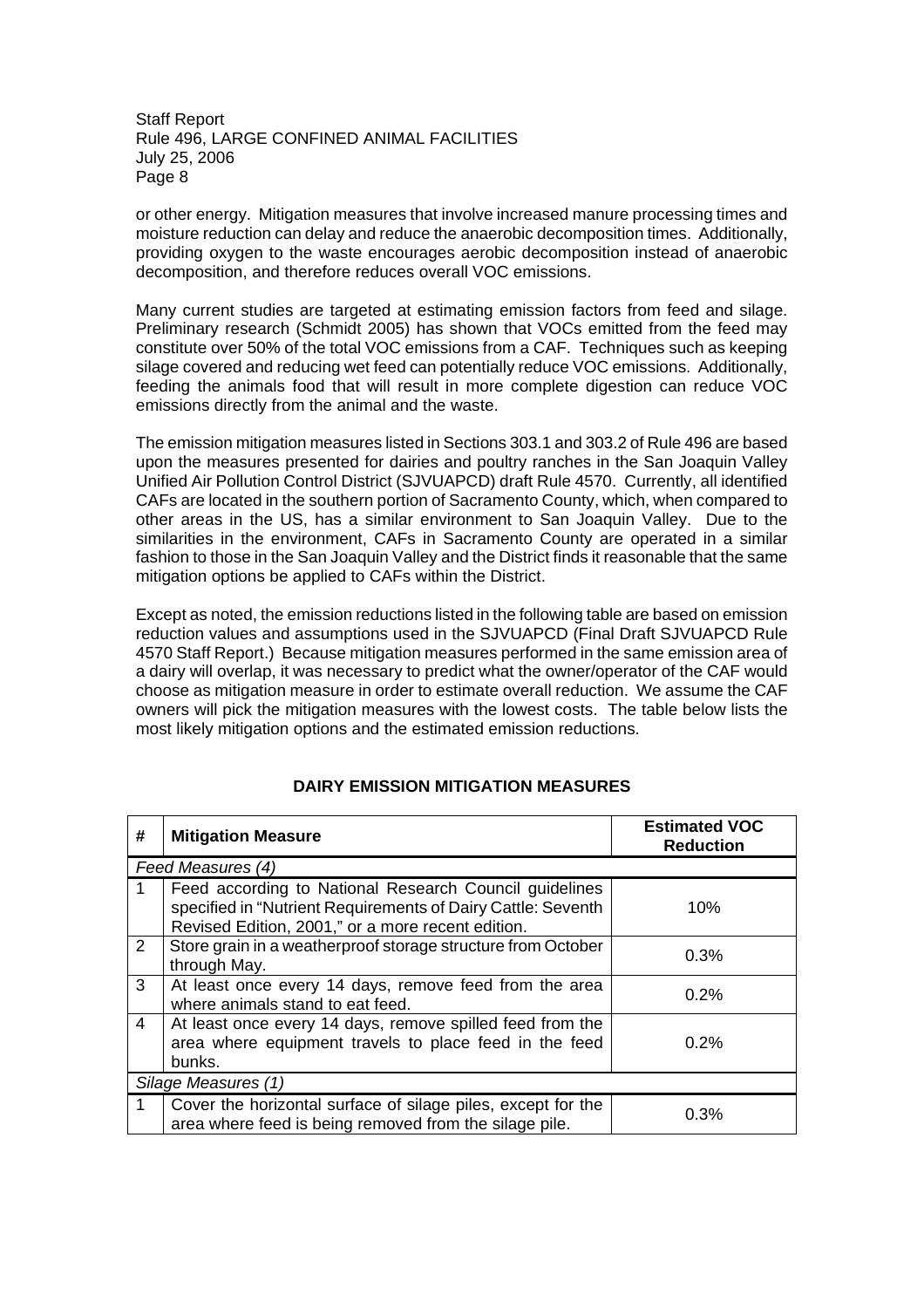| #              | <b>Mitigation Measure</b>                                                                                                                                                                   | <b>Estimated VOC</b><br><b>Reduction</b> |
|----------------|---------------------------------------------------------------------------------------------------------------------------------------------------------------------------------------------|------------------------------------------|
|                | Milking Parlor Measures (1)                                                                                                                                                                 |                                          |
| $\mathbf{1}$   | Flush or hose milking parlor immediately prior to,<br>immediately after, or during each milking.                                                                                            | $0\%$ *                                  |
|                | Freestall Measures (2)                                                                                                                                                                      |                                          |
| 1              | Flush freestalls more frequently than the milking schedule.                                                                                                                                 | 6%**                                     |
| 2              | Use non-manure-based bedding for at least 90% of the<br>bedding material, by weight, for freestalls (e.g. rubber<br>mats, almond hulls, sand, or waterbeds).                                | $2\%**$                                  |
|                | Corral Measures (6)                                                                                                                                                                         |                                          |
| 1              | Clean concrete areas such that the depth of animal waste<br>does not exceed twelve inches at any point or time, except<br>for in-corral mounding.                                           | 0.1%                                     |
| 2              | Manage corrals such that the animal waste depth in the<br>corral does not exceed twelve inches at any point or time,<br>except for in-corral mounding.                                      | 0.1%                                     |
| 3              | Knock down fence line animal waste build-up prior to it<br>exceeding a height of twelve inches at any point or time.                                                                        | 0.1%                                     |
| 4              | Scrape or flush feed aprons in corrals at least once every<br>seven days.                                                                                                                   | 0.1%                                     |
| 5              | Maintain corrals to ensure drainage and to prevent water<br>from standing more than 48 hours.                                                                                               | 0.1%                                     |
| 6              | Inspect water pipes and troughs and repair leaks at least<br>once every day.                                                                                                                | 0.1%                                     |
|                | Solid Animal Waste/ Separated Solids Measures (2)                                                                                                                                           |                                          |
| 1              | Cover dry animal waste piles outside of the corrals with a<br>waterproof covering from October through May, except for<br>times, not to exceed 24 hours, when wind removes the<br>covering. | 0.1%                                     |
| 2              | Cover dry separated solids outside the corrals with a<br>waterproof covering from October through May, except for<br>times, not to exceed 24 hours, when wind removes the<br>covering.      | 0.1%                                     |
|                | Liquid Animal Waste Measures (1)                                                                                                                                                            |                                          |
| 1              | Remove solids from the waste system with a solid<br>separator system, prior to the waste entering the lagoon.                                                                               | 6%                                       |
|                | Land Application Measures (2)                                                                                                                                                               |                                          |
| 1              | Apply and manage the liquid animal waste so it stands in the<br>fields no more than 24 hours after application.                                                                             | 5%                                       |
| $\overline{2}$ | Apply no solid animal waste that has a moisture content of<br>more than 50%.                                                                                                                | 5%                                       |
| <b>TOTAL</b>   |                                                                                                                                                                                             | 35.8%                                    |

\*Flushing or hosing the milking parlor is considered standard practice and included in the dairy VOC emission factor, therefore no emission reduction can be assumed from this practice.

\*\*Reduction calculated by SMAQMD Staff; see Appendix C.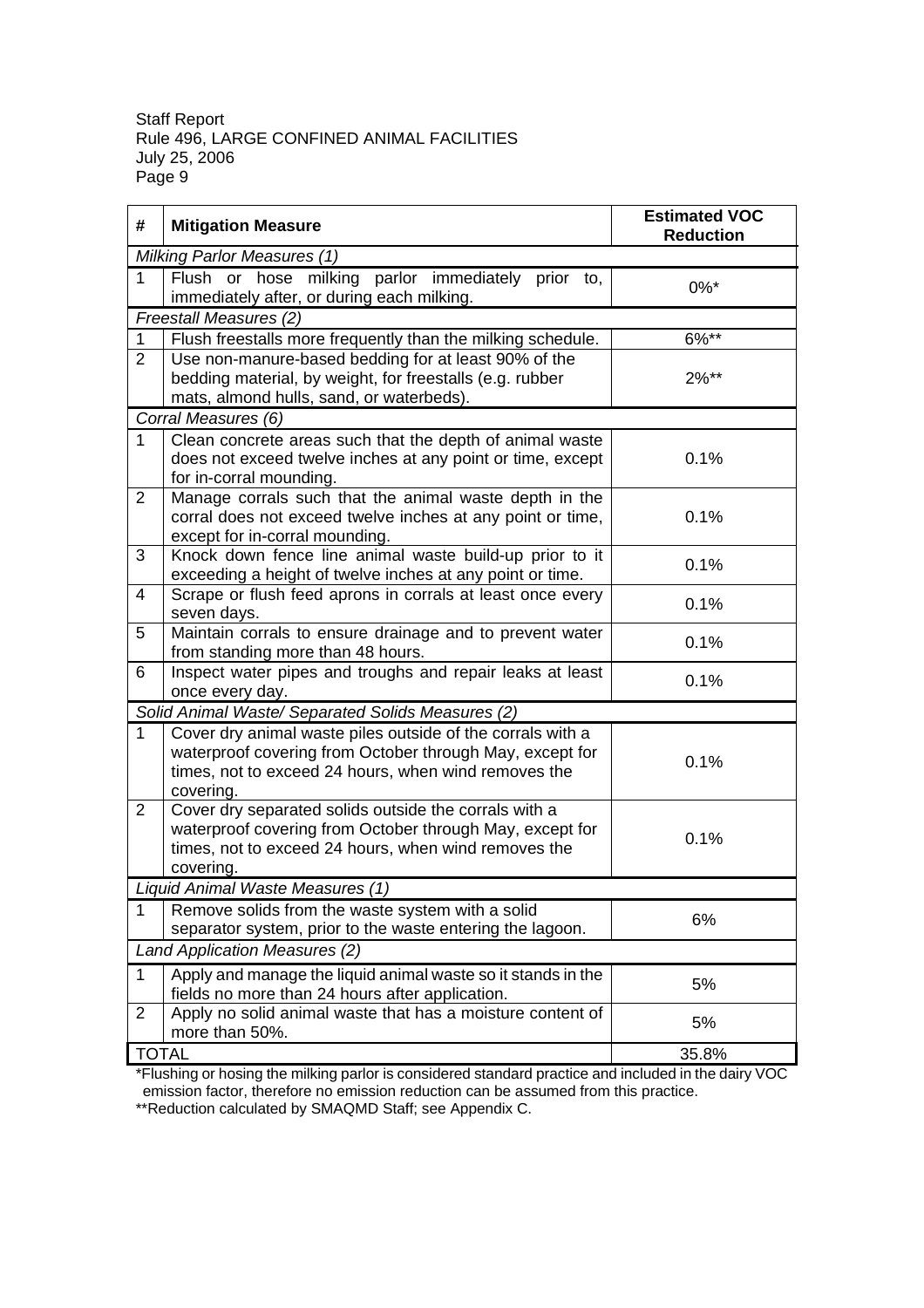The following table lists maximum emission reductions that could be achieved from implementing mitigation measures not listed in the table above. These reductions are listed at the maximum value, and as more mitigation measures are implemented in the same area, the emissions reduction potential of an individual measure decreases. Like the previous table, the reductions are based on emission reduction values and assumptions used in the SJVUAPCD.

#### **OTHER DAIRY MITIGATION MEASURES**

| <b>Mitigation Measures</b>                                                                                 | <b>Maximum</b><br><b>Estimated VOC</b><br><b>Reduction</b> |
|------------------------------------------------------------------------------------------------------------|------------------------------------------------------------|
| Feed animals high moisture corn or steam-flaked corn and not feed<br>animals dry rolled corn.              | 10%                                                        |
| Each class one feed measure not listed.                                                                    | 0.3%                                                       |
| Vacuum or scrape freestall flush lanes immediately prior to,<br>immediately after, or during each milking. | $6\%$ *                                                    |
| Each class one freestall measure not listed.                                                               | 2%                                                         |
| Each class one corral measure not listed.                                                                  | 0.1%                                                       |
| Each class one solid animal waste/ separated solid measure not<br>listed.                                  | 0.1%                                                       |
| Each class one liquid animal waste measure not listed.                                                     | 5%                                                         |
| Each class one land application measure not listed.                                                        | 6%                                                         |

\*Staff assumed similar reduction to flushing measure listed in previous table.

The lone large turkey ranch within the District is currently utilizing totally enclosed houses with mechanical tunnel ventilation. This class two measure should be utilized in the emission mitigation plan as well as other mitigation measures to comply with BARCT. With the currently available research the District is unable to estimate emission reduction potential from poultry ranches mostly due to the nature of the emission factor used. The poultry emission factor used for calculating inventories was determined from a poultry ranch already implementing BARCT mitigation; therefore, no emission reductions for poultry ranches are assumed.

Class Two Mitigation Measures: The measures listed above are considered class one measures based on the current state of research and technology. Also available are several other control technologies exceeding what would be considered BARCT. Such technologies include the use of anaerobic digester, aerobic lagoons, aerated static piles, biofilters, other VOC control devices, and temperature controlled ventilation systems. Large CAFs will not be required, but may choose, to include measures that exceed BARCT in their mitigation plans by selecting them in the list of mitigation options provided in Rule 496 Sections 303.1 and 303.2. Because most of these technologies are new and just beginning to reach commercial use the emission reduction potentials are unknown. If one of these measures is chosen in an emission mitigation plan, Staff will use source testing and manufacturers data to estimate the emission reductions.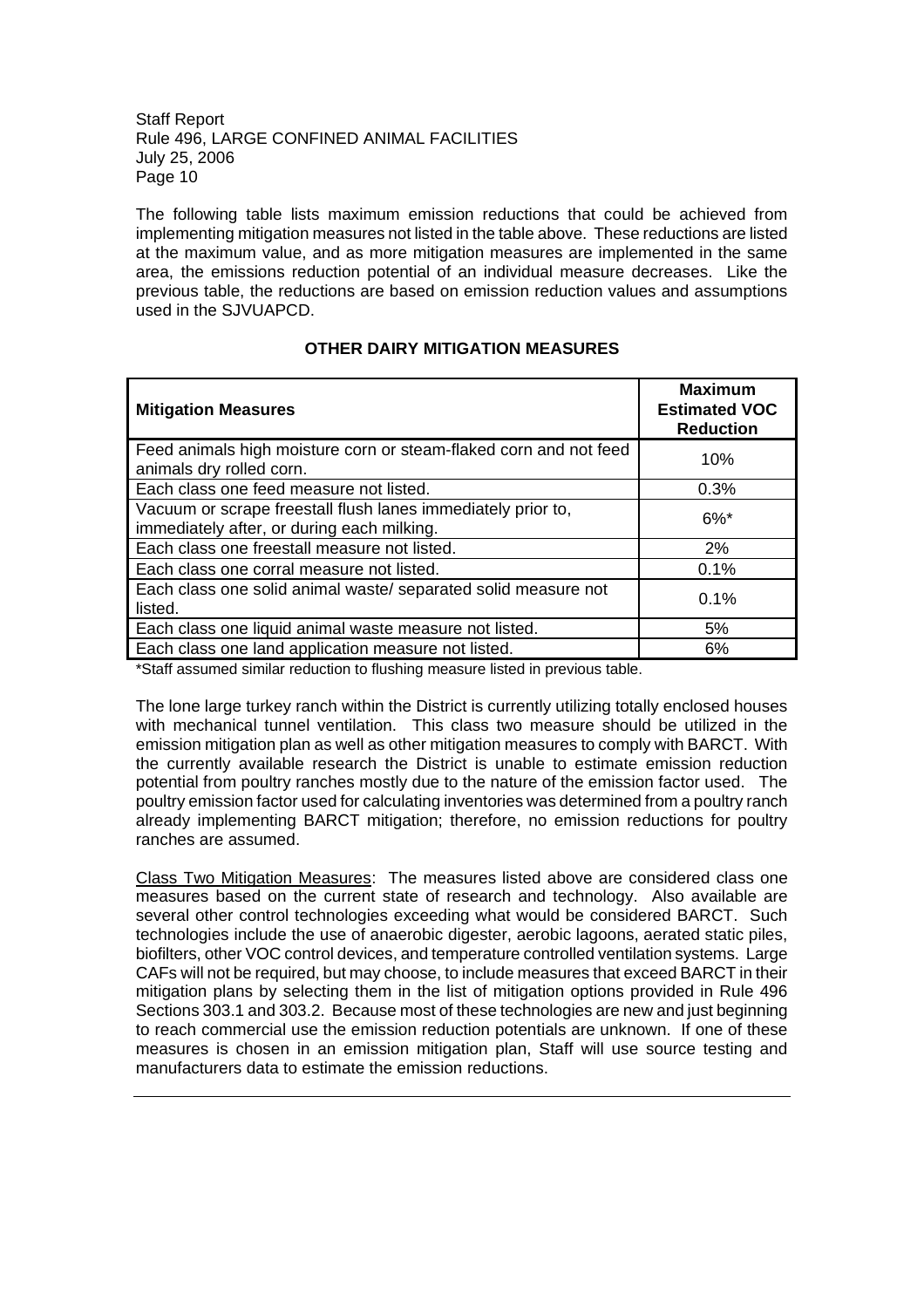#### **EMISSIONS IMPACT**

According to the USDA 2002 census, 76 dairy farms and a total of 18,337 dairy cows were identified in the District. The total number of farms has decreased from the 1997 census, which reported 83 farms with a total of 18,911 cows. This shows that the number of farms is decreasing at a greater percentage than the number of cows, and therefore the average existing dairy is larger. Increasing development of suburban communities in the Galt and Elk Grove areas and decreasing market prices could cause a greater percentage of dairies to leave the district. According to the USDA 2002 census, 30 chicken broiler ranches and a total of 486,017 broiler chickens were identified in the District. The number of ranches declined from the 1997 census, when 40 such ranches were reported (the total number of chickens in 1997 was not disclosed). Also, the USDA 2002 census identified 32 turkey broiler ranches in the District, with an undisclosed number of broiler turkeys. The number of ranches increased from the 1997 census, when 24 such ranches and a total of 771,689 broiler turkeys were reported. Including other types of animals like beef cattle, swine, and horses, the current emission inventory estimates a total of 1.545 tons of VOC per day from livestock husbandry, which includes both large and small facilities.

Staff identified three large confined animal facilities operating within the District. Two facilities are dairies with slightly over 1,000 milking cows and the third is a farm with approximately 350,000 turkeys at any one time. A broiler chicken facility is located within the District, but the maximum amount of chickens the facility is capable of holding is only 550,000 at any one time, making it fall below the definition of a large CAF. The maximum for this broiler chicken operation was verified by the owner, the company they grow for, and based on average chicken capacity per square feet of housing. Total emissions of VOC from large CAFs within the District are estimated to be 33.5 tons/year. Emissions were calculated using the emission factors that are recommended by ARB, and includes all primary and support stock at the facilities. Actual emissions reductions from these three facilities are estimated to be 8.2 tons/year of VOC.

Research and technology related to CAF emissions is limited, although more recent research has been initiated in response to the adoption of SB 700. A major area of research is the development of more accurate emission factors for dairies. Groups from UC Davis, Fresno State, Texas A & M, and some independent organizations are actively conducting research in this area. The current dairy emission factor of 12.8 lb The current dairy emission factor of 12.8 lb VOC/head/year, recommended by ARB, was derived from a 1938 study by Ritzman and Benedict. In this study, methane emissions were measured from dairy cows in holding cells. This emission factor poses many problems because (1) VOC emissions were not measured directly but were derived from methane measurements and (2) emissions directly from liquid handling, manure storage systems, or silage/feed were not taken into account. Current studies indicate that because of these problems, the emission factor for a dairy may be significantly larger. The 12.8 lb VOC/head/year factor is also applied to dairy support stock, including dry cows, heifers, and calves, which do not produce the same quantity of manure as a milk-producing cow. Because current research is either preliminary or incomplete, the ARB recommended emission factor will be used until the current research is complete. ARB has reported that a new dairy emission factor is currently under review, but approval and recommendation could be up to a year away.

The emission factors used for poultry are based on a 2005 study done by Matthew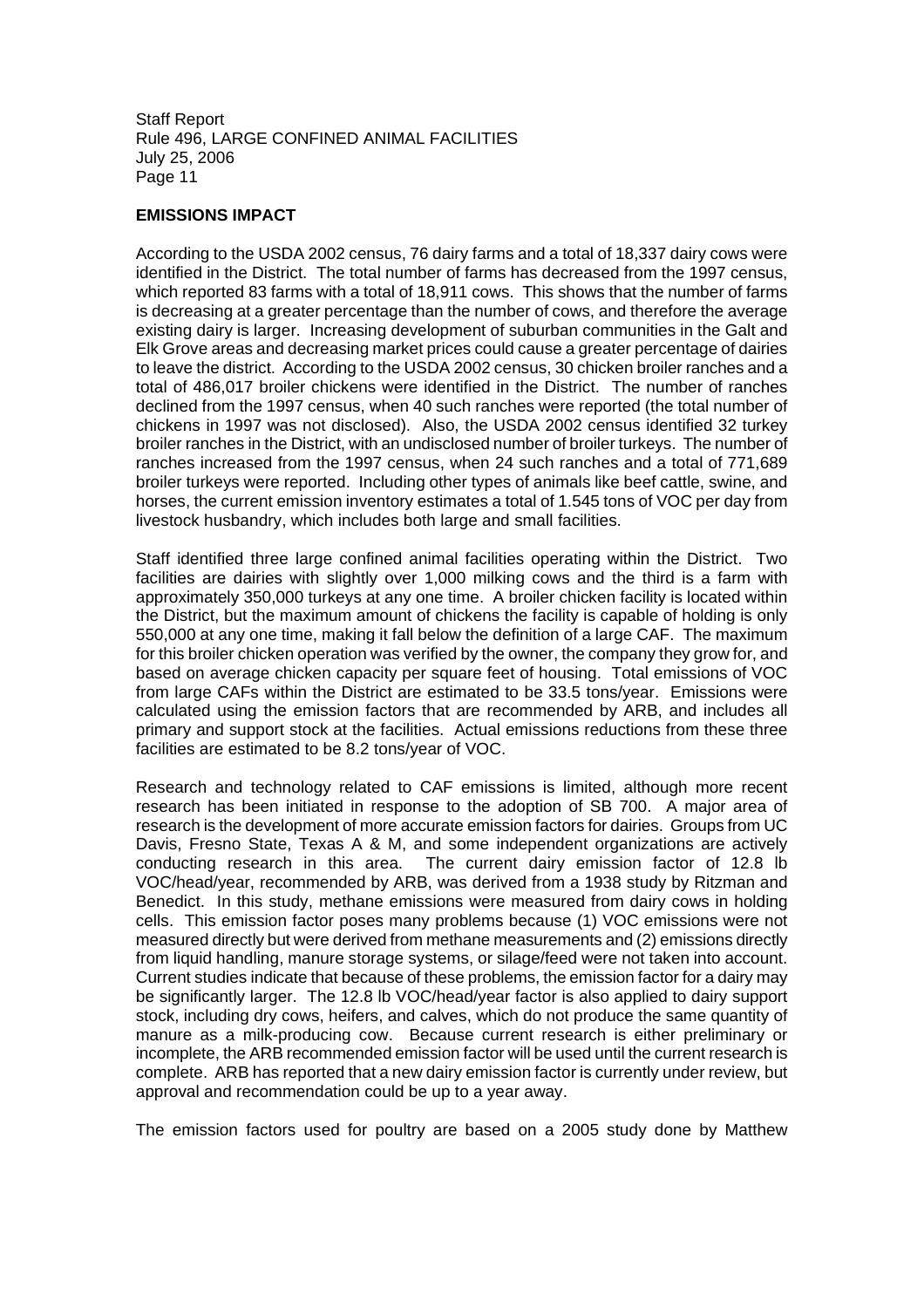Summers. In this study, ammonia and VOC emissions were measured from a broiler chicken house that was equipped with a temperature-controlled ventilation system, for a full production cycle (55 days). The data collected from this study were used to determine an emission factor for broiler chickens. When determining the emission factor for laying hens, ARB assumed similar emissions to the broiler chickens and therefore used the same factor. The turkey emission factor was derived by using the broiler chicken emission factor and increasing it by the ratio of manure output.

Even though these emission factors are the best to date, they still have serious limitations. On average, broiler houses remove litter once every five to six flocks. Summers' study was conducted on only the second use of the litter, which would represent average emissions for a house that is completely cleaned every third flock. Also, the assumption that this emission factor can be applied to turkeys is unsupported.

The turkey growers industry maintains that turkey houses should not be represented by broiler chicken houses. Turkeys grow to be larger in size and grow out periods are much longer than for chickens. On average, only two to three turkey flocks are grown ever year, compared to five or six in the broiler chicken industry. Additionally, the temperaturecontrolled ventilation systems and completely enclosed houses that are common in the broiler chicken industry are not commonly used for turkeys. Turkeys are less sensitive to temperature extremes and therefore the houses are usually open, where the long walls of the house are replaced with curtains. This makes the interior of a turkey house more susceptible to moisture, which leads to increased emissions. The SJVUAPCD estimates, in their draft top-down BACT analysis of broiler chicken houses, that the use of a temperaturecontrolled ventilation system can reduce VOC emissions by up to 15%.

Due to the nature of the study done on the poultry emission factors, Staff will not estimate benefits from BARCT measures for any poultry facility.

#### **COST AND COST EFFECTIVENESS**

Cost information for these mitigation measures is extremely limited and variable. Many of the mitigation measures are already being used and represent reasonable practices for good CAF management. More accurate cost effectiveness would be determined for each individual CAF based on their current operations. In order to estimate cost effectiveness Staff is basing their calculations on assumptions used in the SJVUAPCD Rule 4570 Final Draft Staff Report and knowledge of current operations performed at the affected sources.

The following table summarizes the costs for this rule based on current practices already being performed at affected sources, SJVUAPCD Rule 4570 estimates, and research from the University of Missouri Extension. Due to limited cost information, Staff was only able to estimate costs for the mitigation measures in the following table. Staff assumes that similar emission mitigation plans set up based on the guidelines in Rule 496, Section 303.1 will result in similar costs. There will only be costs for the two dairies affected due to the turkey ranch already being in compliance.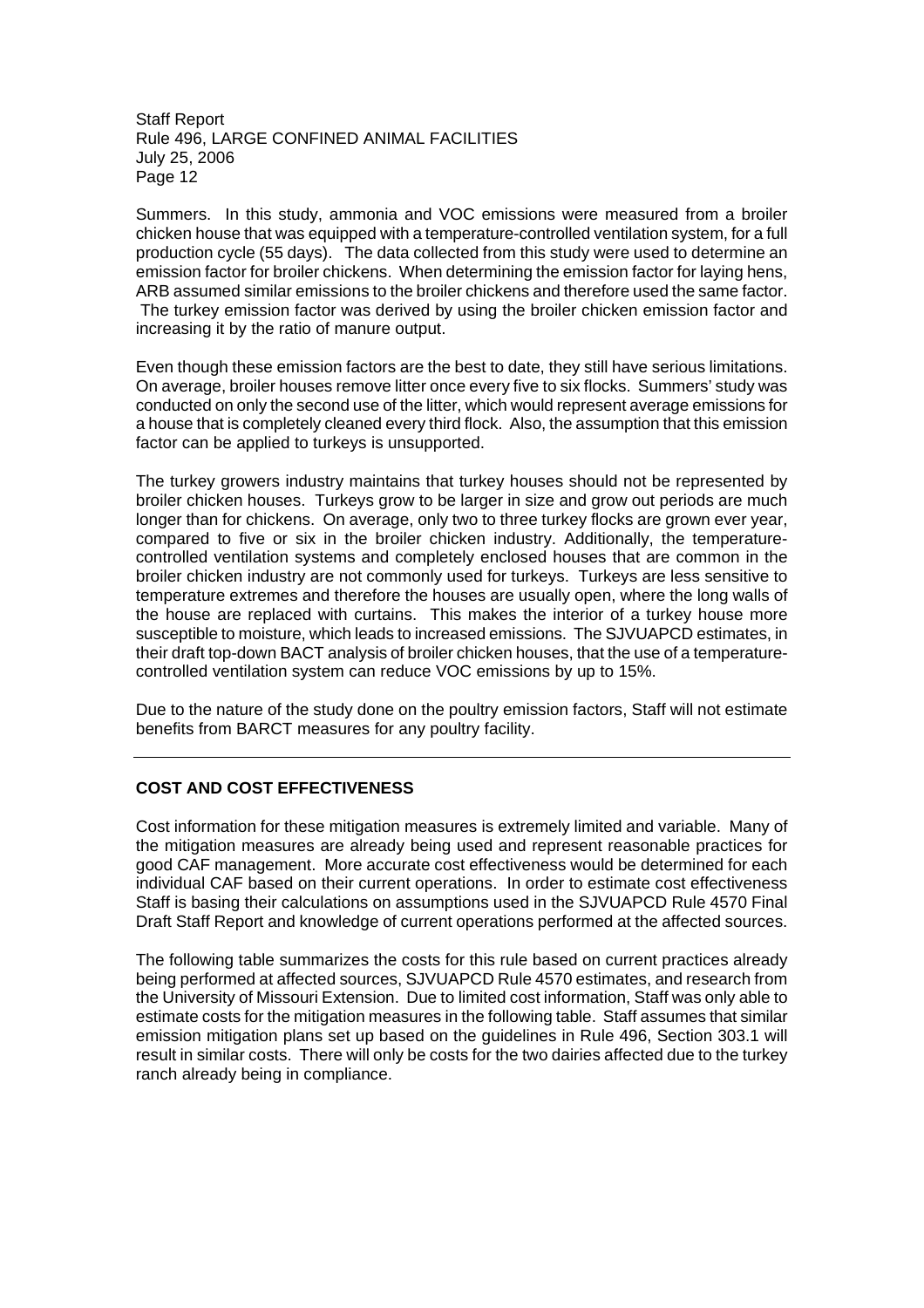| #              | <b>Mitigation Measure</b>                                                            | <b>Annual</b><br><b>Cost</b> | <b>Total</b><br><b>Annual</b> | Comment                     |
|----------------|--------------------------------------------------------------------------------------|------------------------------|-------------------------------|-----------------------------|
|                |                                                                                      | Per Cow                      | <b>Cost</b>                   |                             |
|                | Feed Measures (4)                                                                    |                              |                               |                             |
| $\mathbf{1}$   | Feed according to National Research<br>Council guidelines specified in "Nutrient     |                              |                               |                             |
|                | Requirements of Dairy Cattle: Seventh                                                | \$0                          | \$0                           | Already                     |
|                | Revised Edition, 2001," or a more recent                                             |                              |                               | Implemented                 |
|                | edition.                                                                             |                              |                               |                             |
| $\overline{2}$ | Store grain in a weatherproof storage                                                | \$0                          | \$0                           | Already                     |
|                | structure from October through May.                                                  |                              |                               | Implemented                 |
| 3              | At least once every 14 days, remove feed<br>from the area where animals stand to eat |                              |                               |                             |
|                | feed.                                                                                |                              |                               |                             |
| 4              | At least once every 14 days, remove spilled                                          | \$5.30                       | $$11,660$ <sup>a</sup>        | <b>SJVUAPCD</b><br>estimate |
|                | feed from the area where equipment travels                                           |                              |                               |                             |
|                | to place feed in the feed bunks.                                                     |                              |                               |                             |
|                | Silage Measures (1)                                                                  |                              |                               |                             |
| $\mathbf 1$    | Cover the horizontal surface of silage piles,                                        |                              |                               | Already                     |
|                | except for the area where feed is being                                              | \$0                          | \$0                           | Implemented                 |
|                | removed from the silage pile.                                                        |                              |                               |                             |
| $\mathbf{1}$   | Milking Parlor Measures (1)<br>Flush or hose milking parlor immediately              |                              |                               |                             |
|                | prior to, immediately after, or during each                                          | \$0                          | \$0                           | Already                     |
|                | milking.                                                                             |                              |                               | Implemented                 |
|                | Freestall Measures (2)                                                               |                              |                               |                             |
| 1              | Flush freestalls more frequently than the                                            | \$0.44                       | \$967 <sup>a</sup>            | See Appendix                |
|                | milking schedule.                                                                    |                              |                               | C                           |
| $\overline{2}$ | Use non-manure-based bedding for at                                                  |                              |                               |                             |
|                | least 90% of the bedding material, by                                                | \$0                          | \$0                           | Already                     |
|                | weight, for freestalls (e.g. rubber mats,<br>almond hulls, sand, or waterbeds).      |                              |                               | Implemented                 |
|                | Corral Measures (6)                                                                  |                              |                               |                             |
| $\mathbf 1$    | Clean concrete areas such that the depth of                                          |                              |                               |                             |
|                | animal waste does not exceed twelve                                                  |                              |                               | <b>SJVUAPCD</b>             |
|                | inches at any point or time, except for in-                                          | \$4.24                       | $$5,893^b$                    | estimate                    |
|                | corral mounding.                                                                     |                              |                               |                             |
| $\overline{2}$ | Manage corrals such that the animal waste                                            |                              |                               |                             |
|                | depth in the corral does not exceed twelve                                           |                              |                               |                             |
|                | inches at any point or time, except for in-                                          |                              |                               |                             |
| 3              | corral mounding.<br>Knock down fence line animal waste build-                        |                              |                               |                             |
|                | up prior to it exceeding a height of twelve                                          |                              |                               |                             |
|                | inches at any point or time.                                                         |                              |                               |                             |
| 4              | Scrape or flush feed aprons in corrals at                                            |                              |                               |                             |

#### **OPERATIONAL COMPLIANCE COSTS FOR RULE 496**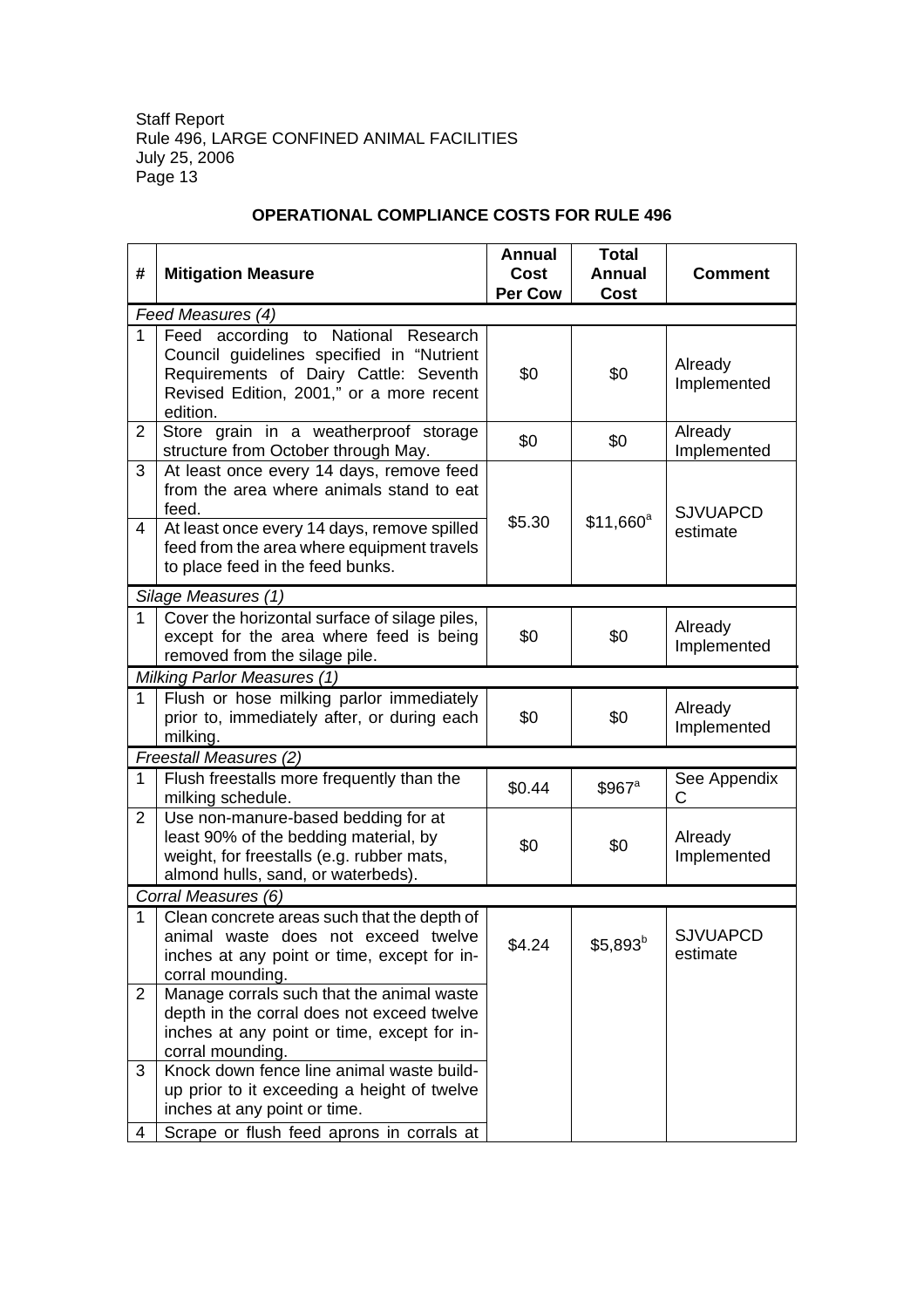| #              | <b>Mitigation Measure</b>                         | Annual<br>Cost<br><b>Per Cow</b> | <b>Total</b><br><b>Annual</b><br>Cost | Comment         |
|----------------|---------------------------------------------------|----------------------------------|---------------------------------------|-----------------|
|                | least once every seven days.                      |                                  |                                       |                 |
| 5              | Maintain corrals to ensure drainage and to        |                                  |                                       |                 |
|                | prevent water from standing more than 48          |                                  |                                       |                 |
|                | hours.                                            |                                  |                                       |                 |
| 6              | Inspect water pipes and troughs and repair        |                                  |                                       |                 |
|                | leaks at least once every day.                    |                                  |                                       |                 |
|                | Solid Animal Waste/ Separated Solids Measures (2) |                                  |                                       |                 |
| 1              | Cover dry animal waste piles outside of           |                                  |                                       |                 |
|                | the corrals with a waterproof covering from       |                                  |                                       |                 |
|                | October through May, except for times,            |                                  |                                       |                 |
|                | not to exceed 24 hours, when wind                 |                                  |                                       |                 |
|                | removes the covering.                             | \$3.65                           | $$13,104^{\circ}$                     | <b>SJVUAPCD</b> |
| 2              | Cover dry separated solids outside the            |                                  |                                       | estimate        |
|                | corrals with a waterproof covering from           |                                  |                                       |                 |
|                | October through May, except for times,            |                                  |                                       |                 |
|                | not to exceed 24 hours, when wind                 |                                  |                                       |                 |
|                | removes the covering.                             |                                  |                                       |                 |
|                | Liquid Manure Measures (1)                        |                                  |                                       |                 |
| $\mathbf 1$    | Remove solids from the waste system with          |                                  |                                       | Already         |
|                | a solid separator system, prior to the            | \$0                              | \$0                                   | implemented     |
|                | waste entering the lagoon.                        |                                  |                                       |                 |
|                | Land Application Measures (2)                     |                                  |                                       |                 |
| $\mathbf{1}$   | Apply and manage the liquid animal waste          |                                  |                                       | No cost to      |
|                | so it stands in the fields no more than 24        | \$0                              | \$0                                   | implement       |
|                | hours after application.                          |                                  |                                       |                 |
| $\overline{2}$ | Apply no solid animal waste that has a            | \$0                              | \$0                                   | No cost to      |
|                | moisture content of more than 50%.                |                                  |                                       | implement       |
|                | <b>TOTAL</b>                                      |                                  | \$31,624                              |                 |

<sup>a</sup> based on 2200 milk-producing cows at regulated dairies in District.

<sup>b</sup> based on 1390 support stock cattle at regulated dairies in District.

<sup>c</sup> based on both milk-producing cows and support stock.

In order to estimate total compliance cost, Staff assumed that monitoring, testing, and recordkeeping costs will be 10% of the above annual operating costs. Staff also used permitting fees listed in Rule 310, PERMIT FEES – AGRICULTURAL EMISSION UNIT assuming two hours will be spent on each emission mitigation plan update and a worst case scenario of having to apply for a permit modification every three years. The table below summarizes the total compliance cost.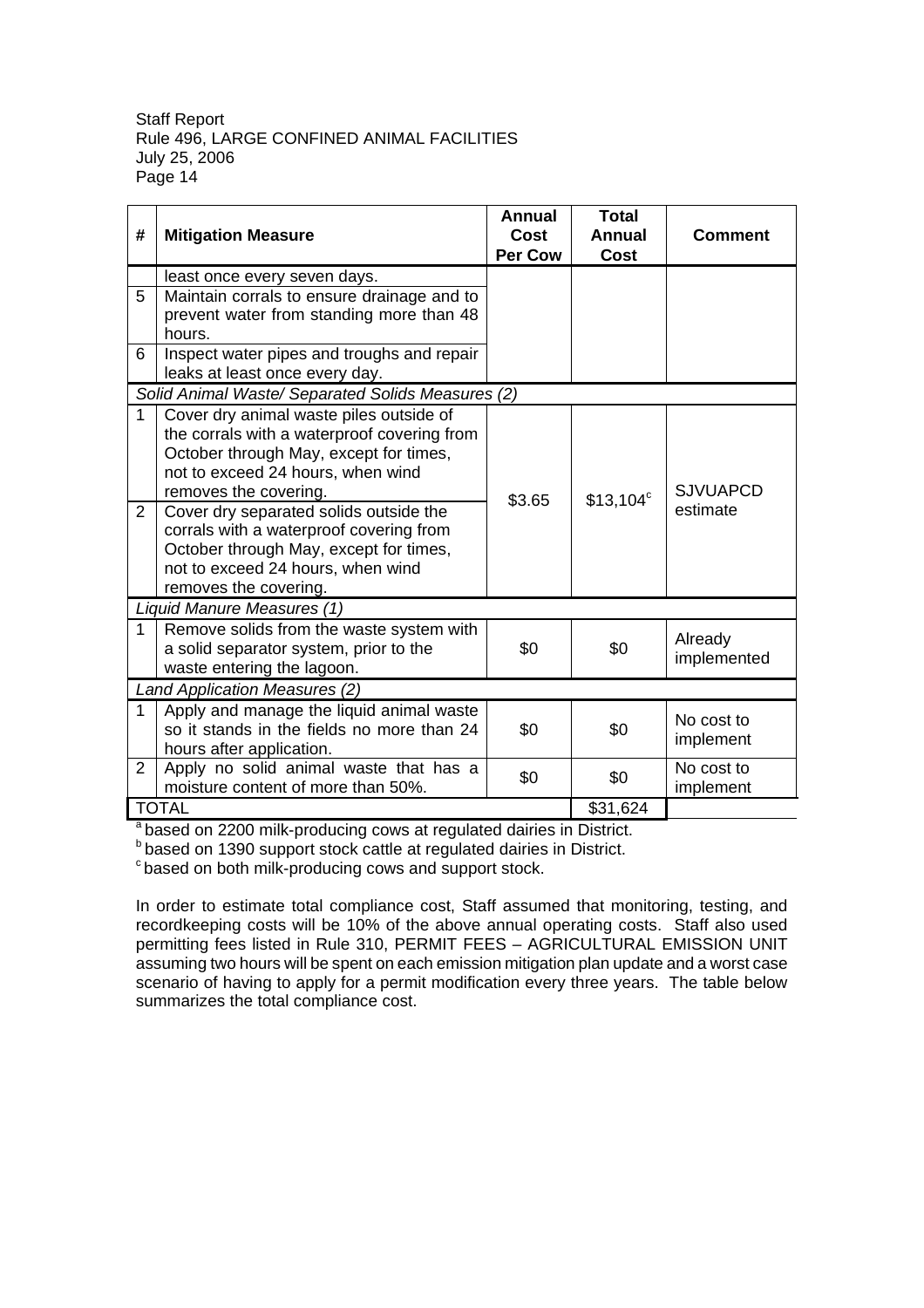| <b>Category</b>                                 | <b>Annual Cost</b> |
|-------------------------------------------------|--------------------|
| <b>Operating Costs</b>                          | \$31,624           |
| Monitoring/Recordkeeping Cost                   | \$3,163            |
| Plan Update Cost (once every 3 years)           | \$246              |
| Permit Modification Fee (once every 3 years)    | \$589              |
| Notification Fee (once every 3 years)           | \$400              |
| <b>TOTAL</b>                                    | \$36,022           |
| <b>Cost Effectiveness (per ton VOC reduced)</b> | \$4,393            |

#### **RULE 496 COMPLIANCE COST**

Anaerobic digesters are considered to be a class two mitigation measure at this time due to high cost effectiveness. At the 2004 AgStar conference, Don Wichert presented the average cost of a plug flow digester for a large dairy to be \$738 per cow. For a dairy with 1,000 milk-producing cows, annual costs for a plug flow digester come to \$120,000. Using a conservatively high estimate of 80% control of non-feed lane emissions, with a reduction potential of 2.24 tons/year, the cost effectiveness is estimated to be \$53,500 per ton of VOC reduced.

In the SJVUAPCD draft top-down BACT analysis of broiler poultry houses, the use of biofilters on ventilated chicken broiler houses was examined. They estimated cost effectiveness of the biofilters to be \$16,870 per ton of VOC reduced. It can be assumed that use of lagoon covers with biofilters for dairies would result in similar or even higher cost effectiveness.

Additional cost information of other class two mitigation measures is unknown at this time due to the relative newness of the technology. Staff is assuming that class two mitigation measures will not be chosen, unless they are already being implemented at the facility, due to the high potential costs.

**Cost to District:** The proposed rule is not estimated to result in any significant additional workload. Permitting and ongoing inspection time FTE is covered in the Rule 215, AGRICULTURAL PERMIT REQUIREMENTS AND NEW AGRICULTURAL PERMIT REVIEW Staff Report. The cost of administering the large confined animal facility permitting program and the emission mitigation updates will be recovered through Rule 310, PERMIT FEES – AGRICULTURAL SOURCES.

#### **SOCIOECONOMIC IMPACT ANALYSIS**

HSC Section 40728.5 requires a district to perform an assessment of the socioeconomic impacts before adopting, amending, or repealing a rule that will significantly affect air quality or emission limitations. The District Board is required to actively consider the socioeconomic impacts of the proposal and make a good faith effort to minimize adverse socioeconomic impacts.

HSC Section 40728.5 defines "socioeconomic impact" to mean the following: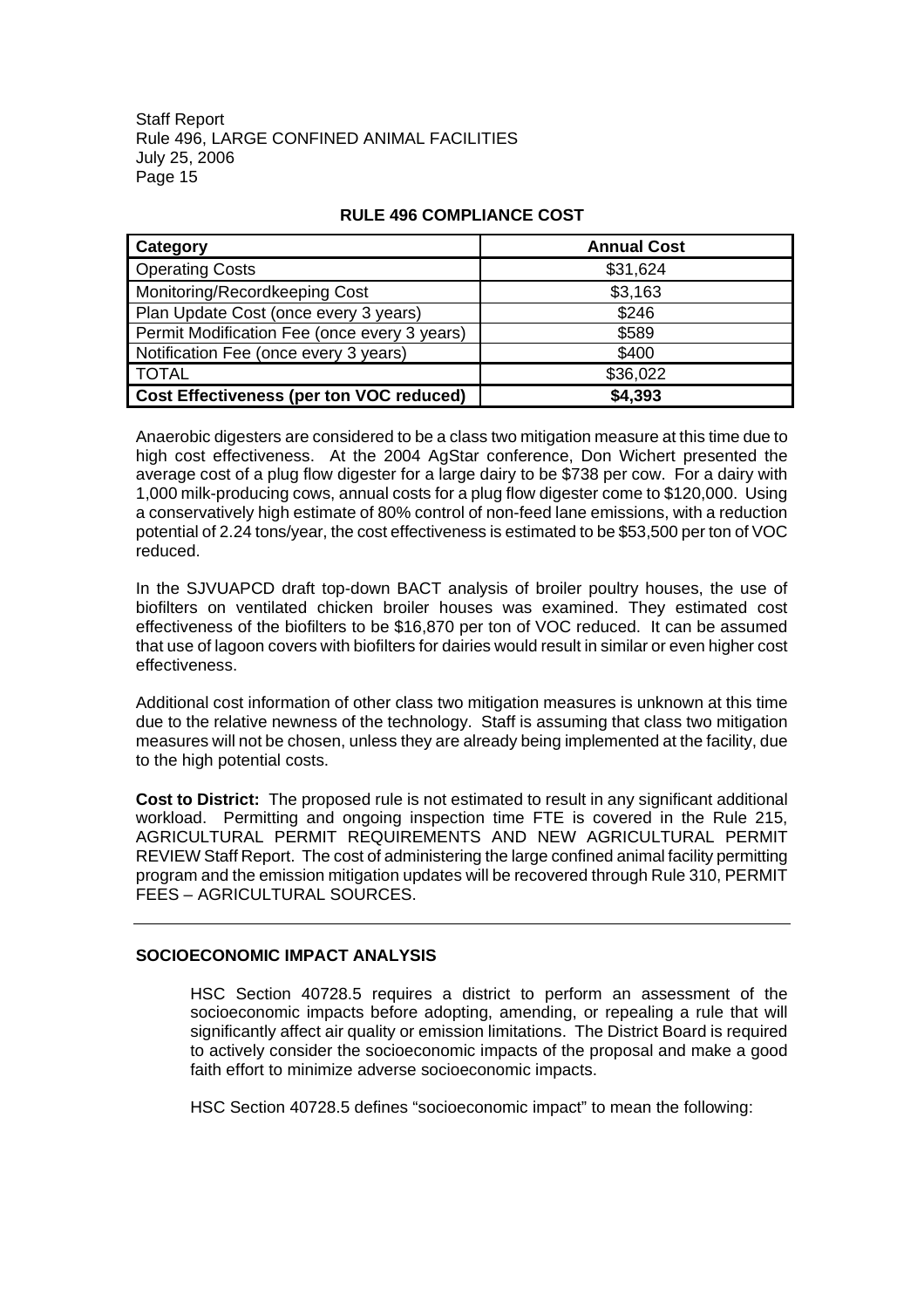- 1. The type of industry or business, including small business, affected by the proposed rule or rule amendments.
- 2. The impact of the proposed rule or rule amendments on employment and the economy of the region.
- 3. The range of probable costs, including costs to industry or business, including small business.
- 4. The availability and cost-effectiveness of alternatives to the proposed rule or rule amendments.
- 5. The emission reduction potential of the rule or regulation.
- 6. The necessity of adopting, amending, or repealing the rule or regulation to attain state and federal ambient air standards.

#### **Type of industry or business, including small business, affected by the proposed**

**rule:** Rule 496 applies to the livestock industry, specifically large confined animal facilities as defined in California Code of Regulations Title 17, Division 3, Chapter 1, Subchapter 2.7. Staff has identified three stationary agricultural sources that fit the definition of a large confined animal facility. Two of these sources are dairies with over 1000 milk-producing cows and the other is a poultry facility with over 100,000 turkeys. Information used to locate the large CAFs was obtained through dairy permitting information collected by the Central Valley Regional Water Quality Control Board, industrial representatives, and the facilities previous interactions with SMAQMD.

**Impact on employment and economy in the district of the proposed rule:** Most of the measures require some additional labor and therefore it is not assumed that Rule 496 will have a negative impact on employment. Currently, the two affected dairies have 9 to 10 employees each, which is consistent with the California Department of Food and Agriculture estimate of one employee per every 103 milking cows. The SJVUAPCD estimates that their proposed rule will require at least an additional 0.20 hrs/cow/year of labor, which would require an extra work load of 0.1 full time equivalents for each dairy. In agricultural operations, product price is not determined by the individual operation but by the market and therefore added costs cannot be passed onto the customers. It is assumed that the facility will have to absorb the costs of permitting and mitigation measures. SJVUAPCD has calculated that the costs associated with this rule are 9.6% of net profits. CARB uses a threshold of 10% change in return on equity for a finding of no significant, adverse impact on either competitiveness or jobs. The District has used this analysis in the past to evaluate previous rules, and based on available information, finds this determination reasonable.

**Range of probable costs, including costs to industry or business, including small business, of the proposed rule:** Because some of the mitigation techniques are already in place, annual costs for a dairy could range from \$14,900 to \$20,750 per year. It is known that the turkey ranch has completely enclosed houses with recently installed temperaturecontrolled ventilation systems and is implementing enough mitigation measures to meet the requirements of the rule, and therefore the only incurred costs will be associated with recordkeeping and permitting.

**Availability and cost effectiveness of alternatives to the proposed rule:** Staff is proposing the new Rule 496 in order to comply with the requirements of state law (SB 700). The rule is structured to give owner/operators of large CAFs multiple mitigation techniques to choose from so they can find the most cost effective and practical emission mitigation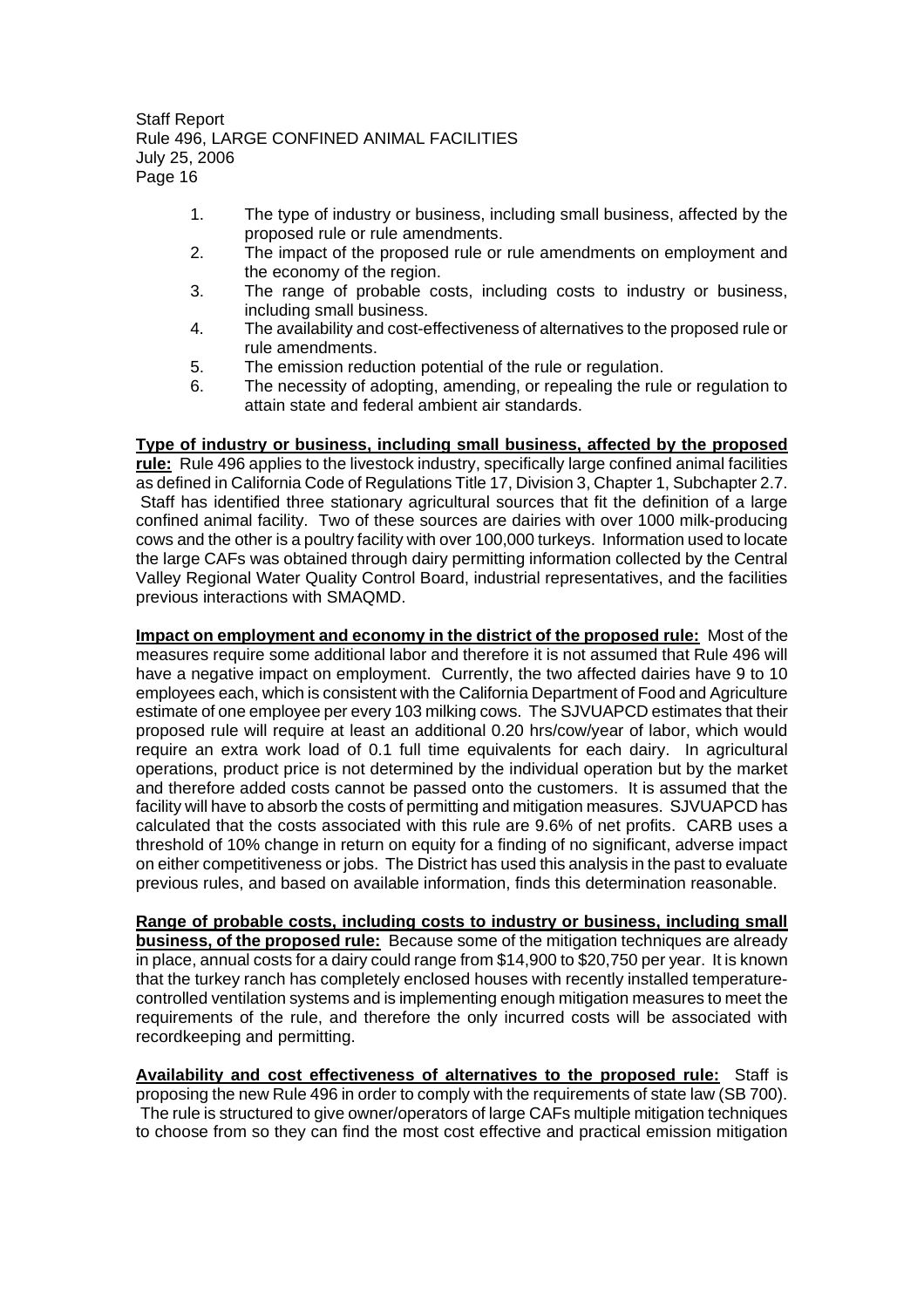plan for their CAF. One option is not to comply with state law. This may result in ARB establishing a program or exercising any of the powers of the District to achieve and maintain the ambient air quality standards (HSC Sections 41504 and 41505). Another option would be to require measures that are more stringent than the ones proposed. For example, if anaerobic digesters were required for dairies, the cost effectiveness would increase from \$4,393 (the cost effectiveness of the currently proposed rule) to \$53,500 per ton of VOC reduced. Similarly, if VOC control devices were required for poultry houses, the cost effectiveness would increase to \$16,870 per ton of VOC reduced.

**Emission reduction potential of the proposed rule:** Emission reduction is dependant on which mitigation measure(s) the large CAFs choose to implement. Emission reductions were estimated to be 8.2 tons VOC/year, based on optimum use of mitigation measures for large CAFs in the District, and subject to the uncertainties described previously in the Emissions Impact section of this report.

**Necessity of adopting the rule:** Staff proposes new Rule 496 to comply with state law (SB 700), Health and Safety Code Section 40724.6.

#### **PUBLIC COMMENTS**

Staff held a public workshop to discuss proposed Rule 496 on July 6, 2006. The meeting was held in the evening and at a location that was more accessible to the affected sources. Staff received and addressed comments and questions at the workshop. Staff made the appropriate changes to the rule and Staff Report based on some of the comments received. Additionally, Staff met individually will all affected sources to tour their facilities and discuss the requirements of the rule. All associated comments and responses have been included in Appendix E of this Staff Report.

#### **ENVIRONMENTAL REVIEW AND COMPLIANCE**

The District's environmental coordinator has determined that proposed Rule 496 is subject to the provisions of the California Environmental Quality Act (CEQA). Pursuant to section 15063 of the state CEQA Guidelines, the District conducted an initial study to determine if the project may have a significant adverse effect on the environment. Based on the findings of the initial study, the District's Environmental Coordinator has determined that the proposed rule will not have a significant effect on the environment. A Negative Declaration was prepared for this rule. A notice was published in the Sacramento Bee for a thirty-day comment period regarding the adoption of the Negative Declaration and Staff received no comments during this period.

#### **TABLE OF FINDINGS**

Health and Safety Code (HSC) Division 26, Air Resources, requires local Districts to comply with a rule adoption protocol as set forth in Section 40727 of the Code. This section has been revised through legislative mandate to contain six findings that the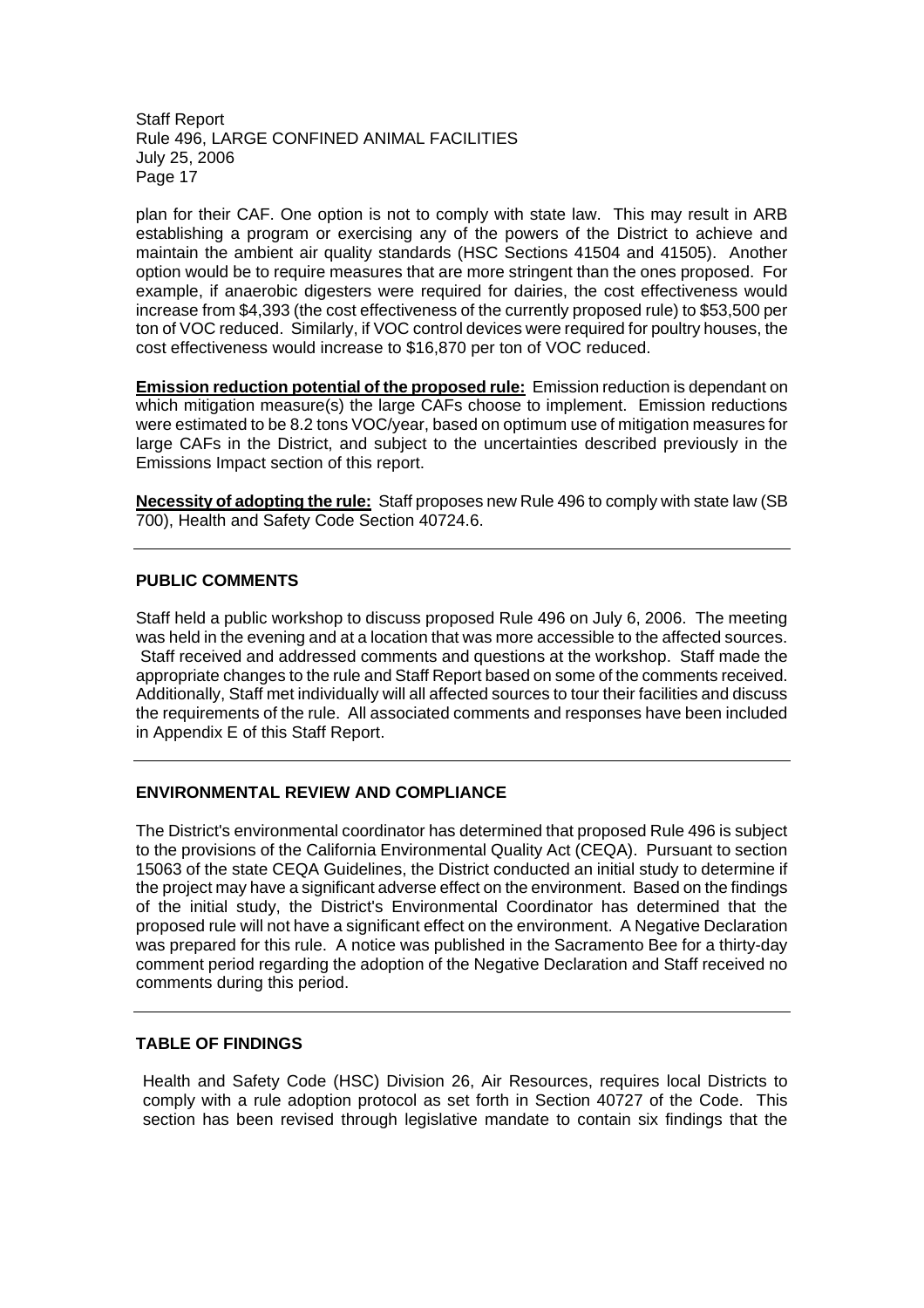District must make when developing, amending, or repealing a rule. These findings, effective January 1, 1992, and their definitions are listed in the table below.

| <b>FINDING</b>                                                                                                                                                                                                                                                                                                 | <b>FINDING DETERMINATION</b>                                                                                                                                                                                                                                            |
|----------------------------------------------------------------------------------------------------------------------------------------------------------------------------------------------------------------------------------------------------------------------------------------------------------------|-------------------------------------------------------------------------------------------------------------------------------------------------------------------------------------------------------------------------------------------------------------------------|
| Authority: The District must find that a provision of<br>law or of a state or federal regulation permits or<br>requires the District to adopt, amend, or repeal the<br>rule.                                                                                                                                   | The District is authorized to adopt rules and regulations by<br>Health & Safety Code Sections 40001, 40702, 41010,<br>40919, 42301.16, and 42300 et. seq. [HSC Section<br>40727(b)(2)].                                                                                 |
| <b>Necessity:</b> The District must find that the<br>rulemaking demonstrates a need exists for the rule,<br>or for its amendment or repeal.                                                                                                                                                                    | It is necessary for the District to adopt a Rule 496 to<br>comply with Health and Safety Code Section 40724.6.<br>[HSC Section 40727(b)(1)].                                                                                                                            |
| <b>Clarity:</b> The District must find that the rule is written<br>or displayed so that its meaning can be easily<br>understood by the persons directly affected by it.                                                                                                                                        | The District has reviewed the proposed rule and<br>determined that it can be understood by the affected<br>parties. In addition, the record contains no evidence that<br>people directly affected by the rule cannot understand the<br>rule. [HSC Section 40727(b)(3)]. |
| <b>Consistency:</b> The rule is in harmony with, and not<br>in conflict with or contradictory to, existing statutes,<br>court decisions, or state or federal regulations.                                                                                                                                      | The District has found that the proposed rule does not<br>conflict with, and is not contradictory to, existing statutes,<br>court decisions, or state or federal regulations. [HSC<br>Section 40727(b)(4)].                                                             |
| Non-Duplication: The District must find that either:<br>1) The rule does not impose the same requirements<br>as an existing state or federal regulation; or (2) that<br>the duplicative requirements are necessary or proper<br>to execute the powers and duties granted to, and<br>imposed upon the District. | The District has found this proposed rule does not<br>duplicate any existing state or federal regulations [HSC<br>Section 40727(b)(5)].                                                                                                                                 |
| <b>Reference:</b> The District must refer to any statute.<br>court decision, or other provision of law that the<br>District implements, interprets, or makes specific by<br>adopting, amending or repealing the rule.                                                                                          | In adopting the proposed rule, the District is implementing<br>the requirements of Health and Safety Code Section<br>40724.6. [HSC Section 40727(b)(6)].                                                                                                                |
| <b>Additional Informational Requirements: In</b><br>complying with HSC Section 40727.2, the District<br>must identify all federal requirements and District<br>rules that apply to the same equipment or source<br>type as the proposed rule or amendments.                                                    | The matrix attached (Appendix B) contains a comparison of<br>Rule 496 to other District rules that apply. There are no<br>federal requirements that apply to these sources. [HSC<br>Section 40727.2].                                                                   |

#### **REFERENCES**

Bennett, M. Osburn, D. Fulhage, C.D. Pfost, D.L. "Economic Considerations For Dairy Waste Management Systems," University of Missouri Extensions. May 1994. http://muextension.missouri.edu/explore/envqual/wq0302.htm

California Air Resource Board. "Staff Report: Initial Statement of Reasons for Rulemaking. Public Hearing to Consider the Large Confined Animal Facility Definition." May 6, 2005.

California Air Resource Board. "Notice of Public Availability of Modified Text and Additional Supporting Documents and Information." Public Hearing to Consider the Adoption of a Regulation Establishing a Definition for 'Large Confined Animal Facility.'" September 7, 2005.

Dairy Permitting Advisory Group. "Recommendations to the San Joaquin Valley Air Pollution Control Officer Regarding Best Available Control Technology for Dairies in the San Joaquin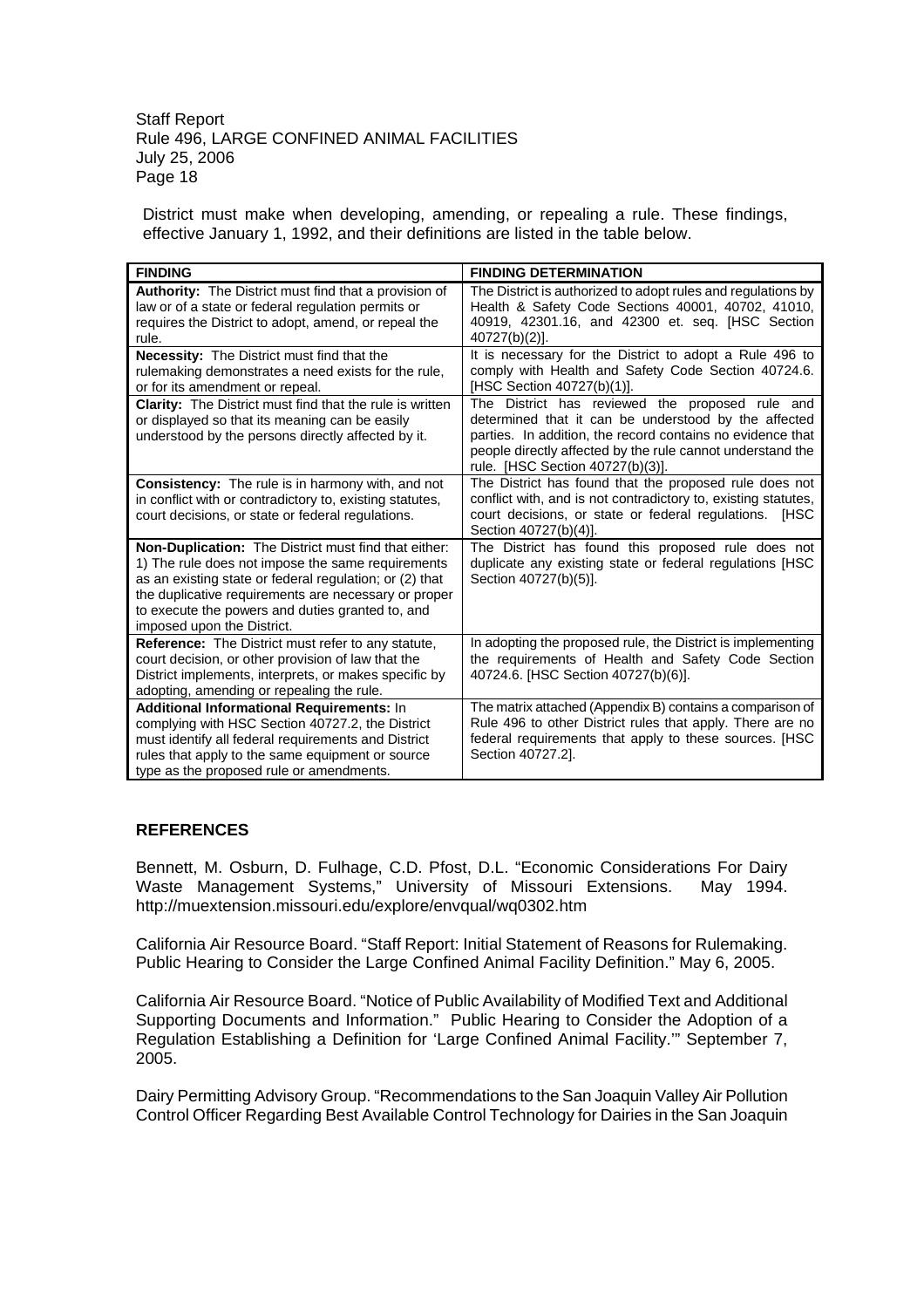Valley." January 31, 2006.

Fulhage, C.D. Pfost, D.L. "Flushing Systems for Dairies." University of Missouri Extensions. July 1993. http://extension.missouri.edu/explore/envqual/wq0308.htm.

Lardy, Greg. "High Moisture Corn." North Dakota State University. http://www.ag.ndsu.edu/coping/frost/highmoisturecorn.htm

Mitloehner, F. 2005. "Volatile Organic Compound Emissions from Dairy Cows and Their Excreta." Paper presented at the Livestock Emissions Research Symposium held on January 26, 2005 at the San Joaquin Valley Air Pollution Control District Central Office, Fresno, CA

SCAQMD. "Draft Final Staff Report: Proposed Rule 1127 – Emission Reductions From Livestock Waste." August 6, 2004.

Schmidt, C.E. 2005. "Reactive Organic Gases and Amines from Northern California Using the USEPA Surface Emissions Isolation Flux Chamber." Paper presented to DPAG on April 4, 2005 at the San Joaquin Valley Air Pollution Control District Northern Office, Modesto, CA

SJVUAPCD "Proposed Rule 4570, Confined Animal Facilities." May 18, 2006

SJVUAPCD "Final Draft Staff Report – Proposed Rule 4570 (Confined Animal Facilites)." May 18, 2006.

SJVUAPCD. "Top-Down BACT Analysis: Poultry Broiler Houses, Draft Report." December 27, 2005.

Summers, M.D. "Final Report: Quantification of Gaseous Emissions from California Broiler Production Houses." Draft. March 7, 2005.

U.S. EPA, 2001. "Emissions From Animal Feeding Operations, Draft." August 15, 2001.

U.S. EPA, 2006. "Air Quality Criteria for Ozone and Related Photochemical Oxidants," EPA 600/R-05/004aF, February, 2006.

Wichert, D. 2004. "Wisconsin's Farm Biogas Initiative." Paper presented at the EPA AgStar National Conference on March 24, 2005. St. Louis, MO.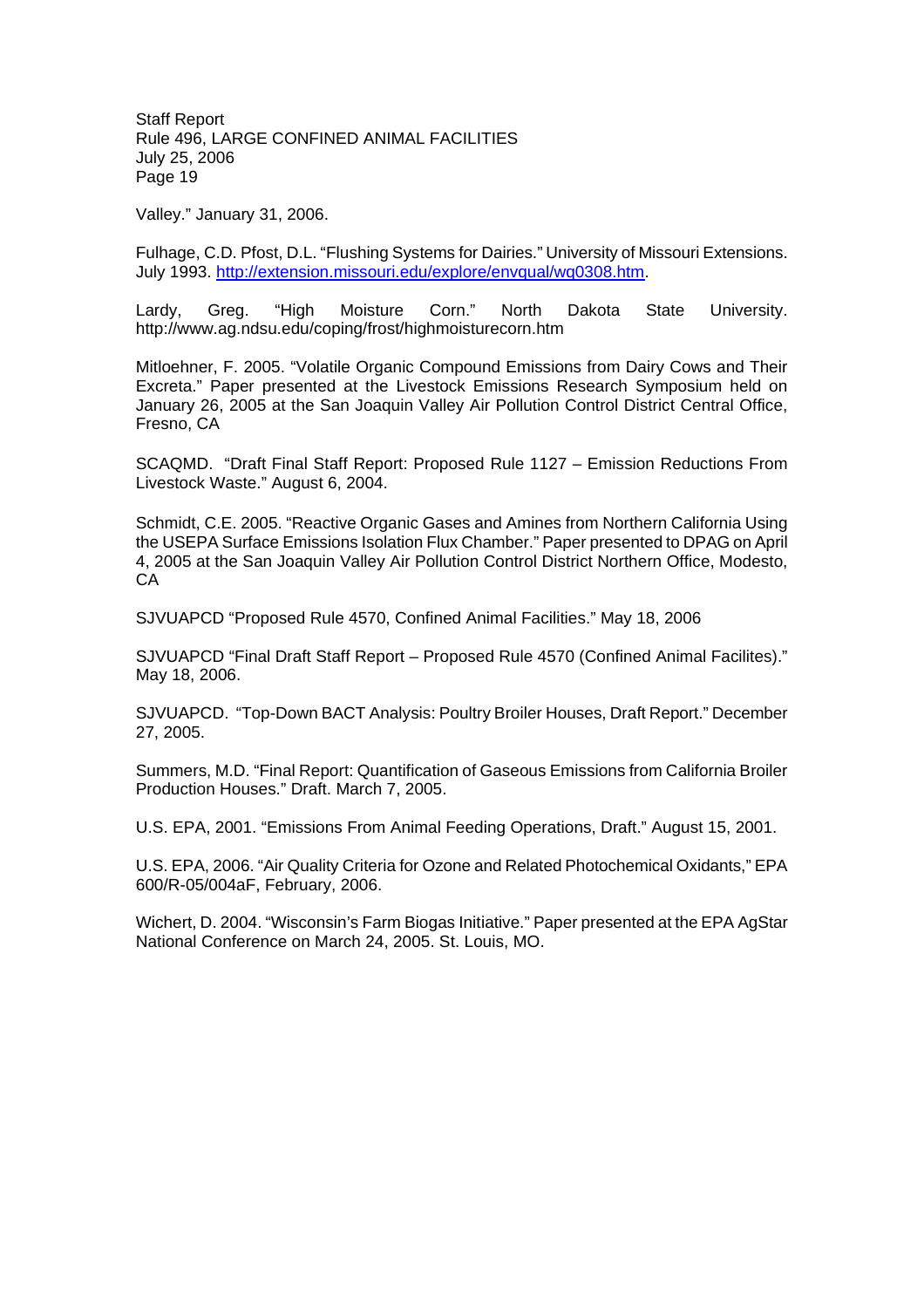## **APPENDIX A SUMMARY OF PROPOSED AMENDMENTS**

| <b>NEW</b>     | <b>EXISTING</b> |                                                                          |
|----------------|-----------------|--------------------------------------------------------------------------|
| <b>SECTION</b> | <b>SECTION</b>  | <b>PROPOSED CHANGES</b>                                                  |
| <b>NUMBER</b>  | <b>NUMBER</b>   |                                                                          |
| 101            | N/A             | Sets the purpose of the rule to provide a mechanism for reducing         |
|                |                 | VOC emissions from large CAFs.                                           |
| 102            | N/A             | Sets the applicability limits of the rule to large confined animal       |
|                |                 | facilities, consistent with Health and Safety Code (HSC) Section         |
|                |                 | 40724.6. Also sets applicability to feed suppliers who contractually     |
|                |                 | obligate a source to use a proprietary feed as stated in Section         |
|                |                 | $303.2(a)$ of this rule.                                                 |
| 103            | N/A             | Sets the severability language of the rule consistent with existing      |
|                |                 | language in Rule 202, NEW SOURCE REVIEW.                                 |
| 200            | N/A             | States any definitions not listed are defined in Rule 215,               |
|                |                 | AGRICULTURAL PERMIT REQUIREMENTS AND NEW                                 |
|                |                 | AGRICULTURAL PERMIT REVIEW, consistent with existing rule                |
|                |                 | language in Rule 202, NEW SOURCE REVIEW.                                 |
| 201            | N/A             | Defines "aerated static pile" consistent with SJVUAPCD proposed          |
| 202            | N/A             | Rule 4570.                                                               |
|                |                 | Defines "aerobic lagoon" consistent with SJVUAPCD proposed Rule<br>4570. |
| 203            | N/A             | Defines "anaerobic digester" according to NRCS California Field          |
|                |                 | Office Technical Guide Codes 365 and 366 that give standards for         |
|                |                 | anaerobic digesters.                                                     |
| 204            | N/A             | Defines "anaerobic lagoon" consistent with SJVUAPCD proposed             |
|                |                 | Rule 4570.                                                               |
| 205            | N/A             | Defines "animal housing" as anywhere livestock live or roam except       |
|                |                 | for the milking parlor.                                                  |
| 206            | N/A             | Defines "animal waste" consistent with SJVUAPCD proposed Rule            |
|                |                 | 4570.                                                                    |
| 207            | N/A             | Defines "Best Available Retrofit Control Technology (BARCT)"             |
|                |                 | consistent with HSC Section 40406.                                       |
| 208            | N/A             | Defines "calf" based on information from the 2001 EPA document           |
|                |                 | "Emissions From Animal Feeding Operations, Draft."                       |
| 209            | N/A             | Defines "capture efficiency" consistent with District Rule 463, WOOD     |
|                |                 | PRODUCTS COATINGS.                                                       |
| 210            | N/A             | Defines "class one mitigation measures" consistent with SJVUAPCD         |
|                |                 | proposed Rule 4570.                                                      |
| 211            | N/A             | Defines "class two mitigation measures" consistent with SJVUAPCD         |
|                |                 | proposed Rule 4570.                                                      |
| 212            | N/A             | Defines "combined capture and control efficiency" based on the           |
|                |                 | individual capture efficiency and control efficiency.                    |
| 213            | N/A             | Defines "confined animal facility (CAF)," consistent with HSC Section    |
|                |                 | 39011.5.                                                                 |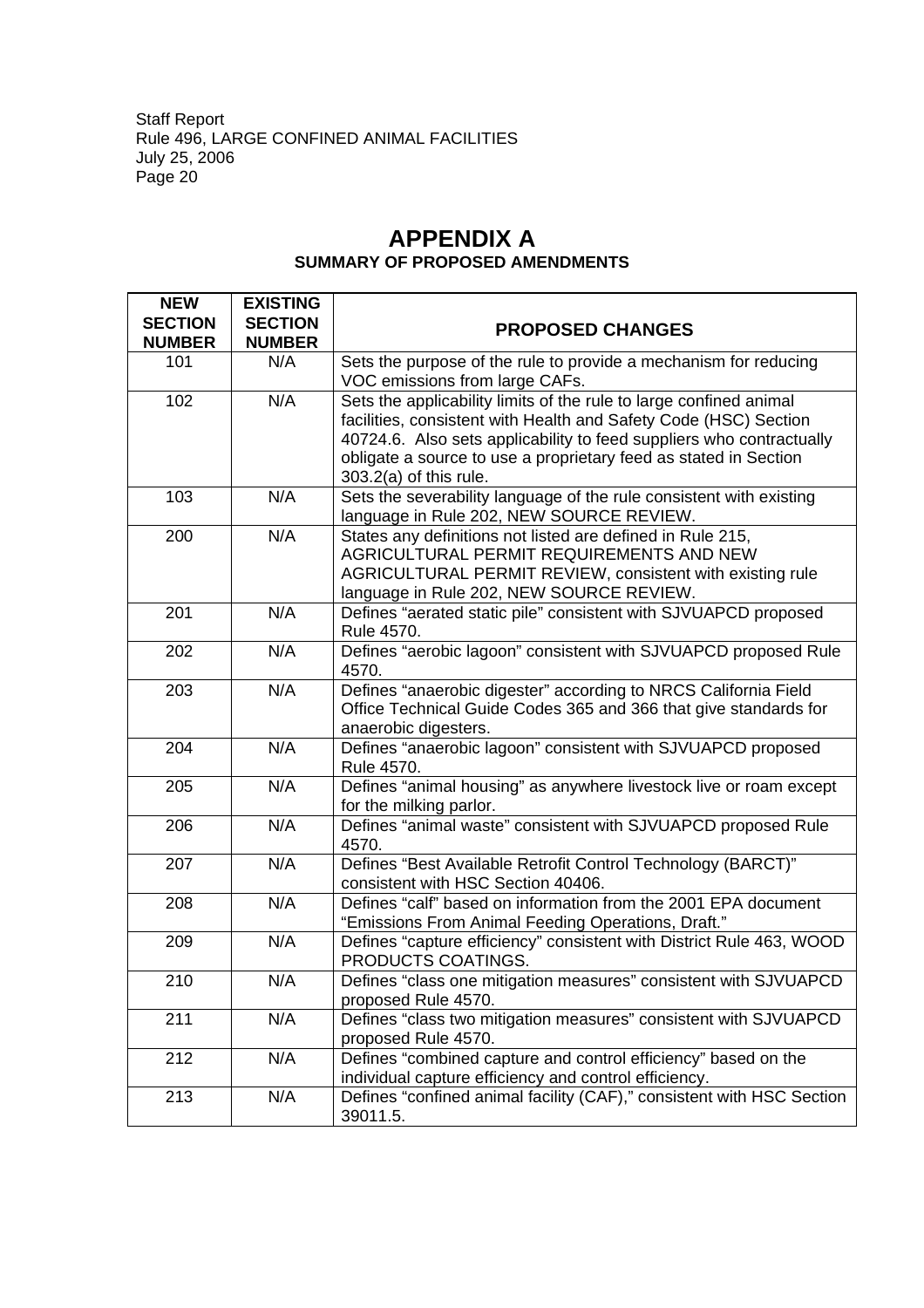| <b>NEW</b><br><b>SECTION</b> | <b>EXISTING</b><br><b>SECTION</b> |                                                                                                                                                               |
|------------------------------|-----------------------------------|---------------------------------------------------------------------------------------------------------------------------------------------------------------|
| <b>NUMBER</b>                | <b>NUMBER</b>                     | <b>PROPOSED CHANGES</b>                                                                                                                                       |
| 214                          | N/A                               | Defines "control efficiency" consistent with District Rule 463, WOOD<br>PRODUCTS COATINGS.                                                                    |
| $\overline{215}$             | N/A                               | Defines "corral" consistent with SJVUAPCD proposed Rule 4570<br>and also includes drylots, pens, loafing barns, and open lots.                                |
| 216                          | N/A                               | Defines "dairy" consistent with SJVUAPCD proposed Rule 4570.                                                                                                  |
| 217                          | N/A                               | Defines "dry animal waste/dry separated solids" consistent with<br>SJVUAPCD proposed Rule 4570.                                                               |
| 218                          | N/A                               | Defines "dry cow" as a cow that has already given birth to a calf but<br>is not producing milk.                                                               |
| 219                          | N/A                               | Defines "emission mitigation plan" as a plan outlining steps to reduce<br>air emissions from a large CAF.                                                     |
| 220                          | N/A                               | Defines "feed apron" consistent with the April 12, 2006 SJVUAPCD<br>draft Rule 4570.                                                                          |
| $\overline{221}$             | N/A                               | Defines "feed bunk" consistent with SJVUAPCD proposed Rule<br>4570.                                                                                           |
| 222                          | N/A                               | Defines "freestall" consistent with SJVUAPCD proposed Rule 4570.                                                                                              |
| $\overline{223}$             | N/A                               | Defines "heifer" based on information from the EPA document<br>"Emissions From Animal Feeding Operations, Draft."                                             |
| 224                          | N/A                               | Defines "high moisture corn" based on a document from North<br>Dakota State University titled "High Moisture Corn."                                           |
| 225                          | N/A                               | Defines "in-corral mounds" consistent with SJVUAPCD proposed<br>Rule 4570.                                                                                    |
| 226                          | N/A                               | Defines "lagoon" consistent with SJVUAPCD proposed Rule 4570.                                                                                                 |
| 227                          | N/A                               | Defines "land incorporate" consistent with SJVUAPCD proposed<br>Rule 4570.                                                                                    |
| 228                          | N/A                               | Defines "large confined animal facility" consistent with California<br>Code of Regulations Title 17, Division 1, Chapter 3, Subchapter 2.7,<br>Section 86500. |
| 229                          | N/A                               | Defines "leak" consistent with District Rule 443, LEAKS FROM<br>SYNTHETIC ORGANIC CHEMICAL AND POLYMER<br>MANUFACTURING.                                      |
| 230                          | N/A                               | Defines "milking parlor" as a structure specifically used for milking<br>dairy cows.                                                                          |
| 231                          | N/A                               | Defines "mitigation measure" consistent with SJVUAPCD proposed<br>Rule 4570.                                                                                  |
| 232                          | N/A                               | Defines "NRCS" as the National Resources Conservation Service<br>operated under the United States Department of Agriculture.                                  |
| 233                          | N/A                               | Defines "pen" consistent with the definition for "corral."                                                                                                    |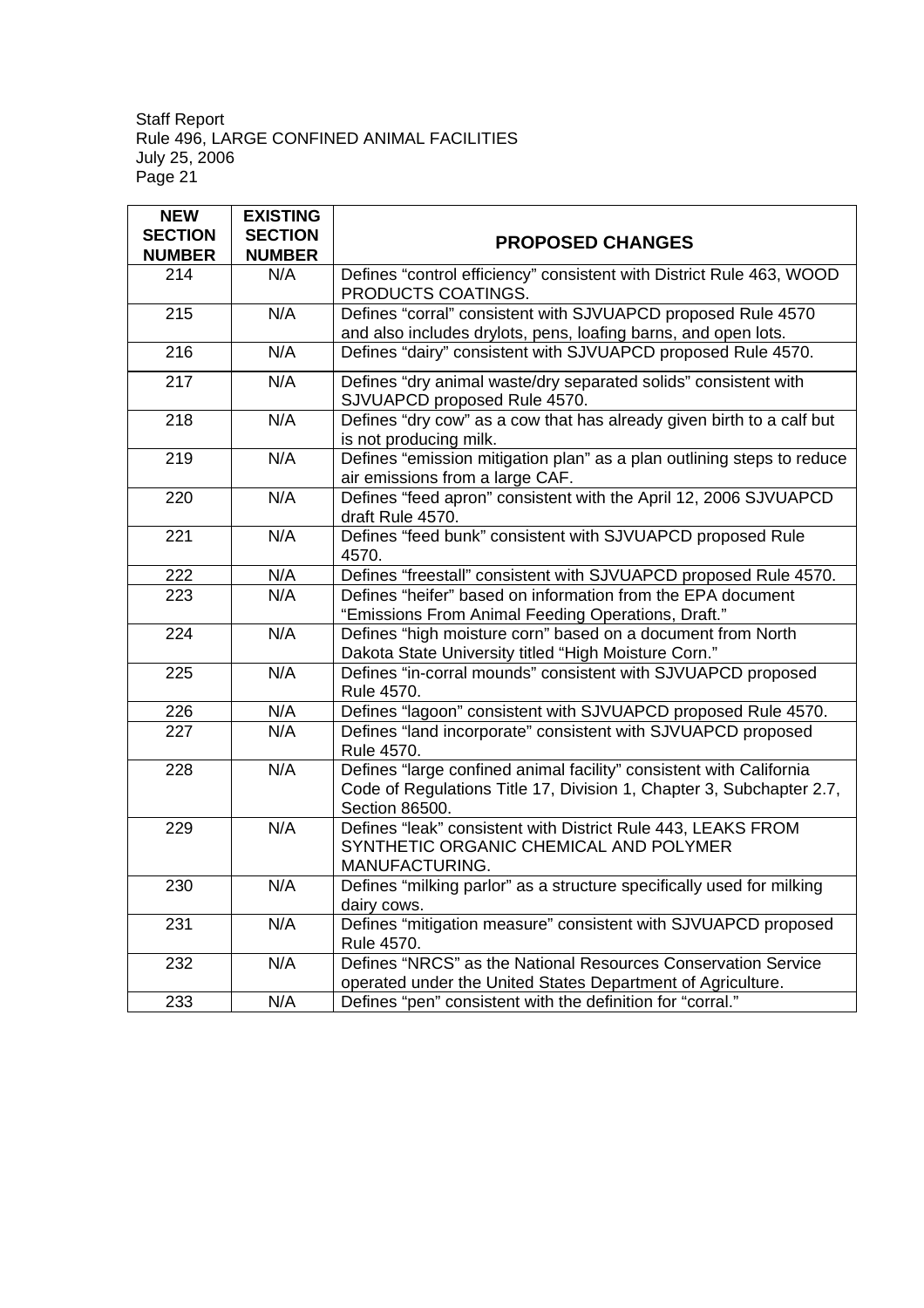| <b>NEW</b>     | <b>EXISTING</b> |                                                                       |  |
|----------------|-----------------|-----------------------------------------------------------------------|--|
| <b>SECTION</b> | <b>SECTION</b>  | <b>PROPOSED CHANGES</b>                                               |  |
| <b>NUMBER</b>  | <b>NUMBER</b>   |                                                                       |  |
| 234            | N/A             | Defines "phototropic lagoon" consistent with SJVUAPCD proposed        |  |
|                |                 | Rule 4570 and most recent NRCS guidelines. As of now there are        |  |
|                |                 | no standard guidelines for phototropic lagoons but Staff was          |  |
|                |                 | informed that a NRCS code for phototropic lagoons will be published   |  |
|                |                 | by the end of the year. This will meet timelines of the rule due to   |  |
|                |                 | mitigation measures not being required to be implemented until 2      |  |
|                |                 | years after the rule adoption date.                                   |  |
| 235            | N/A             | Defines "poultry" consistent with SJVUAPCD proposed Rule 4570.        |  |
| 236            | N/A             | Defines "separated solids" consistent with SJVUAPCD proposed          |  |
|                |                 | Rule 4570.                                                            |  |
| 237            | N/A             | Defines "silage" as food for livestock processed through acid         |  |
|                |                 | fermentation.                                                         |  |
| 238            | N/A             | Defines "solid separator system" consistent with SJVUAPCD             |  |
|                |                 | proposed Rule 4570.                                                   |  |
| 239            | N/A             | Defines "steam-flaked corn" as corn that has been cooked with         |  |
|                |                 | steam and flaked by rollers.                                          |  |
| 240            | N/A             | Defines "storage pond" consistent with SJVUAPCD proposed rule         |  |
|                |                 | 4570.                                                                 |  |
| 241            | N/A             | Defines "VOC control device" consistent with SJVUAPCD proposed        |  |
|                |                 | rule 4570.                                                            |  |
| 242            | N/A             | Defines "weatherproof covering/storage structure" consistent with     |  |
|                |                 | SJVUAPCD proposed Rule 4570.                                          |  |
| 301            | N/A             | Sets the requirement for a person operating a large CAF to            |  |
|                |                 | implement an emission mitigation plan using the requirements set      |  |
|                |                 | forth in Sections 302, 303, and 304. Specified that the emission      |  |
|                |                 | mitigation plan must cover all animals whose numbers equal or         |  |
|                |                 | exceed the threshold for a large CAF, and their associated support    |  |
|                |                 | stock, feed, and waste.                                               |  |
| 302            | N/A             | Sets the requirement for the emission mitigation plan to include      |  |
|                |                 | measures that meets the requirements of BARCT. It also states that    |  |
|                |                 | for the initial emission mitigation plan, BARCT shall be achieved     |  |
|                |                 | through Section 303.                                                  |  |
| 303            | N/A             | Sets lists of mitigation measures for dairies and poultry ranches for |  |
|                |                 | each potential emission point. Also requires all other CAFs to create |  |
|                |                 | an emission mitigation plan demonstrating BARCT according to          |  |
|                |                 | Section 302.                                                          |  |
| 303.1          | N/A             | Lists mitigation measures for an owner/operator of a dairy to choose  |  |
|                |                 | from, in order to meet the requirements of Sections 301 and 302.      |  |
|                |                 | The measures listed are consistent with SJVUAPCD proposed Rule        |  |
|                |                 | 4570.                                                                 |  |
| 303.1(a)       | N/A             | Requires the owner/operator to choose four out of seven feed          |  |
|                |                 | mitigation measures.                                                  |  |
| $303.1$ (b)    | N/A             | Requires the owner/operator to choose one out of three silage         |  |
|                |                 | mitigation measures.                                                  |  |
| $303.1$ (c)    | N/A             | Requires the owner/operator to choose one out of two milking parlor   |  |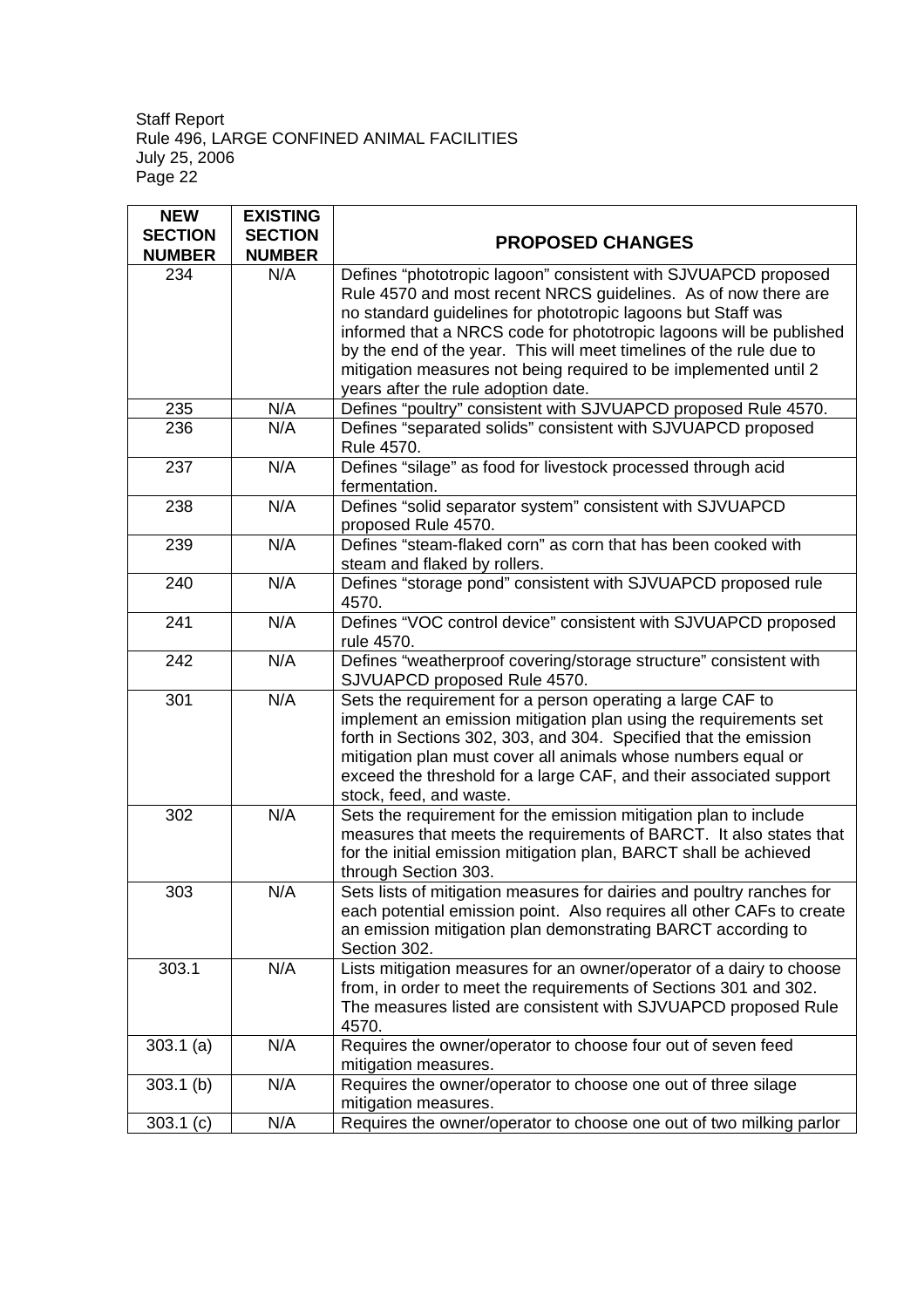| <b>NEW</b>     | <b>EXISTING</b> |                                                                                                                           |
|----------------|-----------------|---------------------------------------------------------------------------------------------------------------------------|
| <b>SECTION</b> | <b>SECTION</b>  | <b>PROPOSED CHANGES</b>                                                                                                   |
| <b>NUMBER</b>  | <b>NUMBER</b>   |                                                                                                                           |
|                |                 | mitigation measures.                                                                                                      |
| $303.1$ (d)    | N/A             | Requires the owner/operator of a large dairy to choose two out of                                                         |
|                |                 | nine freestall mitigation measures if animals are housed in freestalls.                                                   |
| $303.1$ (e)    | N/A             | Requires the owner/operator of a large dairy to choose six out of                                                         |
|                |                 | twelve corral mitigation measures if animals are housed in corrals.                                                       |
| 303.1(f)       | N/A             | Requires the owner/operator of a large dairy to choose two of seven                                                       |
|                |                 | mitigation measures if solid animal waste or separated solids are                                                         |
|                |                 | handled.                                                                                                                  |
| 303.1(g)       | N/A             | Requires the owner/operator of a large dairy to choose one out of                                                         |
|                |                 | eight mitigation measures if animal waste is handled as a liquid.                                                         |
| 303.1(h)       | N/A             | Requires the owner/operator of a large dairy to choose two out of                                                         |
|                |                 | four mitigation measures if dry or liquid animal waste is applied to                                                      |
|                |                 | cropland on the facility.                                                                                                 |
| 303.2          | N/A             | Lists mitigation measures for an owner/operator of a poultry ranch to                                                     |
|                |                 | choose from in order to meet the requirements of Sections 301 and                                                         |
|                |                 | 302. The measures listed are consistent with SJVUAPCD proposed                                                            |
|                |                 | Rule 4570.                                                                                                                |
| 303.2(a)       | N/A             | Requires the owner/operator to choose five out of nine feed                                                               |
|                |                 | mitigation measures. For poultry ranches that are contractually                                                           |
|                |                 | obligated to use proprietary feed, the suppliers of the feed must                                                         |
|                |                 | provide the facility with quarterly certifications and also provide 90                                                    |
|                |                 | day notice to the owner/operator of any changes in the feed that                                                          |
|                |                 | would compromise an emission mitigation plan. If the supplier fails                                                       |
|                |                 | to provide this information then they would be responsible for any                                                        |
|                |                 | resulting violations. Once the owner/operator is notified of any                                                          |
|                |                 | changes made to the feed compromising the emission mitigation                                                             |
|                |                 | plan they must contact the District and complete a permit                                                                 |
|                |                 | modification application.                                                                                                 |
| $303.2$ (b)    | N/A             | Requires the owner/operator to choose four out of sixteen housing                                                         |
|                |                 | mitigation measures.                                                                                                      |
| 303.2(c)       | N/A             | Requires the owner/operator to choose one out of five mitigation                                                          |
|                | N/A             | measures if solid animal waste or separated solids are stored.                                                            |
| $303.2$ (d)    |                 | Requires the owner/operator to choose one out of eight mitigation                                                         |
|                | N/A             | measures if animal waste is handled as a liquid.                                                                          |
| 303.3          |                 | Requires any CAF not mentioned in Sections 303.1 and 303.2 to                                                             |
|                |                 | create an emission mitigation plan that is compliant with BARCT.<br>Based on language in the SJVUAPCD proposed Rule 4570. |
|                |                 | Requires emission mitigation plan to achieve equal or greater                                                             |
|                |                 | percent emission reduction as the minimum amount a facility would                                                         |
|                |                 | achieve by complying with Sections 303.1 or 303.2. The mitigation                                                         |
|                |                 | plan must be approved by the APCO, CARB, and EPA.                                                                         |
| 303.4          | N/A             | Allows substitution of mitigation measures from different categories                                                      |
|                |                 | listed in Sections 303.1 and 303.2 if the substitution results in                                                         |
|                |                 | greater than or equal emission reduction. Based on language in the                                                        |
|                |                 | SJVUAPCD proposed Rule 4570. The measure substitution must be                                                             |
|                |                 |                                                                                                                           |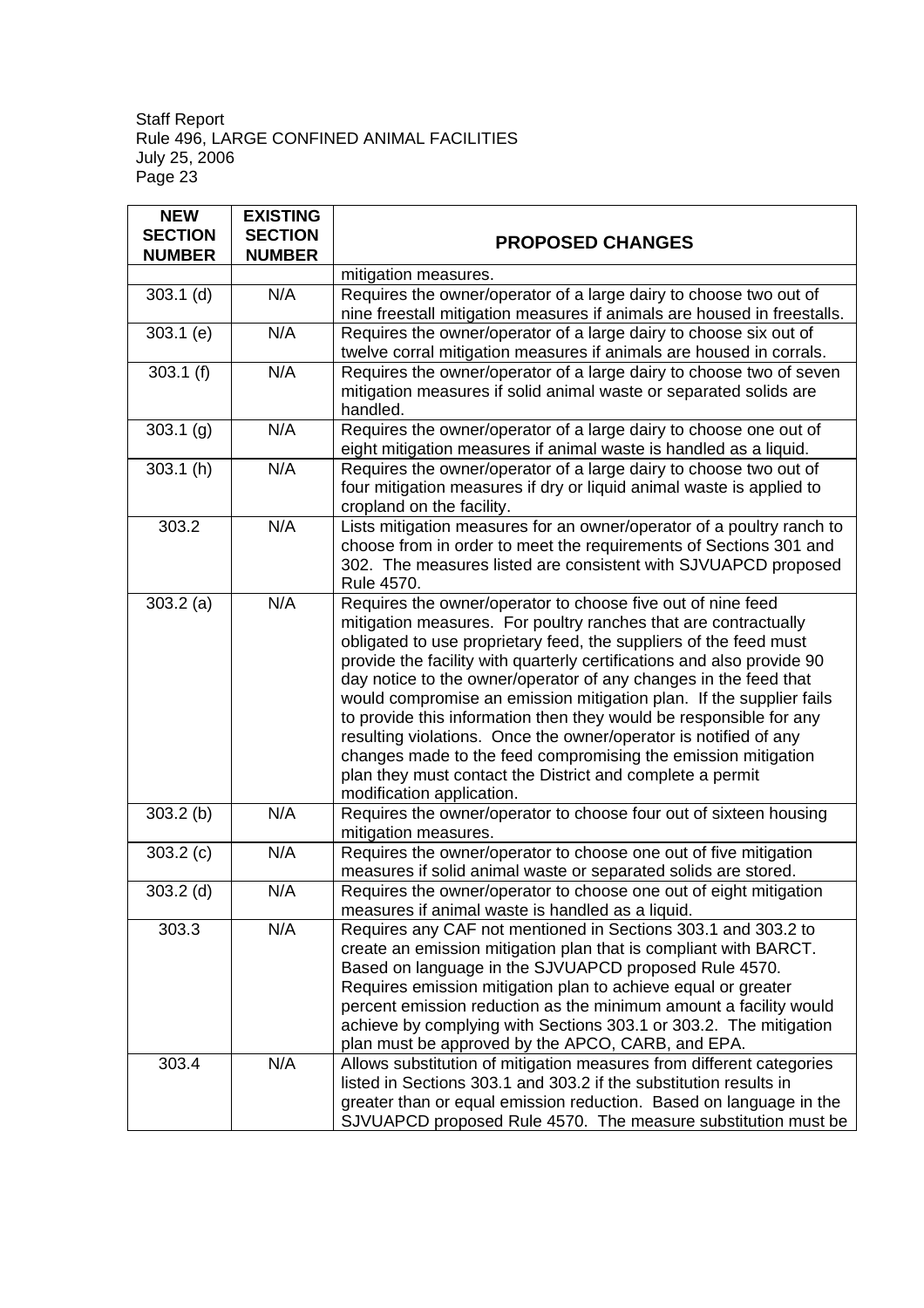| <b>NEW</b><br><b>SECTION</b><br><b>NUMBER</b> | <b>EXISTING</b><br><b>SECTION</b><br><b>NUMBER</b> | <b>PROPOSED CHANGES</b>                                                                                                                                                                                                                                                                                                                                                                                                                                                                                                                                                                                       |  |
|-----------------------------------------------|----------------------------------------------------|---------------------------------------------------------------------------------------------------------------------------------------------------------------------------------------------------------------------------------------------------------------------------------------------------------------------------------------------------------------------------------------------------------------------------------------------------------------------------------------------------------------------------------------------------------------------------------------------------------------|--|
|                                               |                                                    | approved by the APCO, CARB, and EPA.                                                                                                                                                                                                                                                                                                                                                                                                                                                                                                                                                                          |  |
| 304                                           | N/A                                                | Allows the owner/operator of a large CAF listed in sections 303.1 or<br>303.2 to create an alternative emission mitigation plan in lieu of<br>complying with Section 303 if it can be shown that emission<br>reductions are equal to or greater than ones that would be gained by<br>complying with Section 303. All alternative plans must be approved<br>through the APCO, CARB, and EPA.                                                                                                                                                                                                                   |  |
| 305                                           | N/A                                                | Requires the owner/operator of a large CAF using an aerobic<br>lagoon, anaerobic lagoon, mechanically aerated lagoon, anaerobic<br>digester, phototropic lagoon, solid separator system, or weatherproof<br>coverings/storage structures as part of a mitigation measure to<br>follow the most applicable NRCS California Field Office and<br>Technical Guide Code. Also requires the owner/operator to operate<br>and maintain a VOC control device according to the manufacturer's<br>specifications.                                                                                                       |  |
| 401                                           | N/A                                                | Sets the requirement for a person operating a large CAF to apply for<br>a permit pursuant to Rule 215, AGRICULTURAL PERMIT<br>REQUIREMENTS AND NEW AGRICULTURAL PERMIT REVIEW,<br>within 180 days from the rule adoption date.                                                                                                                                                                                                                                                                                                                                                                                |  |
| 401.1                                         | N/A                                                | Sets the requirement to contain, in the permit application, the<br>average number of each type of animal in large CAF over the last 12<br>months.                                                                                                                                                                                                                                                                                                                                                                                                                                                             |  |
| 401.2                                         | N/A                                                | Sets the requirement to contain, in the permit application, the<br>maximum number of each type of animal in the large CAF on any<br>given day within the last 12 months.                                                                                                                                                                                                                                                                                                                                                                                                                                      |  |
| 401.3                                         | N/A                                                | Sets the requirement to contain an emission mitigation plan in the<br>permit application.                                                                                                                                                                                                                                                                                                                                                                                                                                                                                                                     |  |
| 402                                           | N/A                                                | Sets the requirement, upon approval of the permit application, for a<br>person operating a large CAF to follow the implementation schedule,<br>outlined by the APCO, for the emission mitigation plan. It also sets<br>the limit of one year to completely implement the emission mitigation<br>plan.                                                                                                                                                                                                                                                                                                         |  |
| 403.1                                         | N/A                                                | Sets the requirement for a person operating a large CAF to submit<br>an emission mitigation plan update no later than 27 months after the<br>permit was approved. Subsequent updates will be submitted no<br>later than 27 months after acceptance of the previous update or<br>permit modification. Timeframe was determined by allowing the<br>District enough time to process the update before the end of the<br>three year limit set by HSC Section 40724.6. Incorporated<br>application completeness language from Rule 215, AGRICULTURAL<br>PERMIT REQUIREMENTS AND NEW AGRICULTURAL PERMIT<br>REVIEW. |  |
| 403.2                                         | N/A                                                | Sets the approval process for emission mitigation updates which<br>includes an evaluation and a written notice to the owner/operator.                                                                                                                                                                                                                                                                                                                                                                                                                                                                         |  |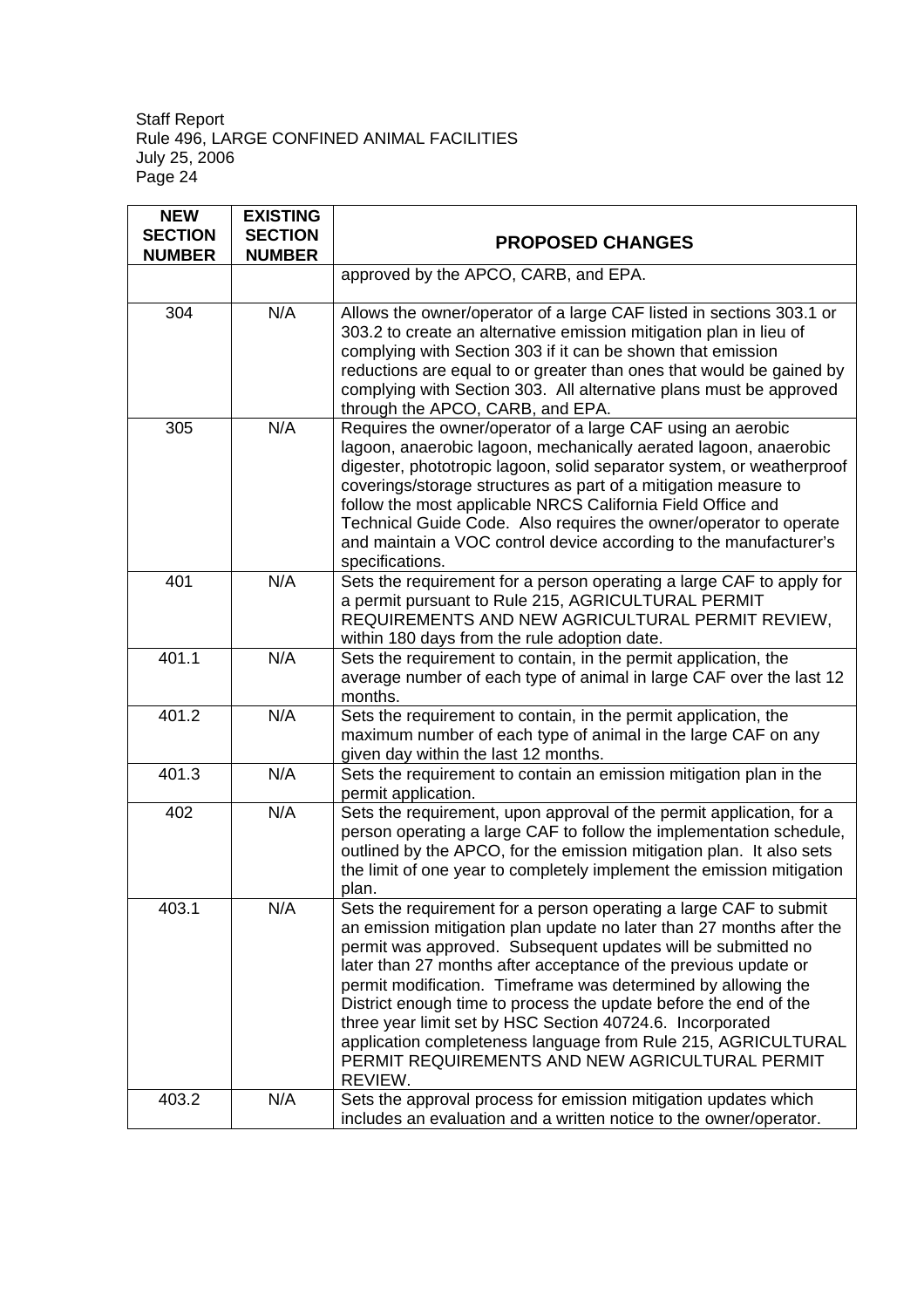| <b>NEW</b><br><b>SECTION</b><br><b>NUMBER</b> | <b>EXISTING</b><br><b>SECTION</b><br><b>NUMBER</b> | <b>PROPOSED CHANGES</b>                                                                                                                                                                                                                                                                                                                                                                                                                                                                                                                                                                                                                   |  |
|-----------------------------------------------|----------------------------------------------------|-------------------------------------------------------------------------------------------------------------------------------------------------------------------------------------------------------------------------------------------------------------------------------------------------------------------------------------------------------------------------------------------------------------------------------------------------------------------------------------------------------------------------------------------------------------------------------------------------------------------------------------------|--|
|                                               |                                                    | The approval timeframe was determined by the maximum allowable<br>time for action taken in the case where the owner/operator must<br>apply for a permit modification. The section also sets the<br>requirements that an update shall be approved or denied based on<br>BARCT requirements at the time and permit compliance. Requires<br>that a changed emission mitigation plan must achieve equal to or<br>greater percent reduction than the previous plan. Incorporated<br>application acceptance language from Rule 215, AGRICULTURAL<br>PERMIT REQUIREMENTS AND NEW AGRICULTURAL PERMIT<br>REVIEW.                                  |  |
| 403.3                                         | N/A                                                | Sets the requirements for public notice of emission mitigation plan<br>updates. The update will be noticed in a newspaper of general<br>circulation, and transmitted to the California Air Resources Board<br>and any party that requests the information. The notice will invite<br>written public comments for a 30-day period. This has been required<br>due to the requirement in HSC 40724.6 for public notice on CAF<br>permits and because this relates to the update or altering of such<br>permit. Incorporated public notice language from Rule 215,<br>AGRICULTURAL PERMIT REQUIREMENTS AND NEW<br>AGRICULTURAL PERMIT REVIEW. |  |
| 403.4                                         | N/A                                                | Sets the requirements for a written final notice where public notice<br>has been required. Incorporated final public notice language from<br>Rule 215, AGRICULTURAL PERMIT REQUIREMENTS AND NEW<br>AGRICULTURAL PERMIT REVIEW.                                                                                                                                                                                                                                                                                                                                                                                                            |  |
| 403.5                                         | N/A                                                | Sets the requirement for the APCO to notify an owner/operator in<br>writing if an update is denied. The notification must include the<br>reasons for denying the update. Also, requires an owner/operator to<br>submit a permit modification application upon denial of the update.<br>Incorporated denial of application language from Rule 215,<br>AGRICULTURAL PERMIT REQUIREMENTS AND NEW<br>AGRICULTURAL PERMIT REVIEW.                                                                                                                                                                                                              |  |
| 403.6                                         | N/A                                                | Sets the appeal process for an owner/operator when an emission<br>mitigation plan update is denied. Incorporated appeal language from<br>Rule 215, AGRICULTURAL PERMIT REQUIREMENTS AND NEW<br>AGRICULTURAL PERMIT REVIEW.                                                                                                                                                                                                                                                                                                                                                                                                                |  |
| 404.1                                         | N/A                                                | Sets a method for determining the percent of animal waste sent to<br>an anaerobic digester on a dairy by dividing the total mass of animal<br>waste sent to the digester by the total animal waste produced by the<br>dairy on a daily basis and multiplying by 100. The total animal waste<br>produced by the dairy is calculated by multiplying the head of milk-<br>producing cows, dry cows, heifers, and calves by an average of daily<br>manure output. These averages were taken from CARB May 2005<br>Staff Report.                                                                                                               |  |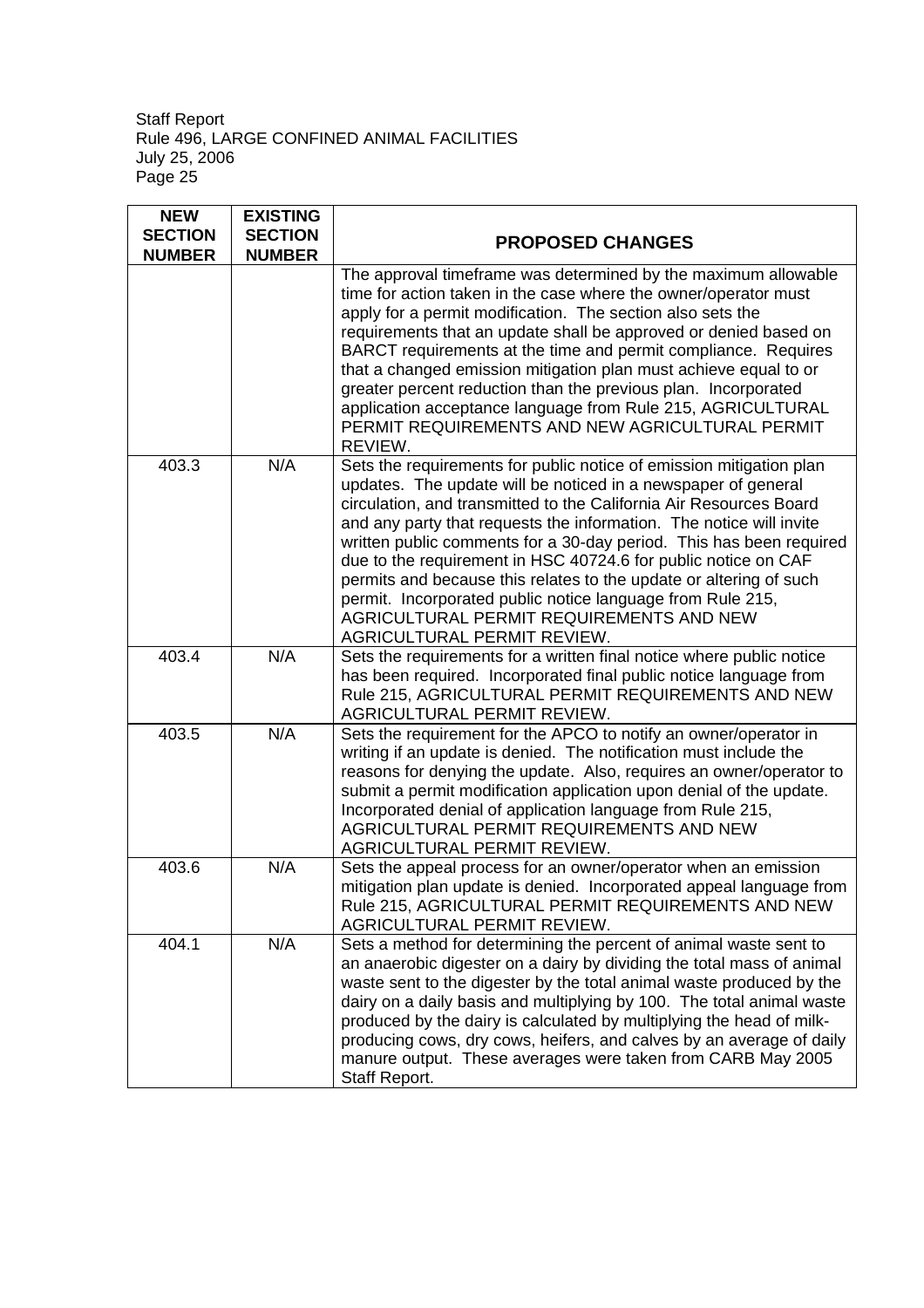| <b>NEW</b>     | <b>EXISTING</b> |                                                                                                                                                                                                                                                                                                                                                                                                                                                                                                                     |
|----------------|-----------------|---------------------------------------------------------------------------------------------------------------------------------------------------------------------------------------------------------------------------------------------------------------------------------------------------------------------------------------------------------------------------------------------------------------------------------------------------------------------------------------------------------------------|
| <b>SECTION</b> | <b>SECTION</b>  | <b>PROPOSED CHANGES</b>                                                                                                                                                                                                                                                                                                                                                                                                                                                                                             |
| <b>NUMBER</b>  | <b>NUMBER</b>   |                                                                                                                                                                                                                                                                                                                                                                                                                                                                                                                     |
| 404.2          | N/A             | Sets a method for determining the percent of animal waste sent to<br>an anaerobic digester on a poultry ranch by dividing the total rate of<br>animal waste sent to the anaerobic digester by the total amount of<br>animal waste produced by the poultry ranch on a per housecleaning<br>basis.                                                                                                                                                                                                                    |
| 501            | N/A             | Sets monitoring and recordkeeping requirements for mitigation<br>measures.                                                                                                                                                                                                                                                                                                                                                                                                                                          |
| 501.1(a)       | N/A             | Sets the requirement to keep records of each type of animal at the<br>facility.                                                                                                                                                                                                                                                                                                                                                                                                                                     |
| 501.1(b)       | N/A             | Sets the requirement for an owner/operator to keep records of any<br>information provided by the manufacturer regarding any product<br>used in the implementation of a mitigation measure.                                                                                                                                                                                                                                                                                                                          |
| 501.1(c)       | N/A             | Sets the requirement for an owner/operator to keep any information<br>regarding the design specifications of anything built or created<br>specifically for the facility in order to implement a mitigation measure                                                                                                                                                                                                                                                                                                  |
| 501.1(d)       | N/A             | Sets the requirement for an owner/operator to keep all test records.                                                                                                                                                                                                                                                                                                                                                                                                                                                |
| 501.1(e)       | N/A             | Sets the requirement for an owner/operator to test for any other<br>parameters that the APCO determines is necessary to demonstrate<br>the implementation of a mitigation plan.                                                                                                                                                                                                                                                                                                                                     |
| 501.1(f)       | N/A             | Sets the requirement for an owner/operator to keep any additional<br>information that the APCO determines is necessary to demonstrate<br>the implementation of a mitigation plan.                                                                                                                                                                                                                                                                                                                                   |
| 501.2(a)       | N/A             | Sets the requirement for any owner/operator who implements a<br>mitigation measure which requires periodic action must keep a<br>record of those actions and when they were performed.                                                                                                                                                                                                                                                                                                                              |
| 501.2(b)       | N/A             | Sets the requirement for an owner/operator who is using a VOC<br>control device to conduct an initial source test within 12 months after<br>the date of installation, and at least once every 12 months thereafter.<br>This requirement is consistent with SJVUAPCD proposed Rule<br>4570.                                                                                                                                                                                                                          |
| 501.2(c)       | N/A             | Sets the requirement for an owner/operator who is using an<br>anaerobic digester regarding a mitigation measure to keep any<br>information showing compliance with the standards set forth in<br>NRCS California Field Office Technical Guide Code 365 or 366.<br>This requirement is consistent with SJVUAPCD proposed Rule<br>4570.                                                                                                                                                                               |
| 501.3          | N/A             | Sets the requirements for an owner/operator to monitor and keep<br>records related to certain feed mitigation measures. Recordkeeping<br>and monitoring is required is necessary to show implementation of<br>the mitigation plans. For facilities that are contractually obligated to<br>use proprietary feed they must keep all certification showing feed<br>meets the selected emission mitigation measures. The supplier of<br>the feed will be required to supply feed information on request by the<br>APCO. |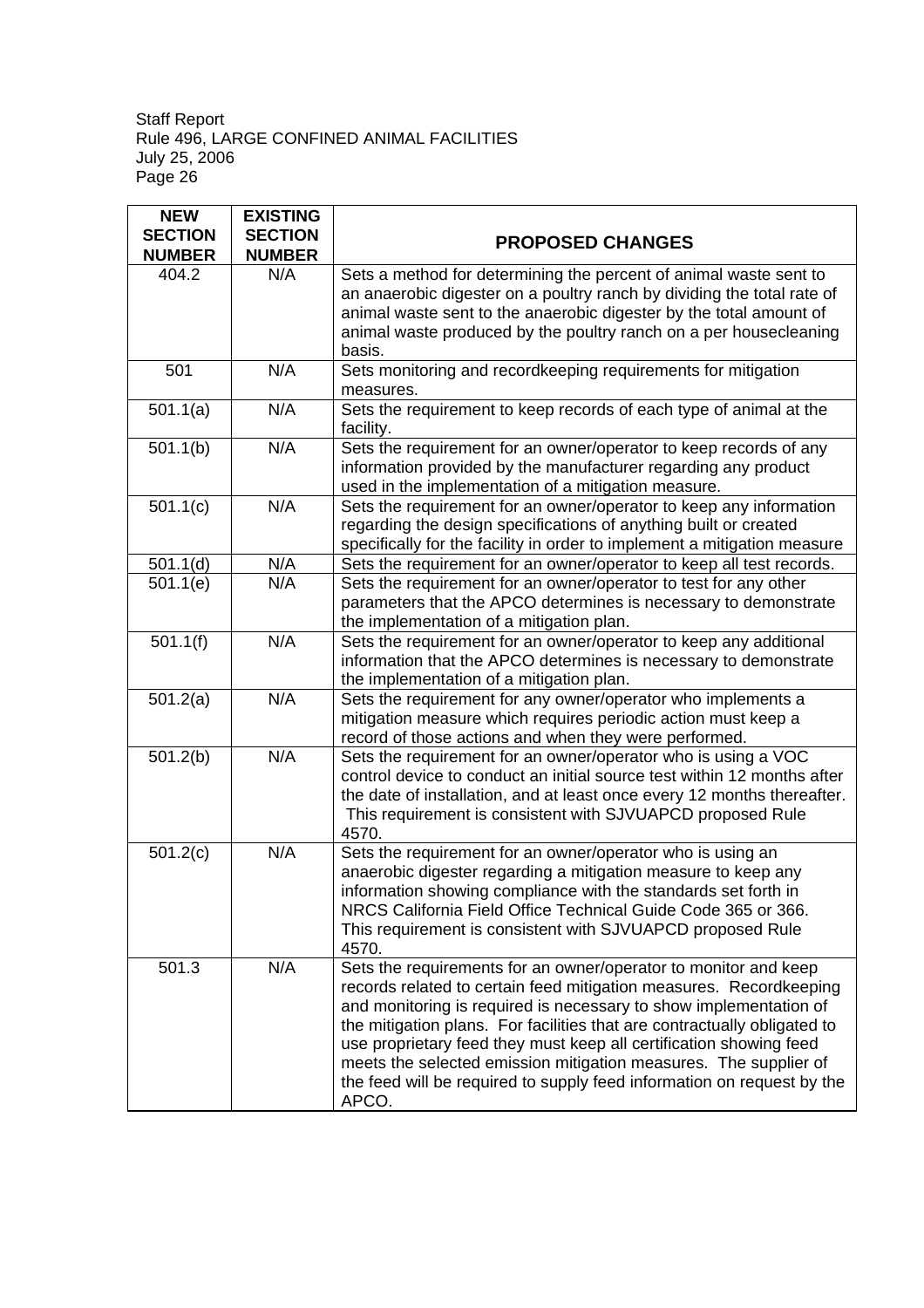| <b>NEW</b>     | <b>EXISTING</b> |                                                                      |
|----------------|-----------------|----------------------------------------------------------------------|
| <b>SECTION</b> | <b>SECTION</b>  | <b>PROPOSED CHANGES</b>                                              |
| <b>NUMBER</b>  | <b>NUMBER</b>   |                                                                      |
| 501.4          | N/A             | Sets the requirements for an owner/operator to monitor and keep      |
|                |                 | records related to certain animal housing mitigation measures.       |
|                |                 | Recordkeeping and monitoring is required is necessary to show        |
|                |                 | implementation of the mitigation plans.                              |
| 501.5          | N/A             | Sets the requirements for an owner/operator to monitor and keep      |
|                |                 | records related to certain solid animal waste and separated solids   |
|                |                 | mitigation measures. Recordkeeping and monitoring is required is     |
|                |                 | necessary to show implementation of the mitigation plans.            |
| 501.6          | N/A             | Sets the requirements for an owner/operator to monitor and keep      |
|                |                 | records related to certain liquid animal waste mitigation measures.  |
|                |                 | Recordkeeping and monitoring is required is necessary to show        |
|                |                 | implementation of the mitigation plans.                              |
| 501.7          | N/A             | Sets the requirements for an owner/operator to monitor and keep      |
|                |                 | records related to certain land application mitigation measures.     |
|                |                 | Recordkeeping and monitoring is required is necessary to show        |
|                |                 | implementation of the mitigation plans.                              |
| 502            | N/A             | Sets the test methods to follow to determine compliance with         |
|                |                 | applicable emission mitigation measures.                             |
| 502.1          | N/A             | Sets the requirement to test biological oxygen demand according to   |
|                |                 | EPA Method 405.1.                                                    |
| 502.2          | N/A             | Sets the requirement to test dissolved oxygen content according to   |
|                |                 | EPA Method 360.1 or 360.2.                                           |
| 502.3          | N/A             | Sets the requirement to test pH by EPA Method 150.1 or ASTM          |
|                |                 | Method D4980-89.                                                     |
| 502.4          | N/A             | Sets the requirement to test moisture content by the difference from |
|                |                 | the percent residue using EPA Method 160.3.                          |
| 502.5          | N/A             | Sets the requirement to test for organic loading by Standard         |
|                |                 | Methods for the Examination of Water and Wastewater Method 2540      |
|                |                 | G - Solids.                                                          |
| 502.6          | N/A             | Sets the requirement to test phototropic lagoons according to the    |
|                |                 | most recent NRCS guidelines.                                         |
| 502.7          | N/A             | Sets the requirement to test VOC emission by EPA Method 25 or        |
|                |                 | 25A. If EPA Method 25A is used, EPA Method 18 shall be used to       |
|                |                 | determine methane content.                                           |
| 502.8          | N/A             | Sets the requirement to determine traverse points and flow rates for |
|                |                 | source tests using EPA Methods 1 or 1A and 2 or 2C, as applicable.   |
| 502.9          | N/A             | Sets the requirement to determine capture efficiency consistent with |
|                |                 | District Rule 463, WOOD PRODUCTS COATINGS.                           |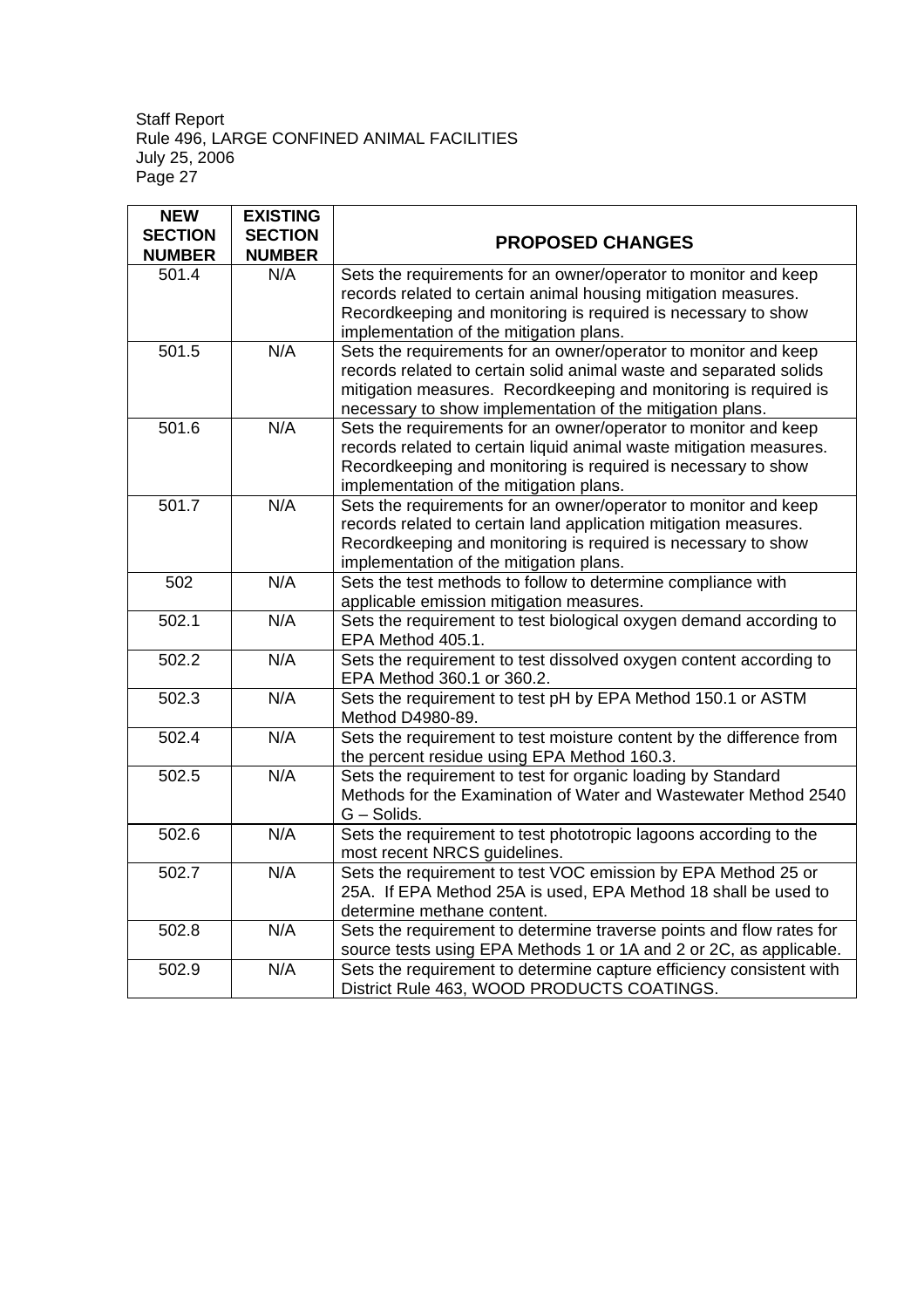# **Appendix B**

# 40727.2 Matrix for Proposed New Rule 496, Large Confined Animal Facilities **40727.2 Matrix for Proposed New Rule 496, Large Confined Animal Facilities**

| <b>Operations, Rules</b><br>Solvent Cleaning<br>454, 466                   | Aerosol in small<br>operations by<br>containers<br>Specific<br>$\frac{1}{2}$<br>Ń                                                                                                                          | automated spray<br>Nozzle tips of<br>equipment<br>Not applicable                                                                 | Not applicable                                                                                                          | Composite partial<br>Grams/liter;<br>pressure |
|----------------------------------------------------------------------------|------------------------------------------------------------------------------------------------------------------------------------------------------------------------------------------------------------|----------------------------------------------------------------------------------------------------------------------------------|-------------------------------------------------------------------------------------------------------------------------|-----------------------------------------------|
| Rules 442, 451,<br>Operations,<br>459, 460<br>Coating                      | operations by<br>Aerosol<br>Specific<br>$\frac{1}{2}$<br>$\frac{1}{2}$ $\alpha$                                                                                                                            | Low usage<br>Not applicable                                                                                                      | Not applicable                                                                                                          | Composite partial<br>Grams/liter;<br>pressure |
| Rule 411, Boiler NOx                                                       | kilns and furnaces<br>where products of<br>direct contact with<br>combustion are in<br>Process heaters,<br>material heated<br><1 mmBTU/hr<br>input rating<br>Electric Utility<br><b>Boilers</b><br>က<br>نہ | Low fuel Usage<br>Standing Pilot<br>Flame Burner<br>Not Applicable<br>$\overline{\mathsf{N}}$                                    | One hour average                                                                                                        | ppm                                           |
| Requirements and<br>Rule 201, General<br>Rule 215, Ag<br>Permits<br>Permit | consistent with<br>Specified low<br>emitting<br>equipment<br>Rule 201                                                                                                                                      | is newly subject<br>equipment that<br>Newly subject<br>Replacement<br>New nonroad<br>engines and<br>equipment<br>equipment<br>Νi | Averaging provisions<br>emissions from the<br>will be specified in<br>depending on the<br>emissions unit.<br>the Permit | lbs/day; lbs/quarter,<br>ppm, grams/liter     |
| Animal<br><b>arge</b><br>Confined<br>Rule 496,<br>Facilities               | None                                                                                                                                                                                                       | Not applicable<br>Not applicable                                                                                                 | Not applicable                                                                                                          | None                                          |
| Specific<br>Provisions                                                     | Permitting/Rule<br>applicability                                                                                                                                                                           | <b>BACT/Emission</b><br>Requirements<br>Limitations<br>Offset                                                                    |                                                                                                                         |                                               |
| Comparison<br>Elements of                                                  | Exemptions                                                                                                                                                                                                 |                                                                                                                                  | Averaging<br>Provisions                                                                                                 | Units                                         |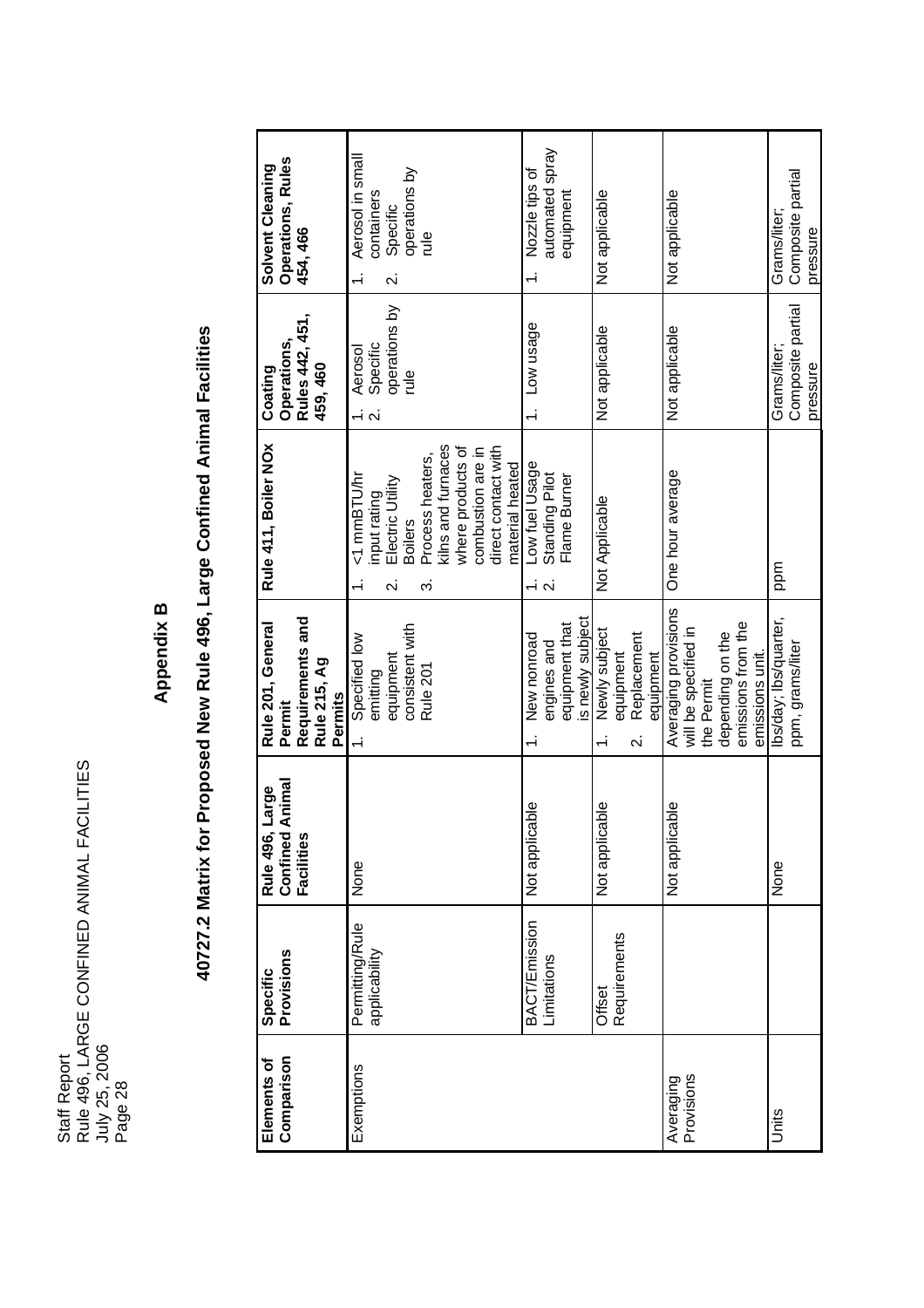| Rule 496, LARGE CONFINED ANIMAL FACILITIES<br><b>Staff Report</b> |
|-------------------------------------------------------------------|
| July 25, 2006                                                     |
| Page 29                                                           |

| Operations, Rules<br>Solvent Cleaning<br>454, 466                          | VOC Content BARCT<br>Limits               | <b>Emission Reduction</b><br>Credits; add-on<br>control | O & P Plan for those<br>that use add-on<br>control                                                | Cleaning methods;<br>closed containers                                                           | Product Information<br>List of Materials;<br>Sheets, Usage<br>Monthly<br>records                                              | and metallic content<br>exempt materials,<br>Determination of<br>VOC Content,                                                                                                  |
|----------------------------------------------------------------------------|-------------------------------------------|---------------------------------------------------------|---------------------------------------------------------------------------------------------------|--------------------------------------------------------------------------------------------------|-------------------------------------------------------------------------------------------------------------------------------|--------------------------------------------------------------------------------------------------------------------------------------------------------------------------------|
| Rules 442, 451,<br>Operations,<br>459, 460<br>Coating                      | <b>BARCT Limits</b><br><b>VOC Content</b> | Credits; add-on<br>Reduction<br>Emission<br>control     | O & P Plan for<br>add-on control<br>those that use                                                | containers for<br>application<br>methods<br>storage;<br>Closed                                   | List of Materials;<br>Sheets, Usage<br>Information<br>Product<br>Monthly<br>records                                           | exempt materials,<br>Determination of<br>VOC Content,<br>and metallic<br>content                                                                                               |
| Rule 411, Boiler NOx                                                       | <b>NOx BARCT limits</b>                   | Emission Reduction<br>Credits                           | hours of operations,<br>record-keeping for<br>Monitor emissions;<br>throughput, and<br>emissions. | hours of operations<br>record-keeping for<br>Monitor emissions;<br>throughput, and<br>emissions. | fuel use, CEM records,<br>Hours of operations,<br>source test records.<br>Annual                                              | Continuous emission<br>monitoring (CEM);<br>compliance with<br>testing to verify<br>emission limits.                                                                           |
| Requirements and<br>Rule 201, General<br>Rule 215, Ag<br>Permits<br>Permit | Emissions offset<br>BACT and              | Emission Offsets<br>Interpollutant                      | Parameters will be<br>specified in permit<br>as applicable<br>Operating                           | permit as applicable<br>Work Practices will<br>be specified in                                   | pursuant to Section<br>111<br>sources exempt<br>Statements for<br>Inventory<br>Annual                                         | permit as applicable<br>provisions for initial<br>will be specified in<br>testing provisions<br>Other monitoring/<br>Specifies testing<br>boiling point and<br>vapor pressure. |
| Animal<br>Large<br><b>Facilities</b><br><b>Rule 496,</b><br>Confined       | imits<br>tent<br>VOC Cont<br>BARCT LI     | None                                                    | mitigation<br>Parameters will be<br>specified in the<br>Operating<br>emission r<br>plan           | emission mitigation<br>Work Practices will<br>be specified in the<br>plan                        | type of livestock on<br>verifying emission<br>each<br>plan<br>Number of<br>large CAF<br>information<br>mitigation<br>Variable | emission mitigation<br>dependent on the<br>chosen.<br>and<br>Monitoring<br>measure<br>testing is                                                                               |
| Specific<br>Provisions                                                     | Emissions<br>Reduction                    | Compliance<br>Alternatives                              |                                                                                                   |                                                                                                  | Recordkeeping<br>Frequency                                                                                                    | <b>Test Methods</b>                                                                                                                                                            |
| Comparison<br>Elements of                                                  | Emissions<br>Limits                       |                                                         | Parameters<br>Operating                                                                           | <b>Work Practice</b><br>Requirements                                                             | Monitoring<br>Records                                                                                                         | Monitoring<br>Testing                                                                                                                                                          |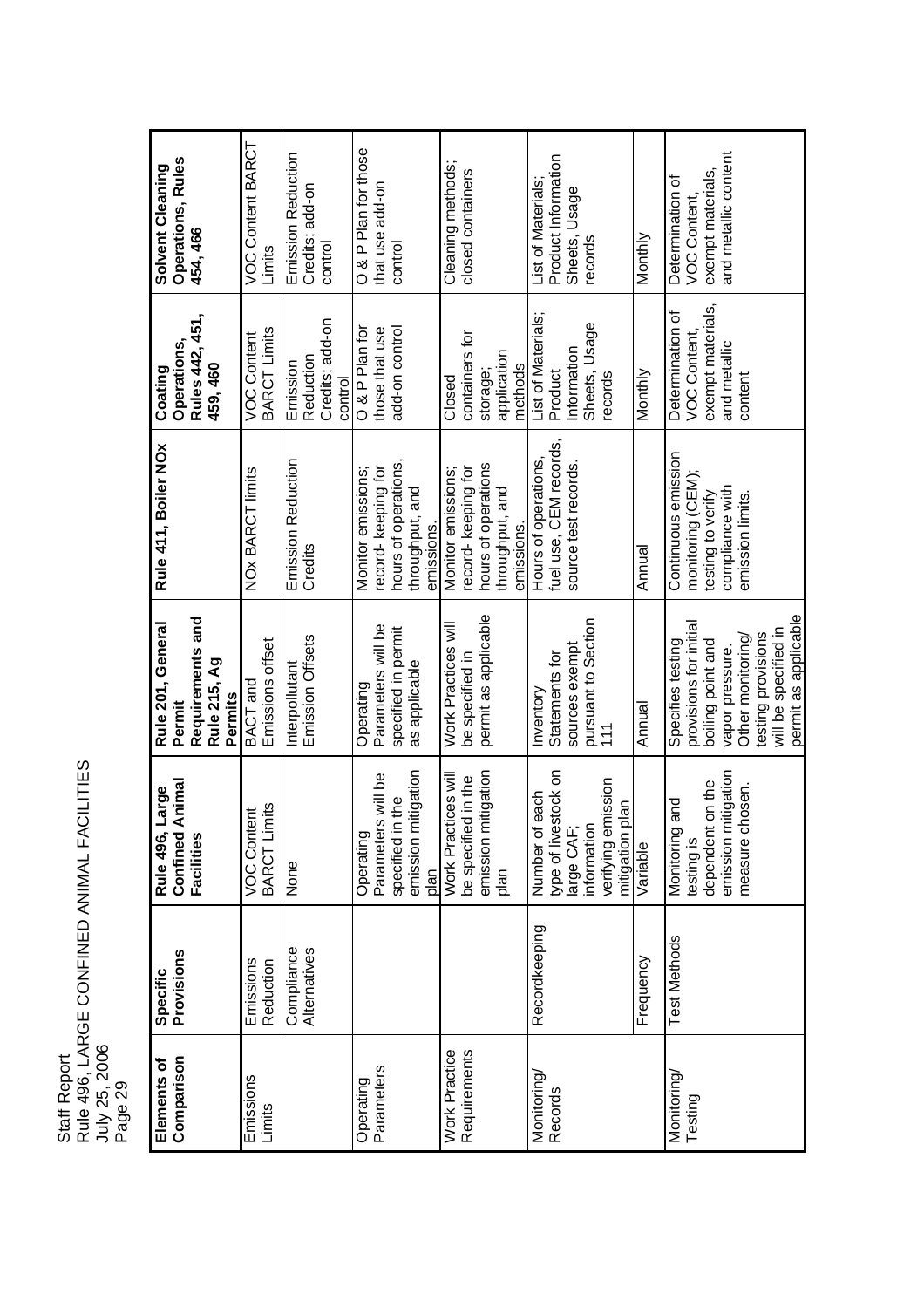| <b>Operations, Rules</b><br>Solvent Cleaning<br>454, 466                   |                                                                                       |
|----------------------------------------------------------------------------|---------------------------------------------------------------------------------------|
| Rules 442, 451,<br>Operations,<br>159, 460<br>Coating                      |                                                                                       |
| Rule 411, Boiler NOx                                                       | depending on size for<br>Continuous for CEM;<br>Annual or biennial<br>source testing. |
| Rule 201, General<br>Requirements and<br>Rule 215, Ag<br>Permits<br>Permit |                                                                                       |
| Animal<br>Large<br>Rule 496,<br>Confined<br>acilities                      | /ariable                                                                              |
| <b>Provisions</b><br>Specific                                              | requency                                                                              |
| Comparison<br>Elements of                                                  |                                                                                       |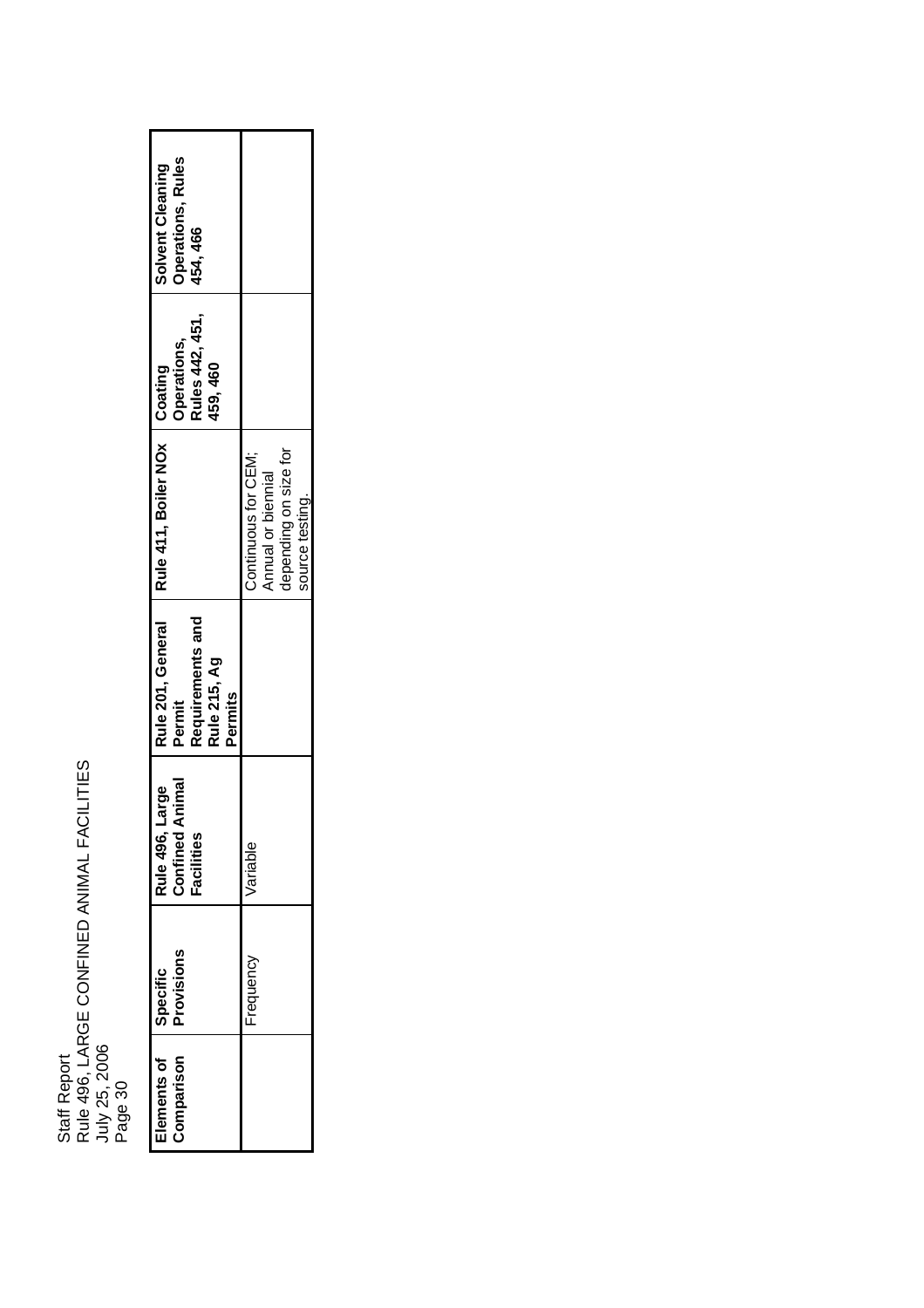# **APPENDIX C**

#### **Control and Cost Calculations**

#### **Increased Flushing Frequency**

This calculation is modeled after a similar technique used in the DPAG report for increasing flushing frequency.

#### Assumptions:

- The total dairy emission factor of 12.8 lb VOC/head/year will be used, based on recommendations from ARB.
- DPAG reports that dairies flush, on average, twice per day.
- An emission factor of 2.5 lb VOC/head/year will be used for excreta in the feed lanes. This number comes from a report presented at the January 26, 2005 Livestock Emission Research Symposium by Frank Mitloehner.
- VOC emissions from fresh excreta will be a linear function of time.
- Emissions caused from the act of flushing are assumed to be negligible.
- The annual operating cost for lagoon recycle flush systems is \$967 for a dairy with 1000 milking cows (Bennett et al.)
- Only costs for increased flushing is operational costs.

#### Emission Reduction Calculations:

Subtract reductions gained from feeding to NRC guidelines: 2.5 lb VOC/head/year  $*(1 - 0.1) = 2.25$  lb VOC/head/year

Emissions generated in between flushes with two flushes:  $E_n = n_f \varepsilon$ 

- $\varepsilon$ = Emissions generated between flushes in lb VOC/head/year
- $n_f$  = Number of flushes per day
- $E_n$  = Emissions from feed lanes, in lb VOC/head/year, based on *n*

$$
E_2 = 2.25 = 2\varepsilon \qquad \qquad \varepsilon = 1.12
$$

Determining VOC linear relationship:  $\varepsilon = |A t dt|$ *T* 0

- *A* = Linear equivalence factor in lb VOC/head-year-hr
- $t =$  Time manure has been sitting on floor since last flush in hours
- $T =$  Maximum time in between flushes in hours (24 hours per day divided by *n* )

$$
1.12 = \int_{0}^{12} A t dt = \frac{A}{2} (12^{2})
$$
  
A = 0.0156

Increase to three flushes per day:

$$
\varepsilon = \int_{0}^{T} A t dt = \int_{0}^{8} 0.0156 t dt = \frac{0.0156}{2} (8^{2}) = 0.500
$$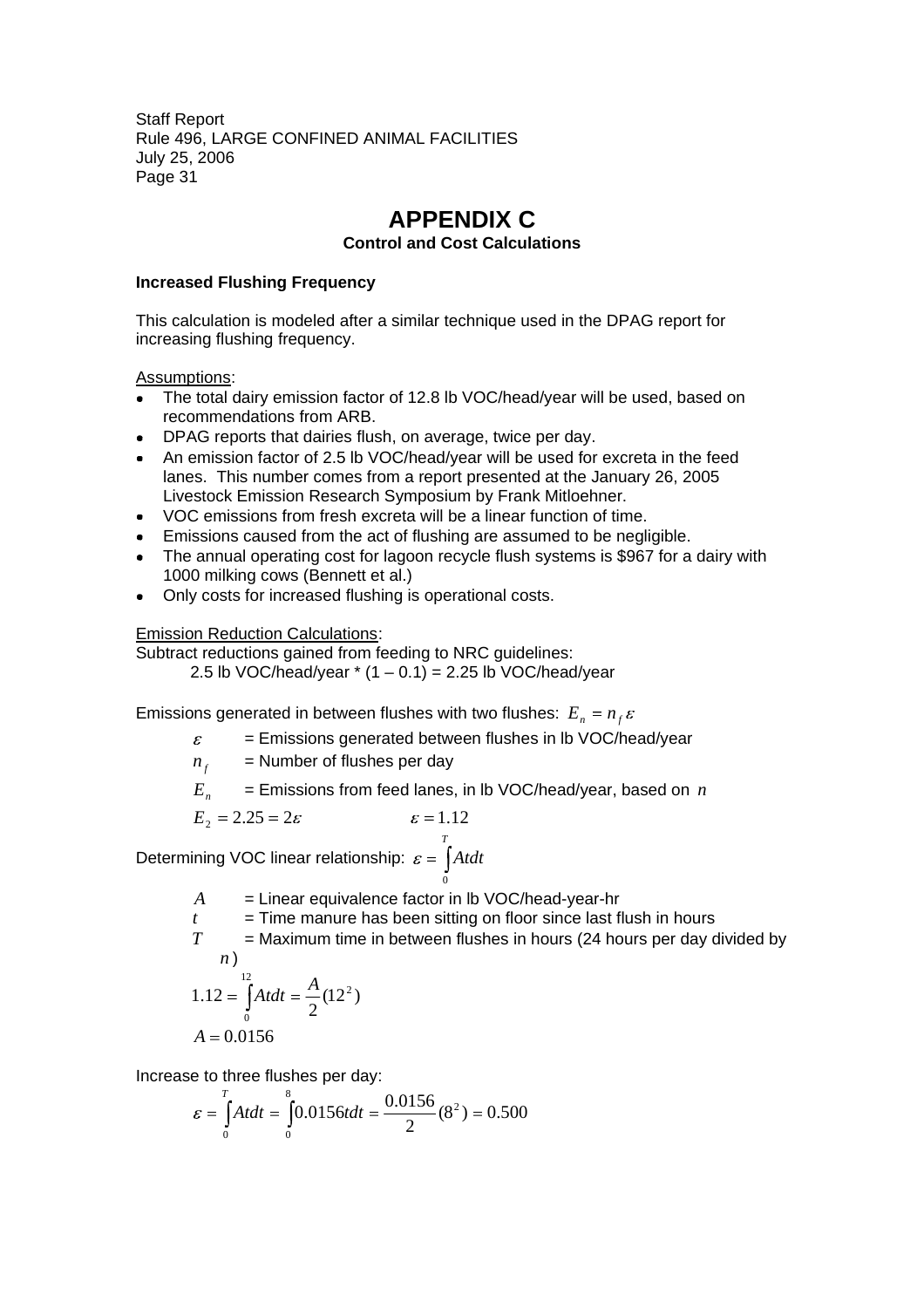$$
E_3 = 0.50 \times 3 = 1.5
$$

 $D =$  Emission factor for entire dairy in Ib VOC/head/year

Reduction for increasing from 2 to 3 flushes per day:

$$
\frac{E_2 - E_3}{D} * 100\% = \frac{2.25 - 1.5}{12.8} * 100\% = 6\%
$$

Cost Calculations:

If dairies are increasing from two to three flushes per year then operational costs should increase by half of the current costs.

$$
\frac{$967}{2} = $483.50 \text{ per dairy}
$$

#### **NON-MANURE-BASED BEDDING**

Assumptions based on SJVUAPCD Rule 4570 Final Draft Staff Report

- Actual control effectiveness is unknown and will therefore assume 10% reduction in VOC.
- Assume 24% of dairy VOC emission comes from housing.
- Assume 10% overall reductions by feeding according to NRC guidelines.
- Assume 6% reduction from housing by increasing flushing frequency.

#### Emission Reduction Calculation

Emissions from housing  $= 12.8$  lb VOC/head/year  $*$  24%  $= 3.07$  lb VOC/head/year Emissions after feed and flushing measures  $= 3.07 * (1 - 0.1) * (1 - 0.06) = 2.6$  lb/head/year Emissions reduced from non-manure-based bedding  $= 2.6 * 0.1 = 0.26$  lb/head/year

Percent Reduction =  $\frac{0.28}{1.28}$  \* 100% = 2% 12.8 0.26

#### **PLUG FLOW ANAEROBIC DIGESTERS**

#### Assumptions:

- At the 2004 AgStar conference, Don Wichert presented the average cost of a plug flow digester for a large dairy (1000 cows) to be \$738 per cow.
- Equipment lifetime estimated to be 10 years.
- Interest rate assumed to be 10% annually.
- Assume benefits generated from electricity can offset operating costs
- Assume a plug flow digester has 80% control efficiency
- A plug flow digester can control all emissions from wastes that would have been used on croplands as shown above (43.7% of entire dairy emissions).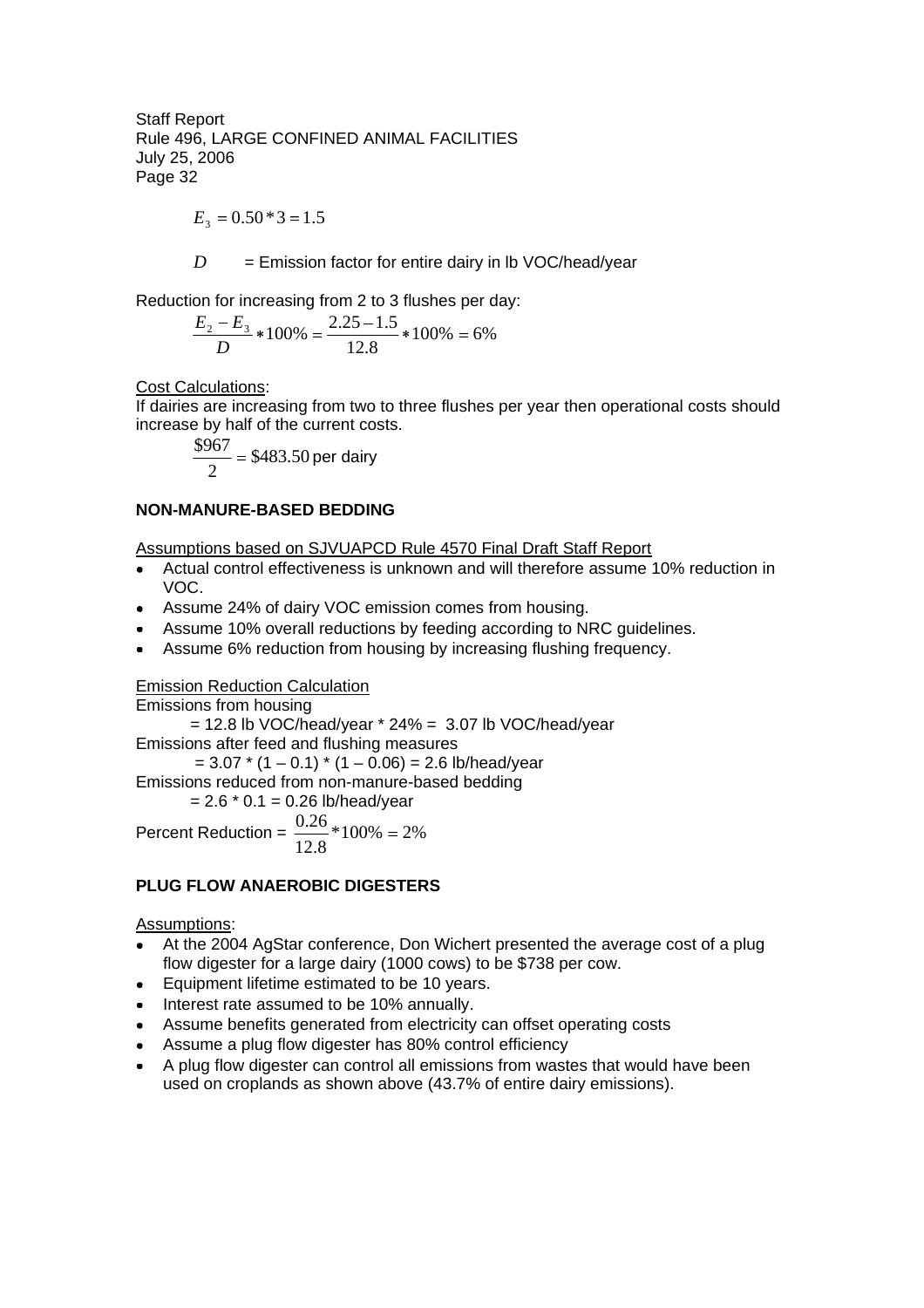Cost Effectiveness Calculations:

Annual Costs:  $(i+1)^n - 1$ \* $i(i+1)$ *n n i*  $A = \frac{P * i(i)}{I}$  $A =$ Annual cost in dollars  $P =$ Present (initial capital) costs in dollars  $i =$ Interest rate compounded annually *i* = Interest rate compounded annually  $n =$  Compounded periods (in this case years) 120000  $(0.1+1)^{10} - 1$  $(738 * 1000) * 0.1 * (0.1 + 1)$ 10 10 *A* Annual emission reduction = 12.8 lb/head/year \* 0.437 \* 0.80 \* 1000 cows  $= 4475$  lb/year  $= 2.24$  ton/year Cost Effectiveness =  $\frac{$120000}{20000} \approx $53500/ton$ *ton* / year  $\frac{year}{2} \approx $53500/$ 2.24ton/  $\frac{$120000}{year} \approx $53500/ton$  *VOC reduced*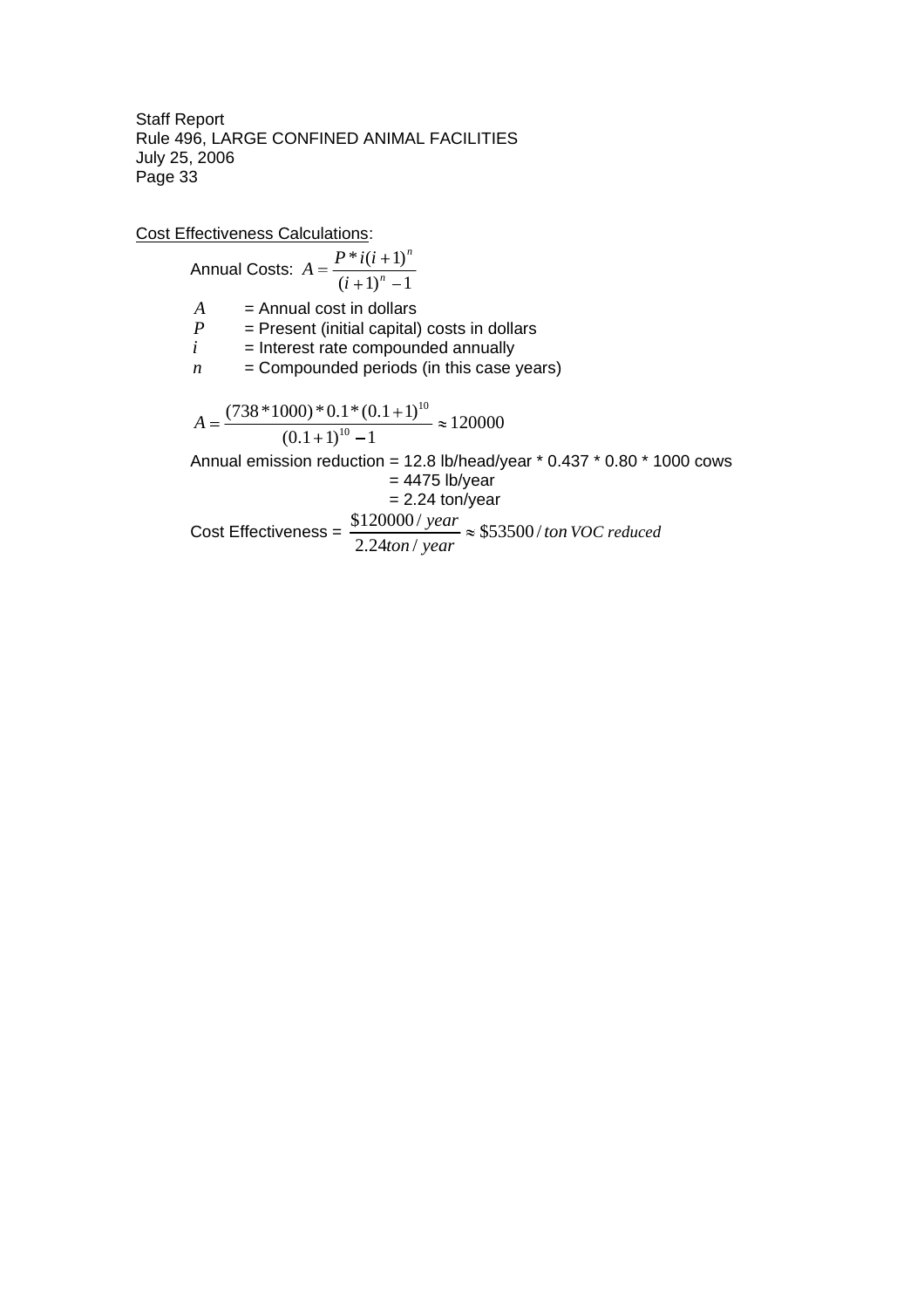# **APPENDIX D**

#### **Mitigation Measure/Monitoring and Recordkeeping Reference Tables**

|                                                                           | <b>Mitigation Measure</b>                                                                                                                                                         | <b>Monitoring and Recordkeeping</b>                                                                                                                                                                                               |  |  |
|---------------------------------------------------------------------------|-----------------------------------------------------------------------------------------------------------------------------------------------------------------------------------|-----------------------------------------------------------------------------------------------------------------------------------------------------------------------------------------------------------------------------------|--|--|
|                                                                           | Section 303.1(a) - FEED MEASURES (Choose four of the following measures)                                                                                                          |                                                                                                                                                                                                                                   |  |  |
| $\Box$ 1.                                                                 | Feed according to National Research<br>Council guidelines specified in "Nutrient<br>Requirements of Dairy Cattle: Seventh<br>Revised Edition, 2001," or a more recent<br>edition. | Keep records of feed content,<br>1.<br>formulation, supplements and/or quantity<br>of feed additive utilized, as applicable.<br>(Section 501.3(a))<br>2. Keep any information provided by the<br>manufacturer. (Section 501.1(b)) |  |  |
| ヿ2.                                                                       | Feed animals high moisture corn or<br>steam-flaked corn and not feed animals<br>dry rolled corn.                                                                                  | Keep records of feed content, formulation,<br>supplements and/or quantity of feed additive<br>utilized, as applicable. (Section 501.3(a))                                                                                         |  |  |
| $\Box$ 3.                                                                 | At least once every 14 days, remove feed<br>from the area where animals stand to eat<br>feed.                                                                                     | Keep a log of when actions were performed.<br>(Section 501.2(a))                                                                                                                                                                  |  |  |
| $\Box$ 4.                                                                 | At least once every 14 days, remove<br>spilled feed from the area where<br>equipment travels to place feed in the<br>feed bunks.                                                  | Keep a log of when actions were performed.<br>(Section 501.2(a))                                                                                                                                                                  |  |  |
| $\overline{\phantom{a}}$ 5.                                               | Remove uneaten wet feed from feed<br>bunks within 24 hours of feed becoming<br>wet due to rain.                                                                                   | Record when any wet feed was removed.<br>(Section 501.3(c))                                                                                                                                                                       |  |  |
| ヿ 6.                                                                      | Feed or dispose of rations within 48<br>hours of grinding or mixing rations.                                                                                                      | Keep a log of when feed is processed and<br>when that processed feed is either fed to the<br>animals or disposed. (Section 501.3(b))                                                                                              |  |  |
| $\Box$ 7.                                                                 | Store grain in a weatherproof storage<br>structure from October through May.                                                                                                      | No associated monitoring or recordkeeping.                                                                                                                                                                                        |  |  |
| Section 303.1(b) - SILAGE MEASURES (Choose one of the following measures) |                                                                                                                                                                                   |                                                                                                                                                                                                                                   |  |  |
| ヿ1.                                                                       | Cover the horizontal surface of silage<br>piles, except for the area where feed is<br>being removed from the silage pile.                                                         | No associated monitoring or recordkeeping.                                                                                                                                                                                        |  |  |
| $\Box$ 2.                                                                 | Collect leachate from silage piles and<br>send it to a waste treatment system such<br>as a lagoon at least once every 24 hours.                                                   | If the owner/operator is actively collecting the<br>leachate must keep a log of the date and the<br>manner in which the leachate was collected.<br>(Section 501.3(d))                                                             |  |  |
| 3.                                                                        | Choose one of the following:                                                                                                                                                      |                                                                                                                                                                                                                                   |  |  |

# **Table D-1 Dairy Measures**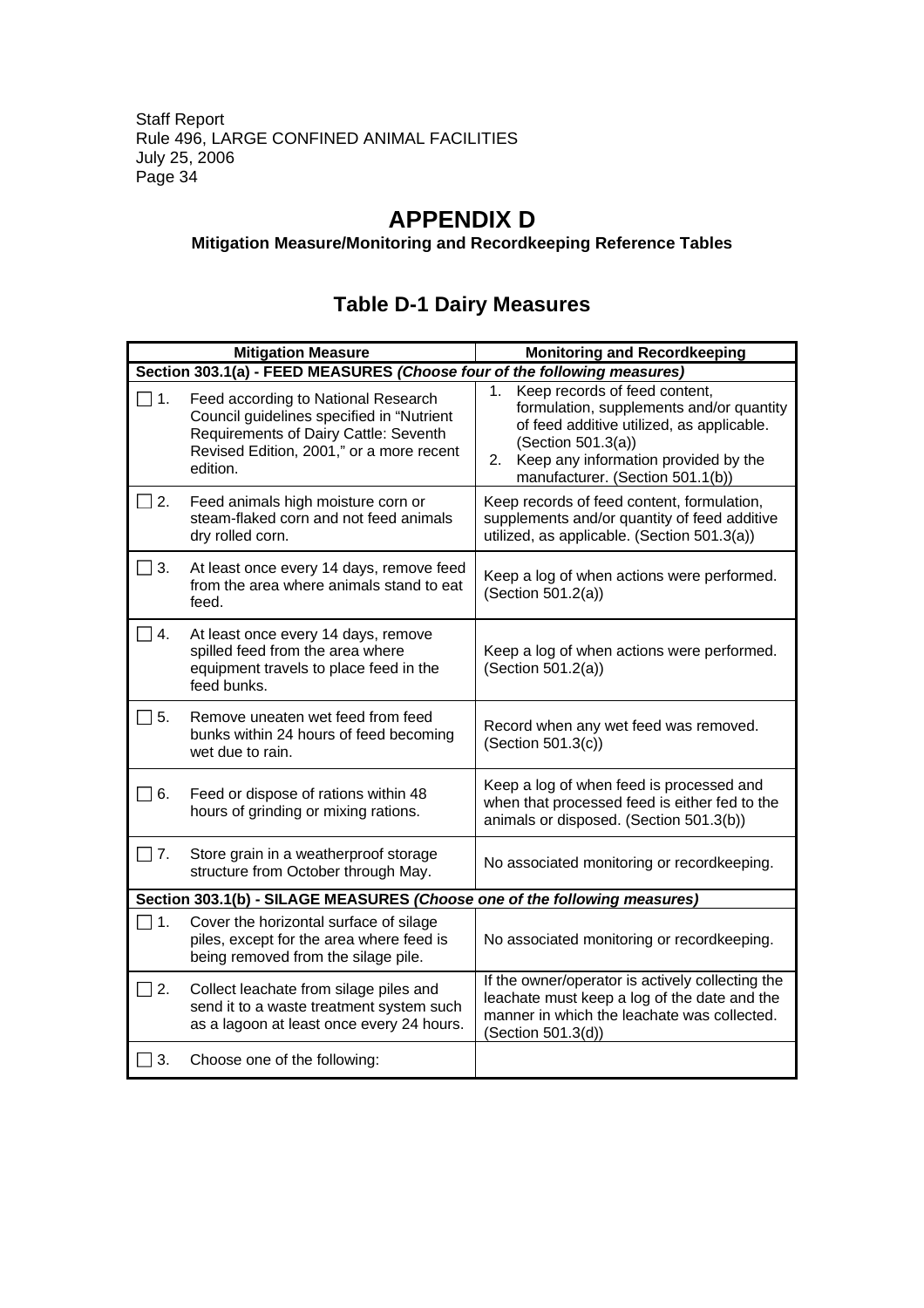|                                                                     | <b>Mitigation Measure</b>                                                                                                                                                | <b>Monitoring and Recordkeeping</b>                                                                                                                                                                                                                                                                                                                                                                                                                                                                                                           |  |  |
|---------------------------------------------------------------------|--------------------------------------------------------------------------------------------------------------------------------------------------------------------------|-----------------------------------------------------------------------------------------------------------------------------------------------------------------------------------------------------------------------------------------------------------------------------------------------------------------------------------------------------------------------------------------------------------------------------------------------------------------------------------------------------------------------------------------------|--|--|
| a.                                                                  | Enclose silage in a bag and vent to a<br>VOC control device with a combined<br>VOC capture and VOC control<br>efficiency of at least 80%, or                             | Conduct an initial source test of all VOC<br>1.<br>control devices not later than twelve<br>months after the date of installation, and<br>at least once every twelve months<br>thereafter. All test records will be kept<br>on site. (Section 501.2(b))<br>Keep any information provided by the<br>2.<br>manufacturer. (Section 501.1(b))<br>Keep any design specifications related<br>3.<br>to anything built or created specifically<br>for the facility in order to implement an<br>emission mitigation measure. (Section<br>501.1(c)      |  |  |
| $\Box$ b.                                                           | Enclose silage in a weatherproof<br>structure and vent to a VOC control<br>device with a combined VOC capture<br>and VOC control efficiency of at least<br>80%, or       | Conduct an initial source test of all VOC<br>$1_{-}$<br>control devices not later than twelve<br>months after the date of installation, and<br>at least once every twelve months<br>thereafter. All test records will be kept<br>on site. (Section 501.2(b))<br>Keep any information provided by the<br>2.<br>manufacturer. (Section 501.1(b))<br>Keep any design specifications related<br>3.<br>to anything built or created specifically<br>for the facility in order to implement an<br>emission mitigation measure. (Section<br>501.1(c) |  |  |
| Eliminate silage from animal diet.<br>$\overline{\phantom{a}}$ C.   |                                                                                                                                                                          | Keep records of feed content, formulation,<br>supplements and/or quantity of feed additive<br>utilized, as applicable. (Section 501.3(a))                                                                                                                                                                                                                                                                                                                                                                                                     |  |  |
|                                                                     | Section 303.1(c) - MILKING PARLOR MEASURES (Choose one of the following)                                                                                                 |                                                                                                                                                                                                                                                                                                                                                                                                                                                                                                                                               |  |  |
| ヿ1.                                                                 | Flush or hose milking parlor immediately<br>prior to, immediately after, or during each<br>milking.                                                                      | No associated monitoring or recordkeeping.                                                                                                                                                                                                                                                                                                                                                                                                                                                                                                    |  |  |
| $\vert$ 2.                                                          | Enclose and vent the milk parlor to a<br>VOC control device with an overall VOC<br>capture and VOC control efficiency of at<br>least 80% when animals are in the parlor. | $1_{-}$<br>Conduct an initial source test of all VOC<br>control devices not later than twelve<br>months after the date of installation, and<br>at least once every twelve months<br>thereafter. All test records will be kept<br>on site. (Section 501.2(b))<br>Keep any information provided by the<br>2.<br>manufacturer. (Section 501.1(b))<br>Keep any design specifications related<br>3.<br>to anything built or created specifically<br>for the facility in order to implement an<br>emission mitigation measure. (Section<br>501.1(c) |  |  |
| Section 303.1(d) - FREESTALL MEASURES (Choose two of the following) |                                                                                                                                                                          |                                                                                                                                                                                                                                                                                                                                                                                                                                                                                                                                               |  |  |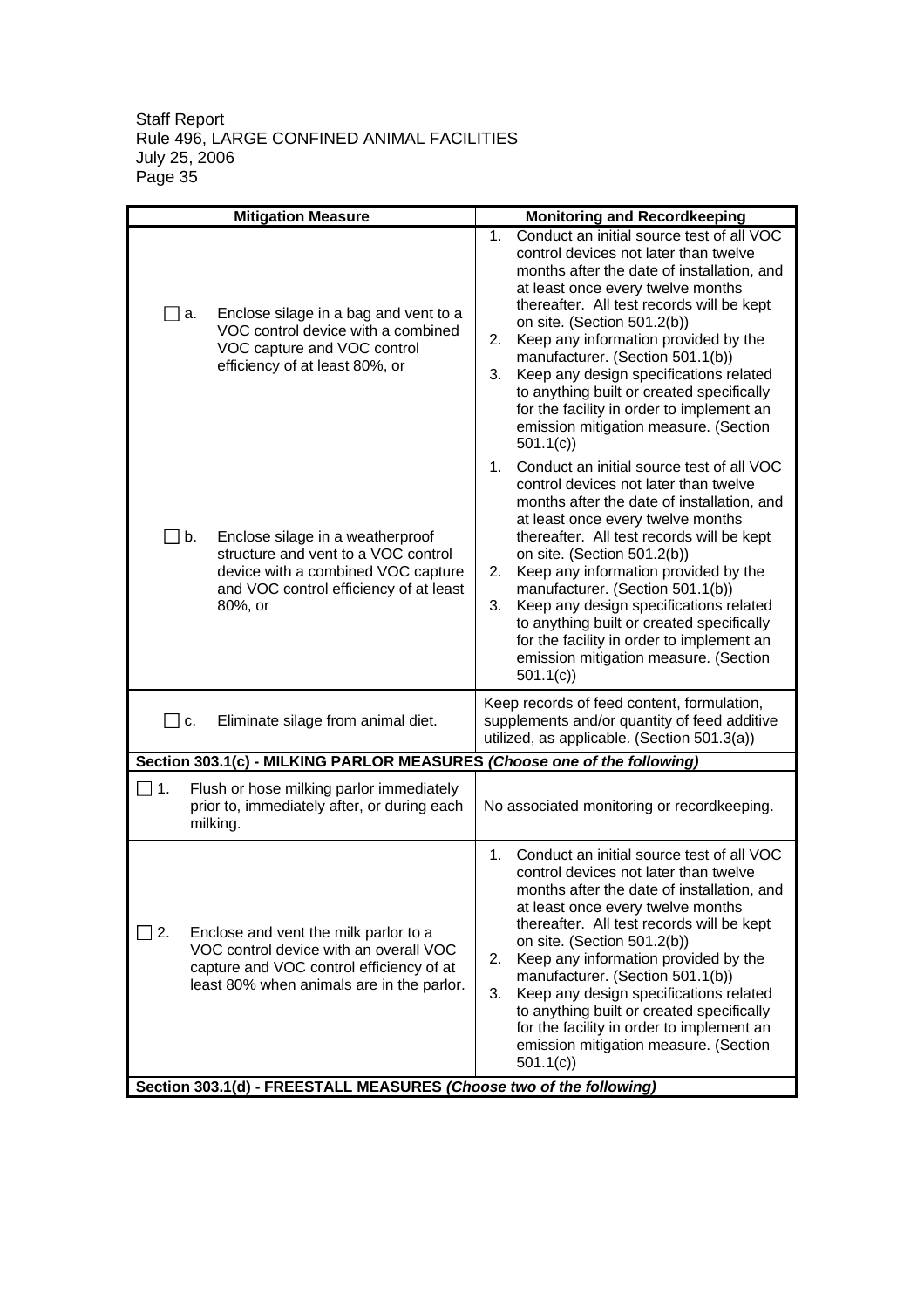|                             | <b>Mitigation Measure</b>                                                                                                                                                                                         | <b>Monitoring and Recordkeeping</b>                                                                                                                                                                                                      |
|-----------------------------|-------------------------------------------------------------------------------------------------------------------------------------------------------------------------------------------------------------------|------------------------------------------------------------------------------------------------------------------------------------------------------------------------------------------------------------------------------------------|
| $\Box$ 1.                   | Vacuum or scrape freestall flush lanes<br>immediately prior to, immediately after, or<br>during each milking.                                                                                                     | Keep a log of when actions were performed.<br>(Section 501.2(a))                                                                                                                                                                         |
| 2.                          | Inspect water pipes and troughs and<br>repair leaks at least once every day.                                                                                                                                      | Keep a log of when inspections took place<br>and a description of any repairs that took<br>place. (Section 501.4(b))                                                                                                                     |
| $\Box$ 3.                   | Use non-manure-based bedding for at<br>least 90% of the bedding material, by<br>weight, for freestalls (e.g. rubber mats,<br>almond hulls, sand, or waterbeds).                                                   | No associated monitoring or recordkeeping.                                                                                                                                                                                               |
| $\Box$ 4.                   | Remove animal waste that is not dry from<br>individual cow freestall beds at least once<br>every 14 days.                                                                                                         | Keep a log of when actions were performed.<br>(Section 501.2(a))                                                                                                                                                                         |
| $\overline{\phantom{a}}$ 5. | Rake, harrow, scrape, or grade bedding<br>in freestalls at least once every 14 days.                                                                                                                              | Keep a log of when actions were performed.<br>(Section 501.2(a))                                                                                                                                                                         |
| $\Box$ 6.                   | Use a dry animal waste handling system,<br>such as scraping, instead of a liquid<br>animal waste handling system such as a<br>flush system.                                                                       | No associated monitoring or recordkeeping.                                                                                                                                                                                               |
| 7.                          | Have no animals in corrals at any time.                                                                                                                                                                           | No associated monitoring or recordkeeping.                                                                                                                                                                                               |
| $\Box$ 8.                   | Flush freestalls more frequently than the<br>milking schedule.                                                                                                                                                    | Keep a log of when actions were performed.<br>(Section 501.2(a))                                                                                                                                                                         |
| $\vert$ 9.                  | Vacuum animal waste instead of flushing<br>or scraping and apply animal waste<br>directly to land either through injection or<br>incorporation within 72 hours of removal<br>from animal housing or vacuum truck. | Keep records of the date, location, and quantity<br>of animal waste that is applied to the land. In<br>addition. In addition, a record of when solid<br>animal waste is removed from animal housing<br>shall be kept. (Section 501.7(a)) |
|                             | Section 303.1(e) - CORRAL MEASURES (Choose six of the following)                                                                                                                                                  |                                                                                                                                                                                                                                          |
| 1.                          | Choose one of the following:                                                                                                                                                                                      |                                                                                                                                                                                                                                          |
|                             | Clean animal waste from corrals at<br>a.<br>least four times per year with at least<br>60 days between cleanings, or                                                                                              | Keep a log of when actions were performed.<br>(Section 501.2(b))                                                                                                                                                                         |
|                             | $\Box$ b.<br>Clean corrals at least once between<br>April and July and at least once<br>between October and December, or                                                                                          | Keep a log of when actions were performed.<br>(Section 501.2(b))                                                                                                                                                                         |
|                             | Clean concrete areas such that the<br> C.<br>depth of animal waste does not<br>exceed twelve inches at any point or<br>time, except for in-corral mounding.                                                       | Record when the animal waste is cleaned<br>from the area. (Section 501.4(c))                                                                                                                                                             |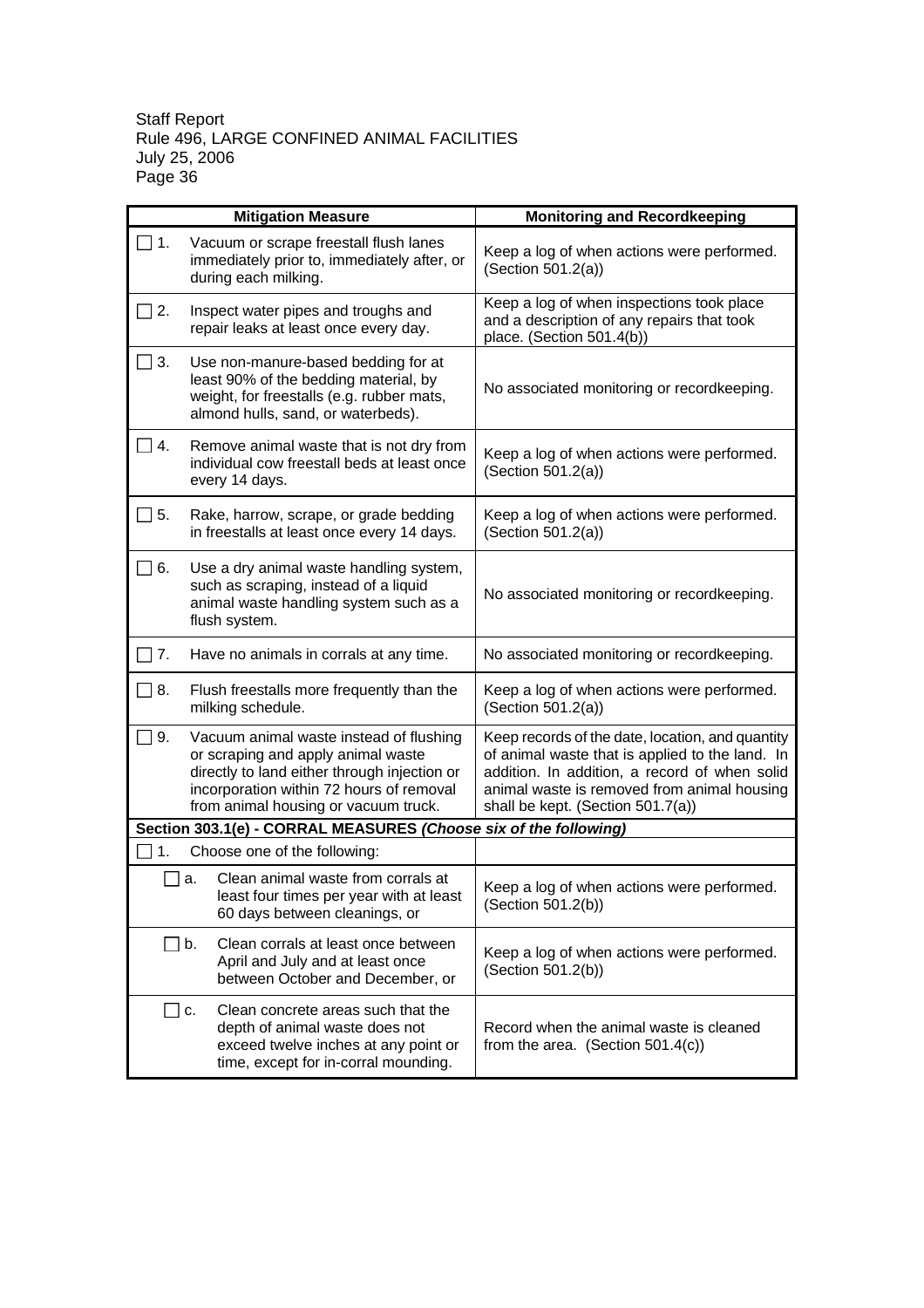| <b>Mitigation Measure</b>                                                                                                                                                                                                                                                                                                                 | <b>Monitoring and Recordkeeping</b>                                                                                                                                                                                                                                           |
|-------------------------------------------------------------------------------------------------------------------------------------------------------------------------------------------------------------------------------------------------------------------------------------------------------------------------------------------|-------------------------------------------------------------------------------------------------------------------------------------------------------------------------------------------------------------------------------------------------------------------------------|
| $\Box$ 2.<br>Manage corrals such that the animal<br>waste depth in the corral does not<br>exceed twelve inches at any point or<br>time, except for in-corral mounding.                                                                                                                                                                    | Record when the animal waste is cleaned<br>from the area. (Section $501.4(c)$ )                                                                                                                                                                                               |
| Knock down fence line animal waste<br>    3.<br>build-up prior to it exceeding a height of<br>twelve inches at any point or time.                                                                                                                                                                                                         | Record when the animal waste is cleaned<br>from the area. (Section $501.4(c)$ )                                                                                                                                                                                               |
| $\vert$ 4.<br>Scrape or flush feed aprons in corrals at<br>least once every seven days.                                                                                                                                                                                                                                                   | Keep a log of when actions were performed.<br>(Section 501.2(b))                                                                                                                                                                                                              |
| $\Box$ 5.<br>Slope the surface of the corrals at least<br>3% where the available space for each<br>animal is 400 square feet or less. Slope<br>the surface of the corrals at least 1.5%<br>where the available space for each<br>animal is more than 400 square feet per<br>animal.                                                       | No associated monitoring or recordkeeping.                                                                                                                                                                                                                                    |
| 6.<br>Choose one of the following:                                                                                                                                                                                                                                                                                                        |                                                                                                                                                                                                                                                                               |
| <b>∐</b> a.<br>Maintain corrals to ensure drainage<br>and to prevent water from standing<br>more than 48 hours, or                                                                                                                                                                                                                        | No associated monitoring or recordkeeping.                                                                                                                                                                                                                                    |
| Maintain corrals so that there are not<br>$\Box$ b.<br>indentations in the surface where<br>standing water may form and remain<br>for more than 48 hours.                                                                                                                                                                                 | No associated monitoring or recordkeeping.                                                                                                                                                                                                                                    |
| $\Box$ 7.<br>Install floats on the troughs or use<br>another method approved by the Air<br>Pollution Control Officer, California Air<br>Resources Board, and U.S.<br>Environmental Protection Agency to<br>ensure that the water in the troughs does<br>not intentionally or unintentionally<br>overflow or spill onto an earthen ground. | Keep any information provided by the<br>1.<br>manufacturer. (Section 501.1(b))<br>Keep any design specifications related<br>2.<br>to anything built or created specifically<br>for the facility in order to implement an<br>emission mitigation measure. (Section<br>501.1(c) |
| 8.<br>Inspect water pipes and troughs and<br>repair leaks at least once every day.                                                                                                                                                                                                                                                        | Keep a log of when inspections took place and<br>a description of any repairs that took place.<br>(Section 501.4(b))                                                                                                                                                          |
| 9.<br>Harrow, rake, or scrape corrals<br>sufficiently to maintain a dry surface.                                                                                                                                                                                                                                                          | No associated monitoring or recordkeeping.                                                                                                                                                                                                                                    |
| Install no shade structures in the corrals.<br>10.                                                                                                                                                                                                                                                                                        | No associated monitoring or recordkeeping.                                                                                                                                                                                                                                    |
| Install shade structures such that<br><u>⊟</u> a.<br>they are constructed with a light<br>permeable roofing material, or                                                                                                                                                                                                                  | Keep any design specifications related to<br>anything built or created specifically for the<br>facility in order to implement an emission<br>mitigation measure. (Section 501.1(c))                                                                                           |
| Install all shade structures uphill of<br>b.<br>any slope in the corral.                                                                                                                                                                                                                                                                  | Keep any design specifications related to<br>anything built or created specifically for the                                                                                                                                                                                   |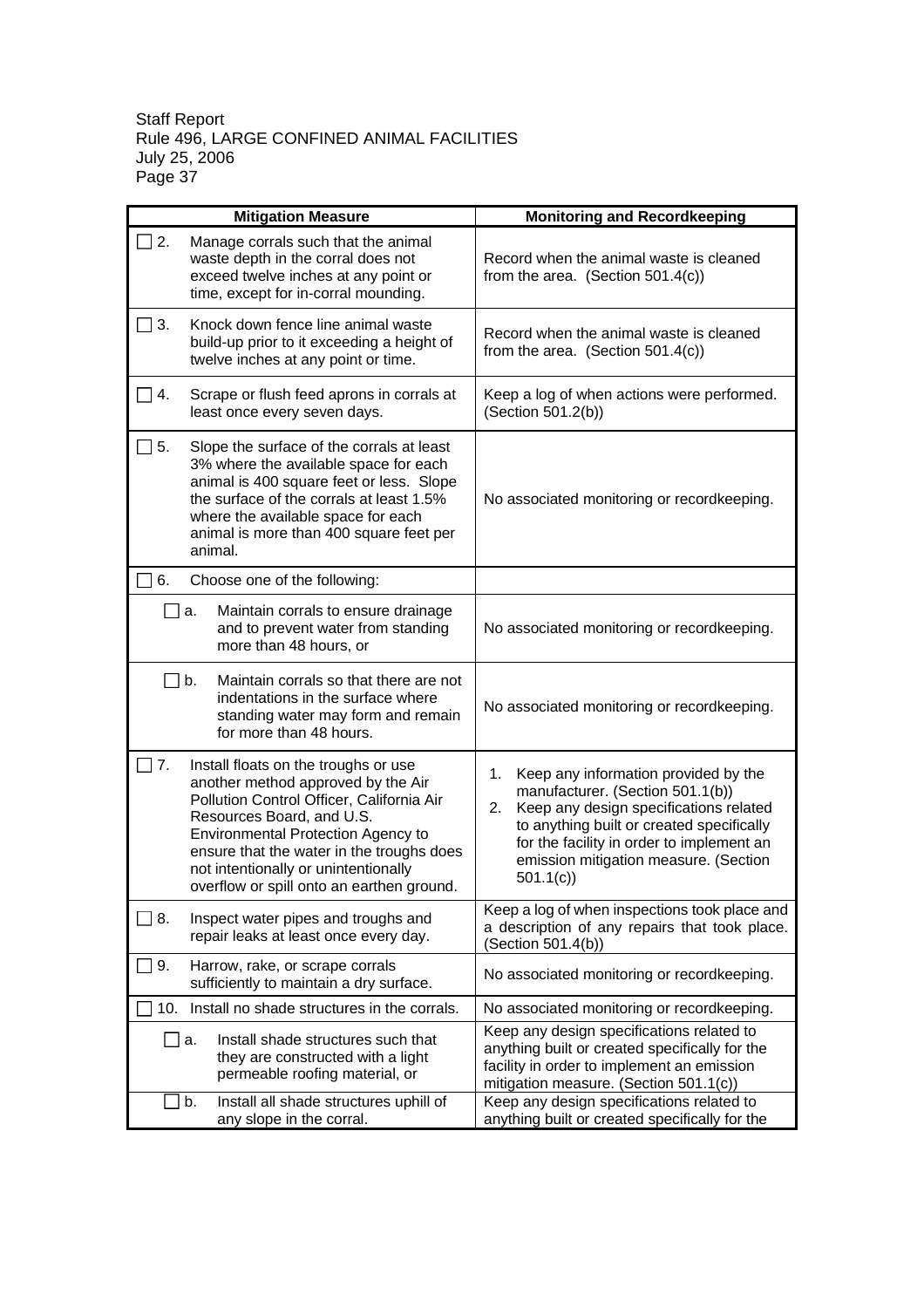|                  | <b>Mitigation Measure</b>                                                                                                                                                                          | <b>Monitoring and Recordkeeping</b>                                                                                                                                                                                                                                                                                                                                                                                                                                                                                                           |
|------------------|----------------------------------------------------------------------------------------------------------------------------------------------------------------------------------------------------|-----------------------------------------------------------------------------------------------------------------------------------------------------------------------------------------------------------------------------------------------------------------------------------------------------------------------------------------------------------------------------------------------------------------------------------------------------------------------------------------------------------------------------------------------|
|                  |                                                                                                                                                                                                    | facility in order to implement an emission                                                                                                                                                                                                                                                                                                                                                                                                                                                                                                    |
|                  |                                                                                                                                                                                                    | mitigation measure. (Section 501.1(c))                                                                                                                                                                                                                                                                                                                                                                                                                                                                                                        |
|                  | $\Box$ 11. Choose one of the following:                                                                                                                                                            |                                                                                                                                                                                                                                                                                                                                                                                                                                                                                                                                               |
|                  | Use lime or a similar absorbent<br>a.<br>material in the corrals according to<br>the manufacturer's recommendations<br>to minimize moisture in the corrals, or                                     | Keep records of amount, date and<br>1.<br>location of where material was applied.<br>(Section 501.4(e))<br>2. Keep any information provided by the<br>manufacturer. (Section 501.1(b))                                                                                                                                                                                                                                                                                                                                                        |
| $\blacksquare$   | Apply thymol to corral soil in<br>b.<br>accordance with the manufacturer's<br>recommendation.                                                                                                      | Keep records of amount, date and<br>1.<br>location of where material was applied.<br>(Section 501.4(e))<br>2. Keep any information provided by the<br>manufacturer. (Section 501.1(b))                                                                                                                                                                                                                                                                                                                                                        |
|                  | 12. House animals in an enclosure vented to<br>a VOC control device with a combined<br>VOC capture and VOC control efficiency<br>of at least 80%.                                                  | Conduct an initial source test of all VOC<br>$1_{-}$<br>control devices not later than twelve<br>months after the date of installation, and<br>at least once every twelve months<br>thereafter. All test records will be kept<br>on site. (Section 501.2(b))<br>Keep any information provided by the<br>2.<br>manufacturer. (Section 501.1(b))<br>Keep any design specifications related<br>3.<br>to anything built or created specifically<br>for the facility in order to implement an<br>emission mitigation measure. (Section<br>501.1(c) |
|                  | Section 303.1(f) - SOLID ANIMAL WASTE/SEPARATED SOLIDS MEASURES (Choose two of<br>the following)                                                                                                   |                                                                                                                                                                                                                                                                                                                                                                                                                                                                                                                                               |
| $\Box$ 1.        | Cover any dry animal waste piles outside<br>of the corrals with a waterproof covering<br>from October through May, except for<br>times, not to exceed 24 hours, when wind<br>removes the covering. | No associated monitoring or recordkeeping.                                                                                                                                                                                                                                                                                                                                                                                                                                                                                                    |
| $\overline{2}$ . | Cover any dry separated solids outside the<br>corrals with a waterproof covering from<br>October through May, except for times, not<br>to exceed 24 hours, when wind removes<br>the covering.      | No associated monitoring or recordkeeping.                                                                                                                                                                                                                                                                                                                                                                                                                                                                                                    |
| 3.               | Remove animal waste from the facility<br>within 72 hours of removal from the<br>corrals.                                                                                                           | Record when the animal waste or separated<br>solids were removed from the animal housing<br>or the solids separator, when they were<br>removed from the facility or sent to the<br>lagoon, and the amount removed. (Section<br>501.5(a)                                                                                                                                                                                                                                                                                                       |
| 4.               | Choose one of the following:                                                                                                                                                                       |                                                                                                                                                                                                                                                                                                                                                                                                                                                                                                                                               |
|                  |                                                                                                                                                                                                    |                                                                                                                                                                                                                                                                                                                                                                                                                                                                                                                                               |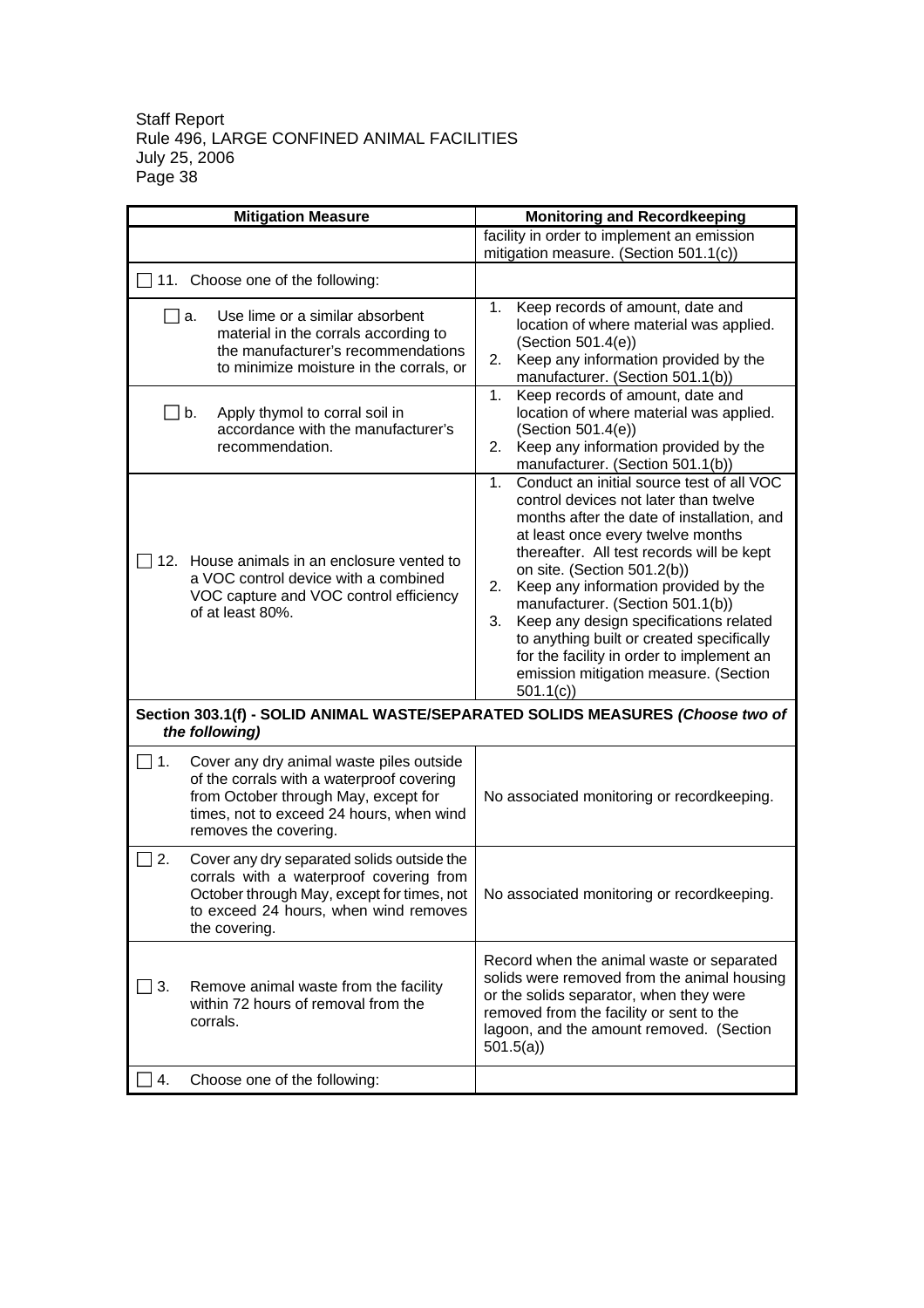| <b>Mitigation Measure</b> |                                                                                                                                                                                                           | <b>Monitoring and Recordkeeping</b>                                                                                                                                                                                                                                                                                                                                                                                                                                                                                                           |
|---------------------------|-----------------------------------------------------------------------------------------------------------------------------------------------------------------------------------------------------------|-----------------------------------------------------------------------------------------------------------------------------------------------------------------------------------------------------------------------------------------------------------------------------------------------------------------------------------------------------------------------------------------------------------------------------------------------------------------------------------------------------------------------------------------------|
|                           | Remove separated solids from the<br>a.<br>facility within 72 hours of separation<br>with a solid separation system, or                                                                                    | Record when the animal waste or separated<br>solids were removed from the animal housing<br>or the solids separator, when they were<br>removed from the facility or sent to the<br>lagoon, and the amount removed. (Section<br>501.5(a)                                                                                                                                                                                                                                                                                                       |
|                           | Store no separated solids outside of<br>∐b.<br>anaerobic digesters.                                                                                                                                       | Keep records of the pounds of solid animal<br>waste and separated solids being sent to the<br>digester. Additionally, records will be kept to<br>show the digester meets the specifications<br>listed in the NRCS California Field Office<br>Technical Guide Code 365 or 366 or other<br>applicable standards approved by the Air<br>Pollution Control Officer, California Air<br>Resources Board, and U.S. Environmental<br>Protection Agency. (Section 501.2(c))                                                                            |
| 5.                        | Compost animal waste removed from<br>corrals with an aerated static pile vented<br>to a VOC control device with an overall<br>VOC capture and VOC control efficiency<br>of at least 80%.                  | Conduct an initial source test of all VOC<br>$1_{-}$<br>control devices not later than twelve<br>months after the date of installation, and<br>at least once every twelve months<br>thereafter. All test records will be kept<br>on site. (Section 501.2(b))<br>Keep any information provided by the<br>2.<br>manufacturer. (Section 501.1(b))<br>Keep any design specifications related<br>3.<br>to anything built or created specifically<br>for the facility in order to implement an<br>emission mitigation measure. (Section<br>501.1(c) |
| 6.                        | Store all removed animal waste in an<br>enclosure vented to a VOC control device<br>with an overall VOC capture and VOC<br>control efficiency of at least 80%.                                            | Conduct an initial source test of all VOC<br>1.<br>control devices not later than twelve<br>months after the date of installation, and<br>at least once every twelve months<br>thereafter. All test records will be kept<br>on site. (Section 501.2(b))<br>Keep any information provided by the<br>2.<br>manufacturer. (Section 501.1(b))<br>3.<br>Keep any design specifications related<br>to anything built or created specifically<br>for the facility in order to implement an<br>emission mitigation measure. (Section<br>501.1(c)      |
| 7.                        | Send at least 51% of the animal waste<br>removed from animal housing to an<br>anaerobic digester, with a VOC control<br>device with an overall VOC capture and<br>VOC control efficiency of at least 80%. | Keep records of the pounds of solid<br>1.<br>animal waste and separated solids being<br>sent to the digester. Additionally,<br>records will be kept to show the digester<br>meets the specifications listed in the<br>NRCS California Field Office Technical<br>Guide Code 365 or 366 or other                                                                                                                                                                                                                                                |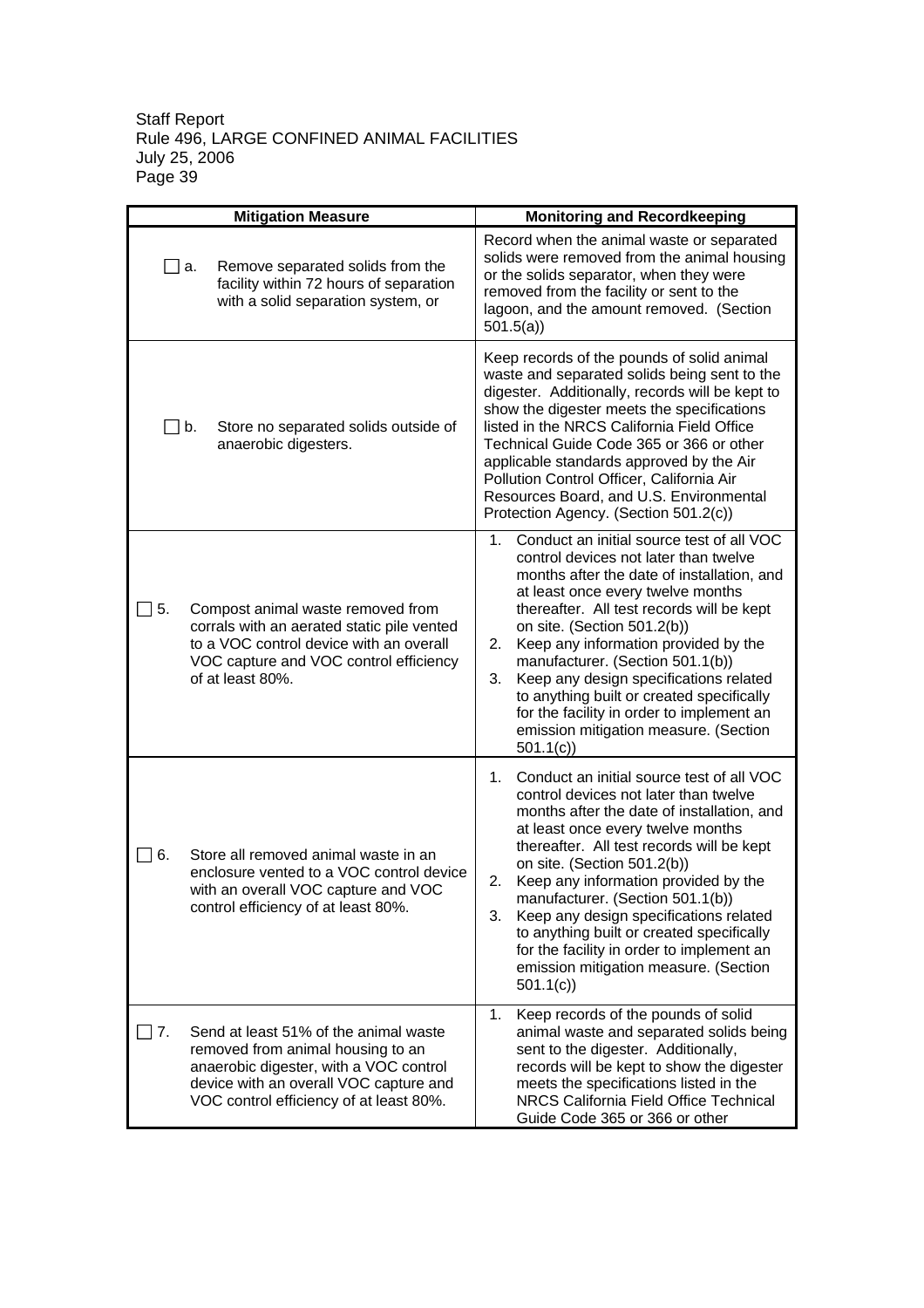| <b>Mitigation Measure</b>                                                                                                     | <b>Monitoring and Recordkeeping</b>                                                                                                                                                                                                                                                                                                                                                                                                                                                                                                                                                                                                                                                                                      |
|-------------------------------------------------------------------------------------------------------------------------------|--------------------------------------------------------------------------------------------------------------------------------------------------------------------------------------------------------------------------------------------------------------------------------------------------------------------------------------------------------------------------------------------------------------------------------------------------------------------------------------------------------------------------------------------------------------------------------------------------------------------------------------------------------------------------------------------------------------------------|
|                                                                                                                               | applicable standards approved by the Air<br>Pollution Control Officer, California Air<br>Resources Board, and U.S.<br>Environmental Protection Agency.<br>(Section 501.2(c))<br>Conduct an initial source test of all VOC<br>2.<br>control devices not later than twelve<br>months after the date of installation, and<br>at least once every twelve months<br>thereafter. All test records will be kept<br>on site. (Section 501.2(b))<br>3.<br>Keep any information provided by the<br>manufacturer. (Section 501.1(b))<br>Keep any design specifications related<br>4.<br>to anything built or created specifically<br>for the facility in order to implement an<br>emission mitigation measure. (Section<br>501.1(c) |
| Section 303.1(g) - LIQUID ANIMAL WASTE MEASURES (Choose one of the following)                                                 |                                                                                                                                                                                                                                                                                                                                                                                                                                                                                                                                                                                                                                                                                                                          |
| ▔ 1.<br>Manage the facility such that there are no<br>lagoons at the facility.                                                | No associated monitoring or recordkeeping.                                                                                                                                                                                                                                                                                                                                                                                                                                                                                                                                                                                                                                                                               |
| 2.<br>Choose one of the following:                                                                                            |                                                                                                                                                                                                                                                                                                                                                                                                                                                                                                                                                                                                                                                                                                                          |
| Use phototropic lagoons, or<br><u>_l</u> a.                                                                                   | Test and record the lagoon for bacteria<br>concentration, bacteriochlorophyll a<br>concentration, or a surrogate parameter<br>according to the most recent NRCS<br>guidelines no later than twelve months after<br>issuance of the permit and at least once<br>every twelve months thereafter. (Section<br>501.6(a)                                                                                                                                                                                                                                                                                                                                                                                                      |
| $\Box$ b.<br>Use an anaerobic lagoon.                                                                                         | Keep all information showing compliance with<br>the standards in the NRCS California Field<br>Office Technical Guide Code 359 or other<br>applicable standards approved by the Air<br>Pollution Control Officer, California Air<br>Resources Board, and U.S. Environmental<br>Protection Agency. (Section 501.6(c))                                                                                                                                                                                                                                                                                                                                                                                                      |
| $\Box$ 3.<br>Remove solids from the waste system<br>with a solid separator system, prior to the<br>waste entering the lagoon. | Keep all information showing<br>1.<br>compliance with the standards set forth<br>in the NRCS California Field Office<br>Technical Guide Code 632 or other<br>applicable standards approved by the Air<br>Pollution Control Officer, California Air<br>Resources Board, and U.S.<br>Environmental Protection Agency.<br>(Section 501.6(d))<br>Keep any information provided by the<br>2.<br>manufacturer. (Section 501.1(b))                                                                                                                                                                                                                                                                                              |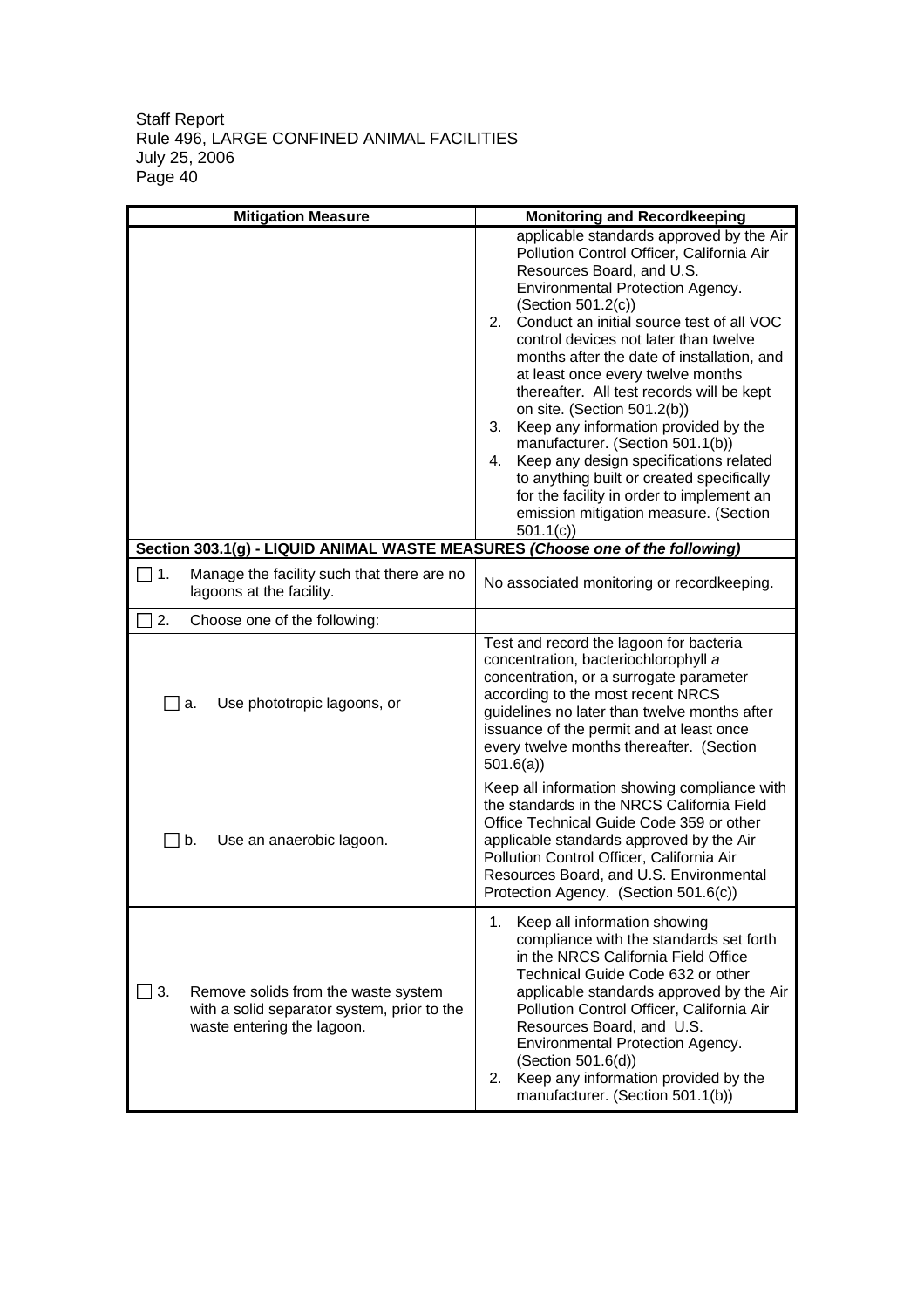| <b>Mitigation Measure</b>                                                                                                                                                                                                                                                                                                                                                                                   | <b>Monitoring and Recordkeeping</b>                                                                                                                                                                                                                                                                                                                                                                                                                                                                                                                                                                           |
|-------------------------------------------------------------------------------------------------------------------------------------------------------------------------------------------------------------------------------------------------------------------------------------------------------------------------------------------------------------------------------------------------------------|---------------------------------------------------------------------------------------------------------------------------------------------------------------------------------------------------------------------------------------------------------------------------------------------------------------------------------------------------------------------------------------------------------------------------------------------------------------------------------------------------------------------------------------------------------------------------------------------------------------|
| $\Box$ 4.<br>Maintain lagoon with a pH between 6.5 and<br>7.5.                                                                                                                                                                                                                                                                                                                                              | Test and record the lagoon for pH no later<br>than twelve months after issuance of the<br>permit and at least once every three months<br>thereafter. (Section 501.6(f))                                                                                                                                                                                                                                                                                                                                                                                                                                       |
| $\Box$ 5.<br>Choose one of the following:                                                                                                                                                                                                                                                                                                                                                                   |                                                                                                                                                                                                                                                                                                                                                                                                                                                                                                                                                                                                               |
| Use an aerobic lagoon, or<br><b>⊥</b> a.                                                                                                                                                                                                                                                                                                                                                                    | Test and record the lagoon for dissolved<br>oxygen content no later than twelve months<br>after the date of issuance of the permit, and<br>at least once every three months thereafter.<br>All information must be kept showing<br>compliance with the standards in the NRCS<br>California Field Office Technical Guide Code<br>359 or other applicable standards approved<br>by the Air Pollution Control Officer, California<br>Air Resources Board, and U.S.<br>Environmental Protection Agency. (Section<br>501.6(b)                                                                                      |
| $\perp$ b.<br>Use a lagoon that is mechanically<br>aerated.                                                                                                                                                                                                                                                                                                                                                 | 1.<br>Test and record the lagoon for biological<br>oxygen demand within twelve months<br>after the date of issuance of the permit<br>and at least once every twelve months<br>thereafter. All information must be kept<br>showing compliance with the standards<br>in the NRCS California Field Office<br>Technical Guide Code 359 or other<br>applicable standards approved by the Air<br>Pollution Control Officer, California Air<br>Resources Board, and U.S.<br>Environmental Protection Agency.<br>(Section 501.6(e))<br>Keep any information provided by the<br>2.<br>manufacturer. (Section 501.1(b)) |
| $\Box$ 6.<br>Maintain organic loading in the lagoon<br>such that the total solids is less than 3.5<br>mg (dry weight)/mL.                                                                                                                                                                                                                                                                                   | Test and record the organic content of the<br>lagoon no later than twelve months after<br>issuance of the permit and at least once<br>every three months thereafter.                                                                                                                                                                                                                                                                                                                                                                                                                                          |
| Use additional non-standard equipment<br>$\Box$ 7.<br>or chemicals on the solid separator<br>system, such as a roller or screw presses<br>or chemical coagulants and flocculants,<br>that increase the percent of solid<br>separation achieved by the separator and<br>is approved by the Air Pollution Control<br>Officer, California Air Resources Board,<br>and U.S. Environmental Protection<br>Agency. | 1.<br>Keep any information provided by the<br>manufacturer. (Section 501.1(b))<br>Keep any design specifications related<br>2.<br>to anything built or created specifically<br>for the facility in order to implement an<br>emission mitigation measure. (Section<br>501.1(c)                                                                                                                                                                                                                                                                                                                                 |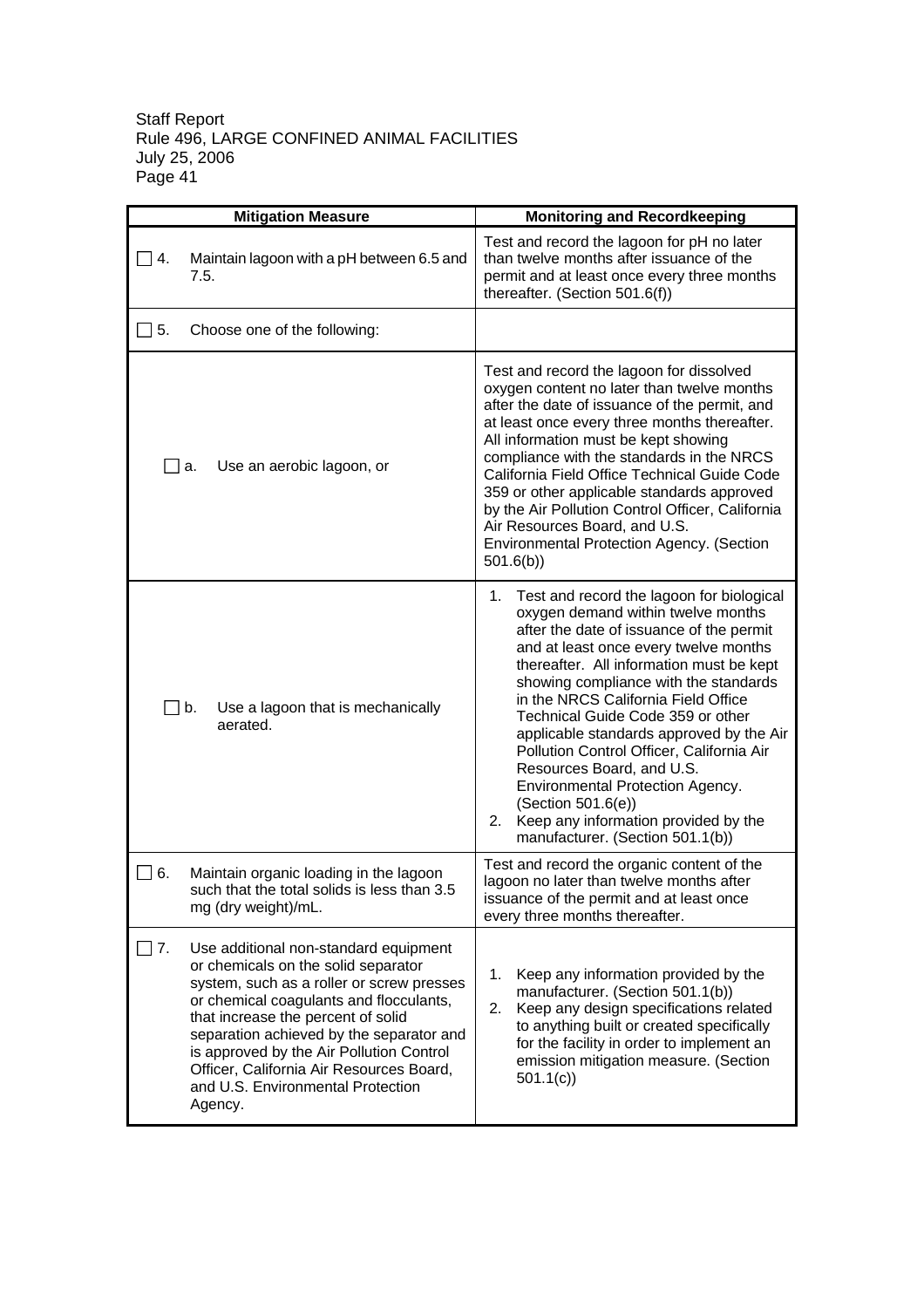|                      | <b>Mitigation Measure</b>                                                                                                                          | <b>Monitoring and Recordkeeping</b>                                                                                                                                                                                                                                                                                                                                                                                                                                                                                                |
|----------------------|----------------------------------------------------------------------------------------------------------------------------------------------------|------------------------------------------------------------------------------------------------------------------------------------------------------------------------------------------------------------------------------------------------------------------------------------------------------------------------------------------------------------------------------------------------------------------------------------------------------------------------------------------------------------------------------------|
| ヿ 8.                 | Cover the lagoon or storage pond and<br>vent to a VOC control device with an<br>overall VOC capture and VOC control<br>efficiency of at least 80%. | 1. Conduct an initial source test of all VOC<br>control devices not later than twelve<br>months after the date of installation, and<br>at least once every twelve months<br>thereafter. All test records will be kept<br>on site. (Section 501.2(b))<br>2. Keep any information provided by the<br>manufacturer. (Section 501.1(b))<br>Keep any design specifications related<br>3.<br>to anything built or created specifically<br>for the facility in order to implement an<br>emission mitigation measure. (Section<br>501.1(c) |
|                      | Section 303.1(h) - LAND APPLICATION MEASURES (Choose two of the following)                                                                         |                                                                                                                                                                                                                                                                                                                                                                                                                                                                                                                                    |
| $\Box$ 1.            | Land incorporate all solid animal waste<br>within 72 hours of removal from animal<br>housing.                                                      | Keep records of the date, location, and<br>quantity of animal waste that is applied to the<br>land. In addition. In addition, a record of<br>when solid animal waste is removed from<br>animal housing shall be kept. (Section<br>501.7(a)                                                                                                                                                                                                                                                                                         |
| 2.                   | Only apply solid or liquid animal waste<br>that has been treated with an anaerobic<br>or aerobic lagoon or an anaerobic<br>digester system.        | Keep records of the date, location, and<br>1.<br>quantity of animal waste that is applied<br>to the land. In addition. (Section<br>501.7(a)<br>Keep records according to where the<br>2.<br>animal waste is being treated. (Sections<br>501.6(b), 501.6(c), 501.2(c), 501.1(b),<br>501.1(c)                                                                                                                                                                                                                                        |
| 3.                   | Choose one of the following:                                                                                                                       |                                                                                                                                                                                                                                                                                                                                                                                                                                                                                                                                    |
| a.                   | Apply and manage the liquid animal<br>waste so it stands in the fields no<br>more than 24 hours after application,<br>or                           | Keep records of the date, location, and<br>quantity of animal waste that is applied to the<br>land. In addition. (Section 501.7(a))                                                                                                                                                                                                                                                                                                                                                                                                |
| $\Box$ b.            | Apply no liquid animal waste.                                                                                                                      | No associated monitoring or recordkeeping.                                                                                                                                                                                                                                                                                                                                                                                                                                                                                         |
| $\Box$<br>4.         | Choose one of the following:                                                                                                                       |                                                                                                                                                                                                                                                                                                                                                                                                                                                                                                                                    |
| $\mathbf{I}$<br>a.   | Apply no solid animal waste that has<br>a moisture content of more than<br>50%.                                                                    | No associated monitoring or recordkeeping.                                                                                                                                                                                                                                                                                                                                                                                                                                                                                         |
| b.<br>$\blacksquare$ | Apply no solid animal waste.                                                                                                                       | No associated monitoring or recordkeeping.                                                                                                                                                                                                                                                                                                                                                                                                                                                                                         |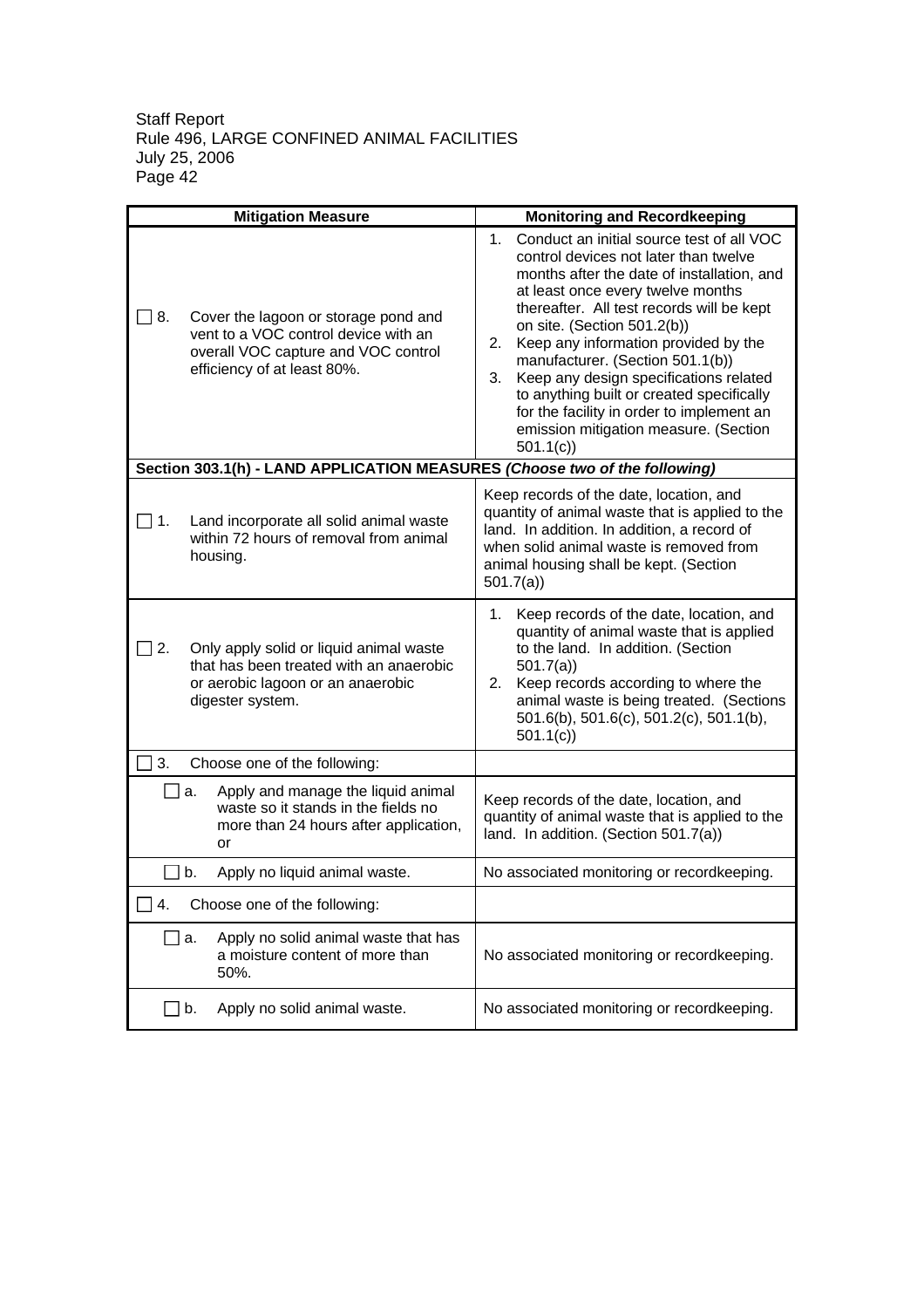|                                                                 | <b>Mitigation Measure</b>                                                                                                                                               | <b>Monitoring and Recordkeeping</b>                                                                                                                                                                                                                                            |
|-----------------------------------------------------------------|-------------------------------------------------------------------------------------------------------------------------------------------------------------------------|--------------------------------------------------------------------------------------------------------------------------------------------------------------------------------------------------------------------------------------------------------------------------------|
| Section 303.2(a) - FEED MEASURES (Choose five of the following) |                                                                                                                                                                         |                                                                                                                                                                                                                                                                                |
| $\Box$ 1.                                                       | Feed according to National Research<br>Council guidelines specified in "Nutrient<br>Requirements of Poultry: Ninth Revised<br>Edition, 1994," or a more recent edition. | Keep records of feed content,<br>1.<br>formulation, supplements and/or quantity<br>of feed additive utilized, as applicable or<br>keep feed mitigation certifications.<br>(Section 501.3(a))<br>Keep any information provided by the<br>2.<br>manufacturer. (Section 501.1(b)) |
| $\perp$ 2.                                                      | Feed animals probiotics designed to<br>improve digestion according to<br>manufacturer recommendations.                                                                  | Keep records of feed content,<br>1.<br>formulation, supplements and/or quantity<br>of feed additive utilized, as applicable or<br>keep feed mitigation certifications.<br>(Section 501.3(a))<br>Keep any information provided by the<br>2.<br>manufacturer. (Section 501.1(b)) |
| $\Box$ 3.                                                       | Feed animals an amino acid supplement<br>diet to meet their nutrient requirements.                                                                                      | Keep records of feed content,<br>1.<br>formulation, supplements and/or quantity<br>of feed additive utilized, as applicable or<br>keep feed mitigation certifications.<br>(Section 501.3(a))<br>Keep any information provided by the<br>2.<br>manufacturer. (Section 501.1(b)) |
| 4.                                                              | Feed animals feed additives such as<br>amylase, xylanase, and protease,<br>designed to maximize digestive efficiency<br>according to manufacturer<br>recommendations.   | Keep records of feed content,<br>1.<br>formulation, supplements and/or quantity<br>of feed additive utilized, as applicable or<br>keep feed mitigation certifications.<br>(Section 501.3(a))<br>Keep any information provided by the<br>2.<br>manufacturer. (Section 501.1(b)) |
| $\Box$ 5.                                                       | Use feed additives designed to reduce<br>feed decomposition or oxidation.                                                                                               | Keep records of feed content,<br>1.<br>formulation, supplements and/or quantity<br>of feed additive utilized, as applicable or<br>keep feed mitigation certifications.<br>(Section 501.3(a))<br>Keep any information provided by the<br>2.<br>manufacturer. (Section 501.1(b)) |
| 6.                                                              | Remove spilled feed from animal housing<br>at least once every seven days.                                                                                              | Keep a log of when actions were performed.<br>(Section 501.2(a))                                                                                                                                                                                                               |
| $\overline{\phantom{a}}$ 7.                                     | Enclose grain in a weatherproof storage<br>structure from October through May.                                                                                          | No associated monitoring or recordkeeping.                                                                                                                                                                                                                                     |
| 8.                                                              | Feed or dispose of feed within 48 hours<br>of grinding and mixing feed.                                                                                                 | Keep a log of when feed is processed and<br>when that processed feed is either fed to the<br>animals or disposed. (Section 501.3(b))                                                                                                                                           |

# **Table D-2 Poultry Ranch Measures**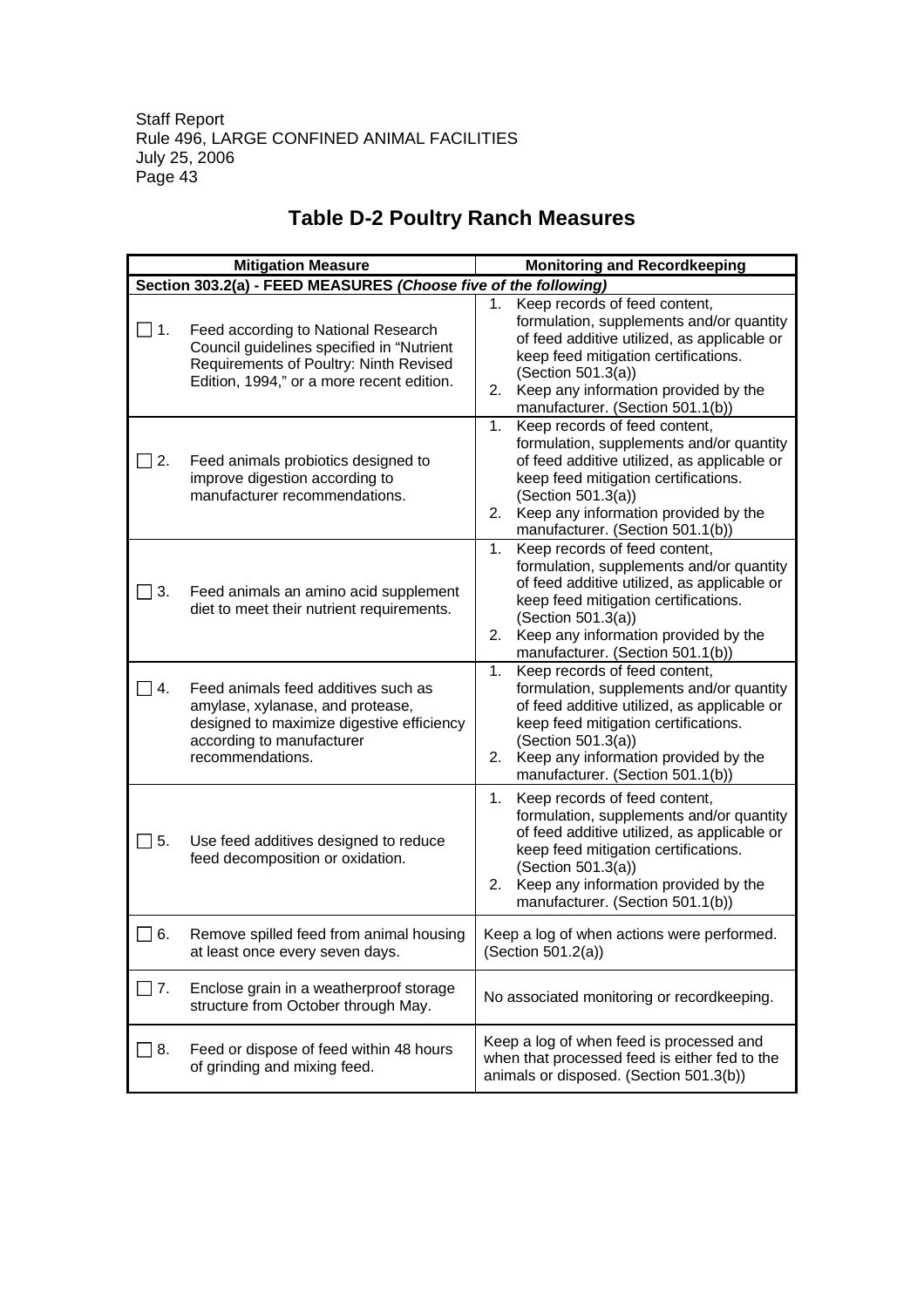|                   | <b>Mitigation Measure</b>                                                                                                                                                                                  | <b>Monitoring and Recordkeeping</b>                                                                                           |
|-------------------|------------------------------------------------------------------------------------------------------------------------------------------------------------------------------------------------------------|-------------------------------------------------------------------------------------------------------------------------------|
| ヿ9.               | Remove uneaten wet feed from the<br>animal housing within 24 hours of feed<br>becoming wet due to rain.                                                                                                    | Record when any wet feed was removed.<br>(Section 501.3(c))                                                                   |
|                   | Section 303.2(b) - HOUSING MEASURES (Choose four of the following)                                                                                                                                         |                                                                                                                               |
| $\blacksquare$ 1. | Remove caked animal waste at least<br>once every 14 days.                                                                                                                                                  | Keep a log of when actions were performed.<br>(Section 501.2(a))                                                              |
| 2.                | Clean under poultry cages at least once<br>every 14 days.                                                                                                                                                  | Keep a log of when actions were performed.<br>(Section 501.2(a))                                                              |
| $\Box$ 3.         | Use poultry litter additives designed to<br>reduce air emissions or moisture content<br>in litter, such as aluminum sulfate or<br>sodium bisulfate, according to<br>manufacturer recommendations.          | Record the date and location of where the<br>additive was applied and the quantity of<br>additive applied. (Section 501.4(e)) |
| $\vert 4.$        | Use a dry housing cleaning method at all<br>times, except when a wet cleaning<br>method is required for animal health or<br>biosecurity issues.                                                            | No associated monitoring or recordkeeping.                                                                                    |
| 5.                | Use drinkers that do not have a drip<br>system.                                                                                                                                                            | No associated monitoring or recordkeeping.                                                                                    |
| $\Box$ 6.         | Adjust the height, volume, and location of<br>drinkers at least once every 14 days.                                                                                                                        | Keep a log of when actions were performed.<br>(Section 501.2(a))                                                              |
| $\vert$ 7.        | Use no foggers in the house.                                                                                                                                                                               | No associated monitoring or recordkeeping.                                                                                    |
| 8.                | Only use fogger systems designed,<br>operated and maintained according to<br>manufacturer recommendations that<br>provide water droplets with an average<br>size of 50 microns or less.                    | Keep any information provided by the<br>manufacturer. (Section 501.1(b))                                                      |
| 9.                | Slope the floor of the house 3%.                                                                                                                                                                           | No associated monitoring or recordkeeping.                                                                                    |
|                   | 10. Install mounds or berms up gradient to<br>prevent the runoff of storm water into<br>pens (only an option for animals allowed<br>to freely move between indoor housing<br>structures and outdoor pens). | No associated monitoring or recordkeeping.                                                                                    |
| 11.               | Inspect water pipes and drinkers and<br>repair leaks at least once every day.                                                                                                                              | Keep a log of when inspections took place and<br>a description of any repairs that took place.<br>(Section 501.4(b))          |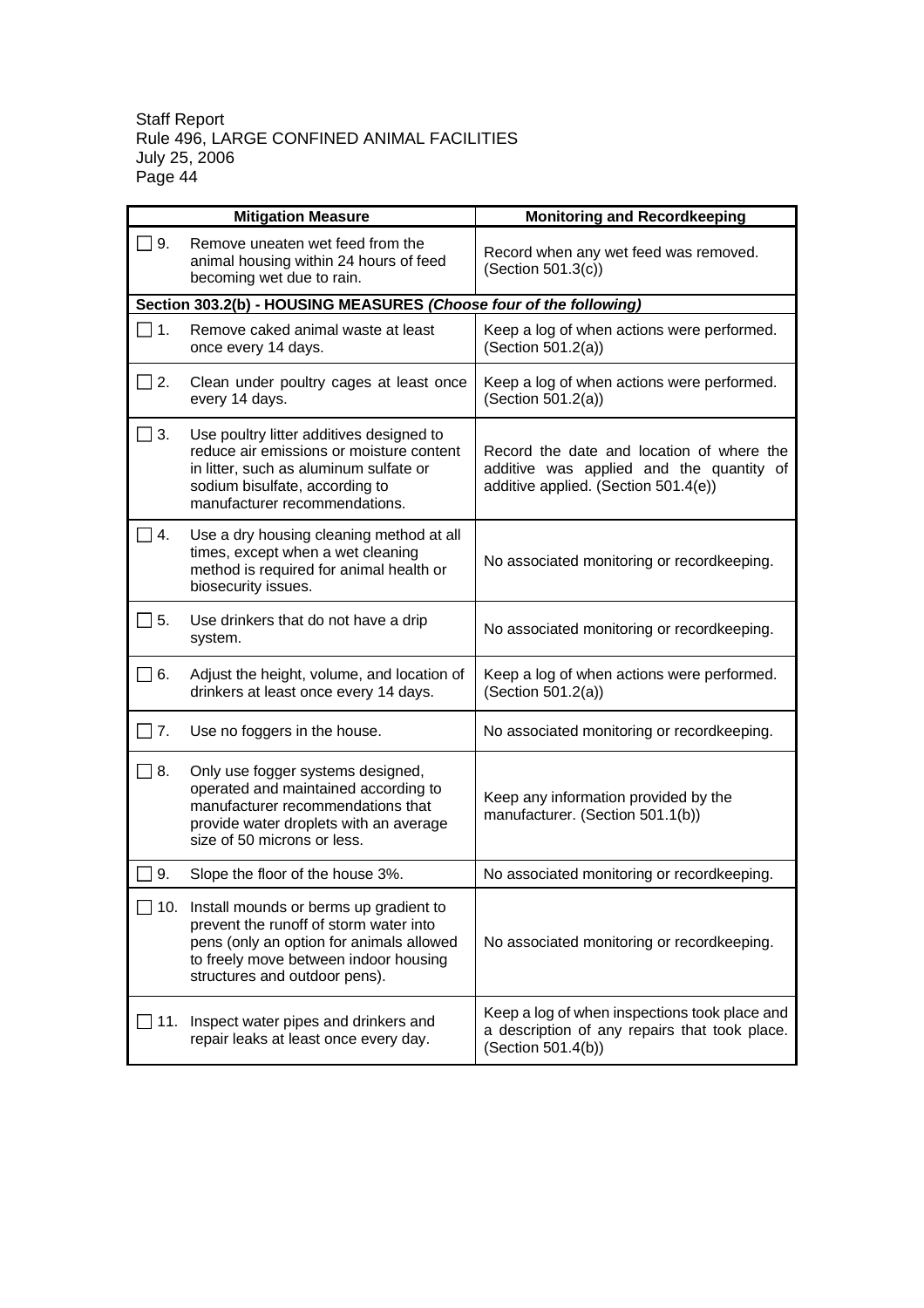|           | <b>Mitigation Measure</b>                                                                                                                                                                                                                                                                                                    | <b>Monitoring and Recordkeeping</b>                                                                                                                                                                                                                                                                                                                                                                                                                                                                                                           |
|-----------|------------------------------------------------------------------------------------------------------------------------------------------------------------------------------------------------------------------------------------------------------------------------------------------------------------------------------|-----------------------------------------------------------------------------------------------------------------------------------------------------------------------------------------------------------------------------------------------------------------------------------------------------------------------------------------------------------------------------------------------------------------------------------------------------------------------------------------------------------------------------------------------|
| 12.       | Maintain the roof structure and manage<br>roof runoff in accordance with the<br>applicable standards in the NRCS Field<br>Office Technical Guide Code 558 or other<br>applicable standards approved by the Air<br>Pollution Control Officer, California Air<br>Resources Board, and U.S.<br>Environmental Protection Agency. | Keep all information showing compliance with<br>the standards in the NRCS Field Office<br>Technical Guide Code 558 or other<br>applicable standards approved by the Air<br>Pollution Control Officer, California Air<br>Resources Board, and U.S. Environmental<br>Protection Agency. (Section 501.4(f))                                                                                                                                                                                                                                      |
|           | 13. Vent animal housing to a VOC control<br>device with an overall VOC capture and<br>VOC control efficiency of at least 80%.                                                                                                                                                                                                | Conduct an initial source test of all VOC<br>$1_{-}$<br>control devices not later than twelve<br>months after the date of installation, and<br>at least once every twelve months<br>thereafter. All test records will be kept<br>on site. (Section 501.2(b))<br>Keep any information provided by the<br>2.<br>manufacturer. (Section 501.1(b))<br>3.<br>Keep any design specifications related<br>to anything built or created specifically<br>for the facility in order to implement an<br>emission mitigation measure. (Section<br>501.1(c) |
|           | 14. Use a belt litter removal system that dries<br>the litter.                                                                                                                                                                                                                                                               | No associated monitoring or recordkeeping.                                                                                                                                                                                                                                                                                                                                                                                                                                                                                                    |
| 15.       | House animals in a tunnel ventilated<br>house with mechanical ventilation.                                                                                                                                                                                                                                                   | Keep any information provided by the<br>1.<br>manufacturer. (Section 501.1(b))<br>Keep any design specifications related<br>2.<br>to anything built or created specifically<br>for the facility in order to implement an<br>emission mitigation measure. (Section<br>501.1(c)                                                                                                                                                                                                                                                                 |
| 16.       | Use a litter drying system, such as a flat<br>bed drying system.                                                                                                                                                                                                                                                             | Keep any information provided by the<br>1.<br>manufacturer. (Section 501.1(b))<br>Keep any design specifications related<br>2.<br>to anything built or created specifically<br>for the facility in order to implement an<br>emission mitigation measure. (Section<br>501.1(c)                                                                                                                                                                                                                                                                 |
|           |                                                                                                                                                                                                                                                                                                                              | Section 303.2(c) - SOLID ANIMAL WASTE/SEPARATED SOLIDS MEASURES (Choose one                                                                                                                                                                                                                                                                                                                                                                                                                                                                   |
| 1.        | of the following measures)<br>Choose one of the following:                                                                                                                                                                                                                                                                   |                                                                                                                                                                                                                                                                                                                                                                                                                                                                                                                                               |
| $\Box$ a. | Remove all animal waste from facility<br>within 72 hours of removal from<br>animal housing, or                                                                                                                                                                                                                               | Record when the animal waste or separated<br>solids were removed from the animal housing<br>or the solids separator, when they were<br>removed from the facility or sent to the<br>lagoon, and the amount removed. (Section<br>501.5(a)                                                                                                                                                                                                                                                                                                       |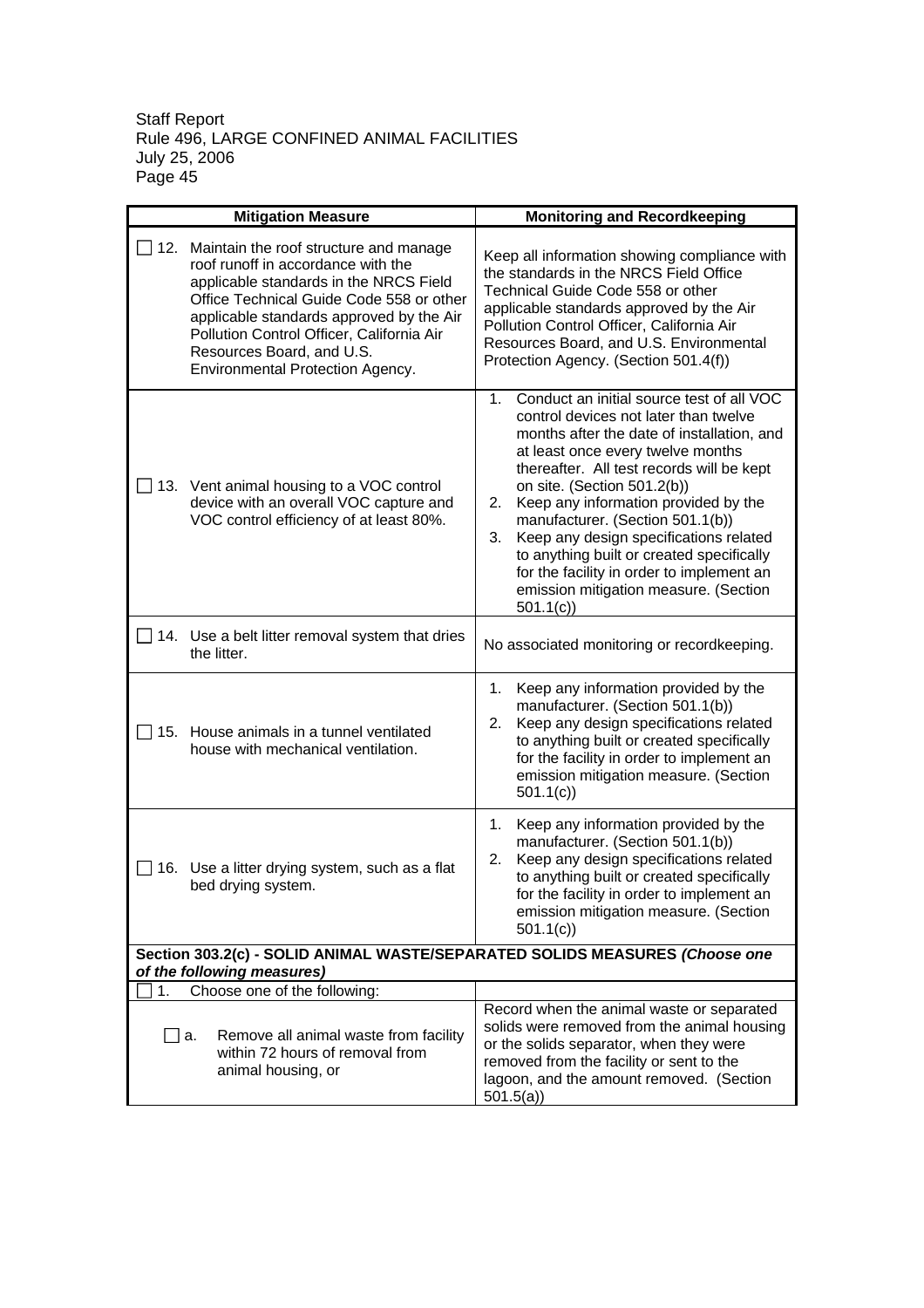| <b>Mitigation Measure</b> |                                                                                                                                                                                                                                                                          | <b>Monitoring and Recordkeeping</b>                                                                                                                                                                                                                                                                                                                                                                                                                                                                                                                                                                                                                                                                                                                                                                                                                                                                                                                                                                                        |
|---------------------------|--------------------------------------------------------------------------------------------------------------------------------------------------------------------------------------------------------------------------------------------------------------------------|----------------------------------------------------------------------------------------------------------------------------------------------------------------------------------------------------------------------------------------------------------------------------------------------------------------------------------------------------------------------------------------------------------------------------------------------------------------------------------------------------------------------------------------------------------------------------------------------------------------------------------------------------------------------------------------------------------------------------------------------------------------------------------------------------------------------------------------------------------------------------------------------------------------------------------------------------------------------------------------------------------------------------|
|                           | $\Box$ b.<br>Send all animal waste to a lagoon<br>within 72 hours of removal from<br>animal housing.                                                                                                                                                                     | Record when the animal waste or separated<br>solids were removed from the animal housing<br>or the solids separator, when they were<br>removed from the facility or sent to the<br>lagoon, and the amount removed. (Section<br>501.5(a)                                                                                                                                                                                                                                                                                                                                                                                                                                                                                                                                                                                                                                                                                                                                                                                    |
| 2.                        | Cover animal waste outside the animal<br>housing with a waterproof covering from<br>October through May, except for times,<br>not to exceed 24 hours, when wind<br>removes the covering.                                                                                 | No associated monitoring or recordkeeping.                                                                                                                                                                                                                                                                                                                                                                                                                                                                                                                                                                                                                                                                                                                                                                                                                                                                                                                                                                                 |
| 3.                        | Use a solid animal waste handling<br>system in housing, such as stockpiles,<br>solid land application, or a thin bed<br>animal waste drying system, instead of a<br>liquid system such as flushing, animal<br>waste storage ponds, or animal waste<br>treatment lagoons. | No associated monitoring or recordkeeping.                                                                                                                                                                                                                                                                                                                                                                                                                                                                                                                                                                                                                                                                                                                                                                                                                                                                                                                                                                                 |
| 4.                        | Send at least 51% of the animal waste<br>removed from site to an anaerobic<br>digester, with a VOC control device with<br>an overall VOC capture and VOC control<br>efficiency of at least 80%.                                                                          | 1.<br>Keep records of the pounds of solid<br>animal waste and separated solids being<br>sent to the digester. Additionally,<br>records will be kept to show the digester<br>meets the specifications listed in the<br>NRCS California Field Office Technical<br>Guide Code 365 or 366 or other<br>applicable standards approved by the Air<br>Pollution Control Officer, California Air<br>Resources Board, and U.S.<br>Environmental Protection Agency.<br>(Section 501.2(c))<br>Conduct an initial source test of all VOC<br>2.<br>control devices not later than twelve<br>months after the date of installation, and<br>at least once every twelve months<br>thereafter. All test records will be kept<br>on site. (Section 501.2(b))<br>Keep any information provided by the<br>3.<br>manufacturer. (Section 501.1(b))<br>Keep any design specifications related<br>4.<br>to anything built or created specifically<br>for the facility in order to implement an<br>emission mitigation measure. (Section<br>501.1(c) |
| 5.                        | Compost animal waste removed from the<br>animal housing with an aerated static pile<br>vented to a VOC control device with an<br>overall VOC capture and VOC control<br>efficiency of at least 80%.                                                                      | Conduct an initial source test of all VOC<br>1.<br>control devices not later than twelve<br>months after the date of installation, and<br>at least once every twelve months<br>thereafter. All test records will be kept<br>on site. (Section 501.2(b))<br>Keep any information provided by the<br>2.<br>manufacturer. (Section 501.1(b))<br>Keep any design specifications related<br>3.                                                                                                                                                                                                                                                                                                                                                                                                                                                                                                                                                                                                                                  |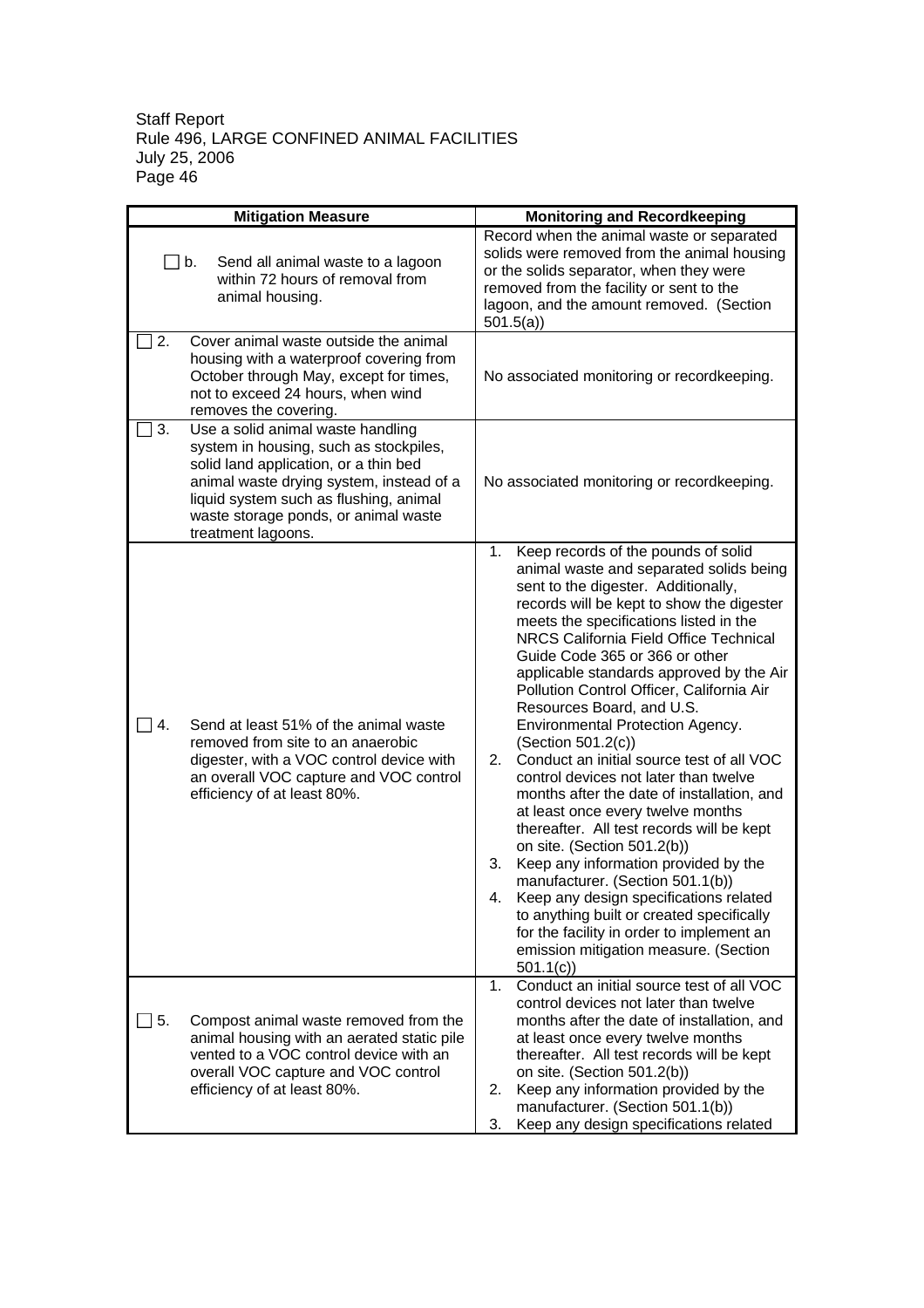| <b>Mitigation Measure</b>                                                                                              | <b>Monitoring and Recordkeeping</b>                                                                                                                                                                                                                                                                                                                                                                                                                                                                                      |
|------------------------------------------------------------------------------------------------------------------------|--------------------------------------------------------------------------------------------------------------------------------------------------------------------------------------------------------------------------------------------------------------------------------------------------------------------------------------------------------------------------------------------------------------------------------------------------------------------------------------------------------------------------|
|                                                                                                                        | to anything built or created specifically<br>for the facility in order to implement an<br>emission mitigation measure. (Section<br>501.1(c)                                                                                                                                                                                                                                                                                                                                                                              |
| Section 303.2(d) - LIQUID ANIMAL WASTE MEASURES (Choose one of the following)                                          |                                                                                                                                                                                                                                                                                                                                                                                                                                                                                                                          |
| Manage the facility such that there are no<br>1.<br>lagoons at the facility.                                           | No associated monitoring or recordkeeping.                                                                                                                                                                                                                                                                                                                                                                                                                                                                               |
| 2.<br>Choose one of the following:                                                                                     |                                                                                                                                                                                                                                                                                                                                                                                                                                                                                                                          |
| Use phototropic lagoons, or<br>a.                                                                                      | Test and record the lagoon for bacteria<br>concentration, bacteriochlorophyll a<br>concentration, or a surrogate parameter<br>according to the most recent NRCS<br>guidelines no later than twelve months after<br>issuance of the permit and at least once<br>every twelve months thereafter. (Section<br>501.6(a)                                                                                                                                                                                                      |
| ヿb.<br>Use an anaerobic lagoon.                                                                                        | Keep all information showing compliance with<br>the standards in the NRCS California Field<br>Office Technical Guide Code 359 or other<br>applicable standards approved by the Air<br>Pollution Control Officer, California Air<br>Resources Board, and U.S. Environmental<br>Protection Agency. (Section 501.6(c))                                                                                                                                                                                                      |
| 3.<br>Remove solids from the waste system<br>with a solid separator system, prior to the<br>waste entering the lagoon. | Keep all information showing<br>1.<br>compliance with the standards set forth<br>in the NRCS California Field Office<br>Technical Guide Code 632 or other<br>applicable standards approved by the Air<br>Pollution Control Officer, California Air<br>Resources Board, and U.S.<br>Environmental Protection Agency.<br>(Section 501.6(d))<br>Keep any information provided by the<br>2.<br>manufacturer. (Section 501.1(b))                                                                                              |
| Maintain lagoon with a pH between 6.5 and<br>4.<br>7.5.                                                                | Test and record the lagoon for pH no later<br>than twelve months after issuance of the<br>permit and at least once every three months<br>thereafter. (Section 501.6(f))                                                                                                                                                                                                                                                                                                                                                  |
| Choose one of the following:<br>5.                                                                                     |                                                                                                                                                                                                                                                                                                                                                                                                                                                                                                                          |
| Use an aerobic lagoon, or<br>$\Box$ a.                                                                                 | Test and record the lagoon for dissolved<br>oxygen content no later than twelve months<br>after the date of issuance of the permit, and<br>at least once every three months thereafter.<br>All information must be kept showing<br>compliance with the standards in the NRCS<br>California Field Office Technical Guide Code<br>359 or other applicable standards approved<br>by the Air Pollution Control Officer, California<br>Air Resources Board, and U.S.<br>Environmental Protection Agency. (Section<br>501.6(b) |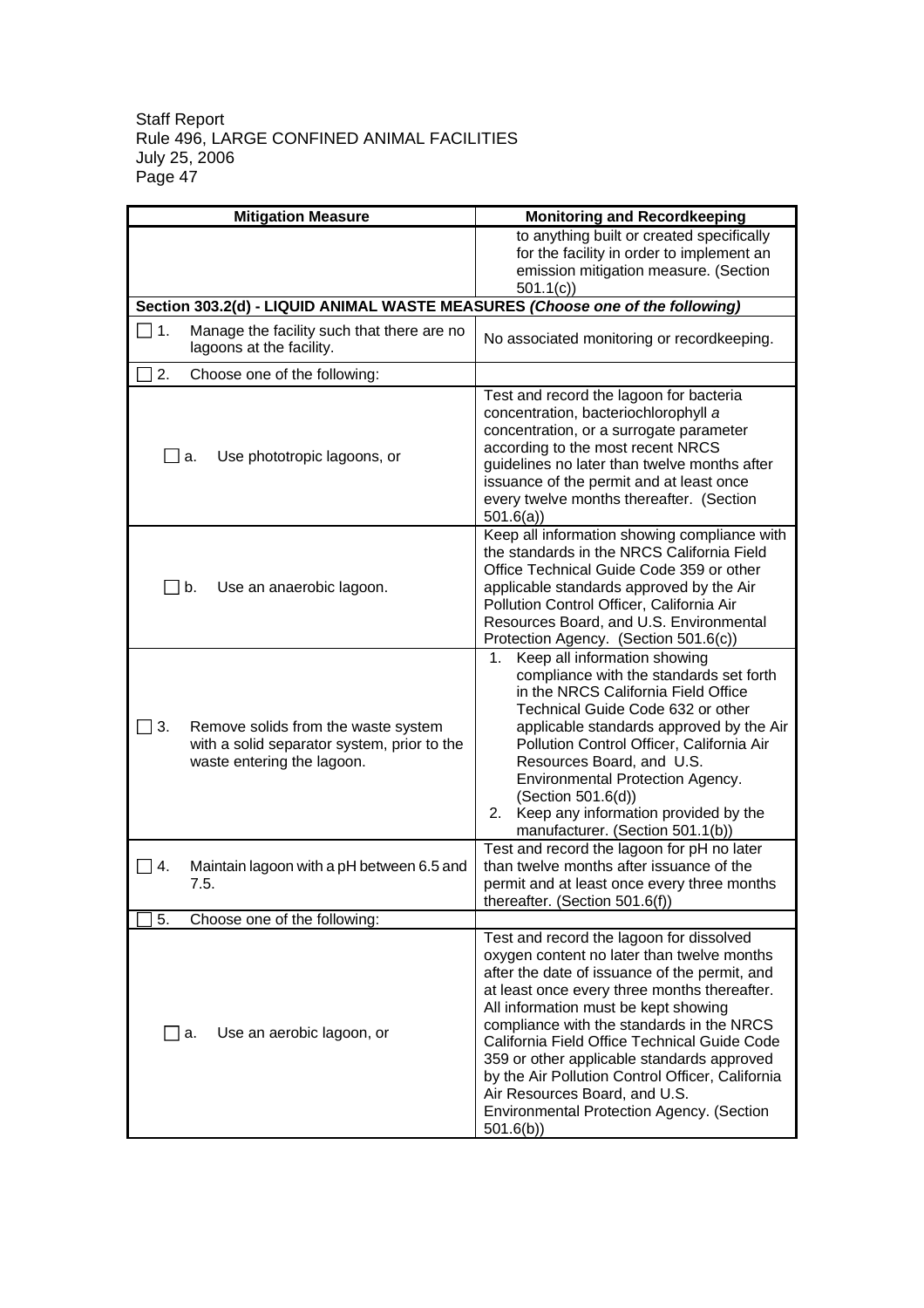| <b>Mitigation Measure</b> |                                                                                                                                                                                                                                                                                                                                                                                                | <b>Monitoring and Recordkeeping</b>                                                                                                                                                                                                                                                                                                                                                                                                                                                                                                                                                                           |  |
|---------------------------|------------------------------------------------------------------------------------------------------------------------------------------------------------------------------------------------------------------------------------------------------------------------------------------------------------------------------------------------------------------------------------------------|---------------------------------------------------------------------------------------------------------------------------------------------------------------------------------------------------------------------------------------------------------------------------------------------------------------------------------------------------------------------------------------------------------------------------------------------------------------------------------------------------------------------------------------------------------------------------------------------------------------|--|
|                           | Use a lagoon that is mechanically<br>$\Box$ b.<br>aerated.                                                                                                                                                                                                                                                                                                                                     | Test and record the lagoon for biological<br>1.<br>oxygen demand within twelve months<br>after the date of issuance of the permit<br>and at least once every twelve months<br>thereafter. All information must be kept<br>showing compliance with the standards<br>in the NRCS California Field Office<br>Technical Guide Code 359 or other<br>applicable standards approved by the Air<br>Pollution Control Officer, California Air<br>Resources Board, and U.S.<br>Environmental Protection Agency.<br>(Section 501.6(e))<br>Keep any information provided by the<br>2.<br>manufacturer. (Section 501.1(b)) |  |
| □ 6.                      | Maintain organic loading in the lagoon<br>such that the total solids is less than 3.5<br>mg (dry weight)/mL.                                                                                                                                                                                                                                                                                   | Test and record the organic content of the<br>lagoon no later than twelve months after<br>issuance of the permit and at least once<br>every three months thereafter.                                                                                                                                                                                                                                                                                                                                                                                                                                          |  |
| 7.                        | Use additional non-standard equipment<br>or chemicals on the solid separator<br>system, such as a roller or screw presses<br>or chemical coagulants and flocculants,<br>that increase the percent of solid<br>separation achieved by the separator and<br>is approved by the Air Pollution Control<br>Officer, California Air Resources Board,<br>and U.S. Environmental Protection<br>Agency. | Keep any information provided by the<br>1.<br>manufacturer. (Section 501.1(b))<br>Keep any design specifications related<br>2.<br>to anything built or created specifically<br>for the facility in order to implement an<br>emission mitigation measure. (Section<br>501.1(c)                                                                                                                                                                                                                                                                                                                                 |  |
| 8.                        | Cover the lagoon or storage pond and<br>vent to a VOC control device with an<br>overall VOC capture and VOC control<br>efficiency of at least 80%.                                                                                                                                                                                                                                             | Conduct an initial source test of all VOC<br>$1_{-}$<br>control devices not later than twelve<br>months after the date of installation, and<br>at least once every twelve months<br>thereafter. All test records will be kept<br>on site. (Section 501.2(b))<br>2.<br>Keep any information provided by the<br>manufacturer. (Section 501.1(b))<br>Keep any design specifications related<br>3.<br>to anything built or created specifically<br>for the facility in order to implement an<br>emission mitigation measure. (Section<br>501.1(c)                                                                 |  |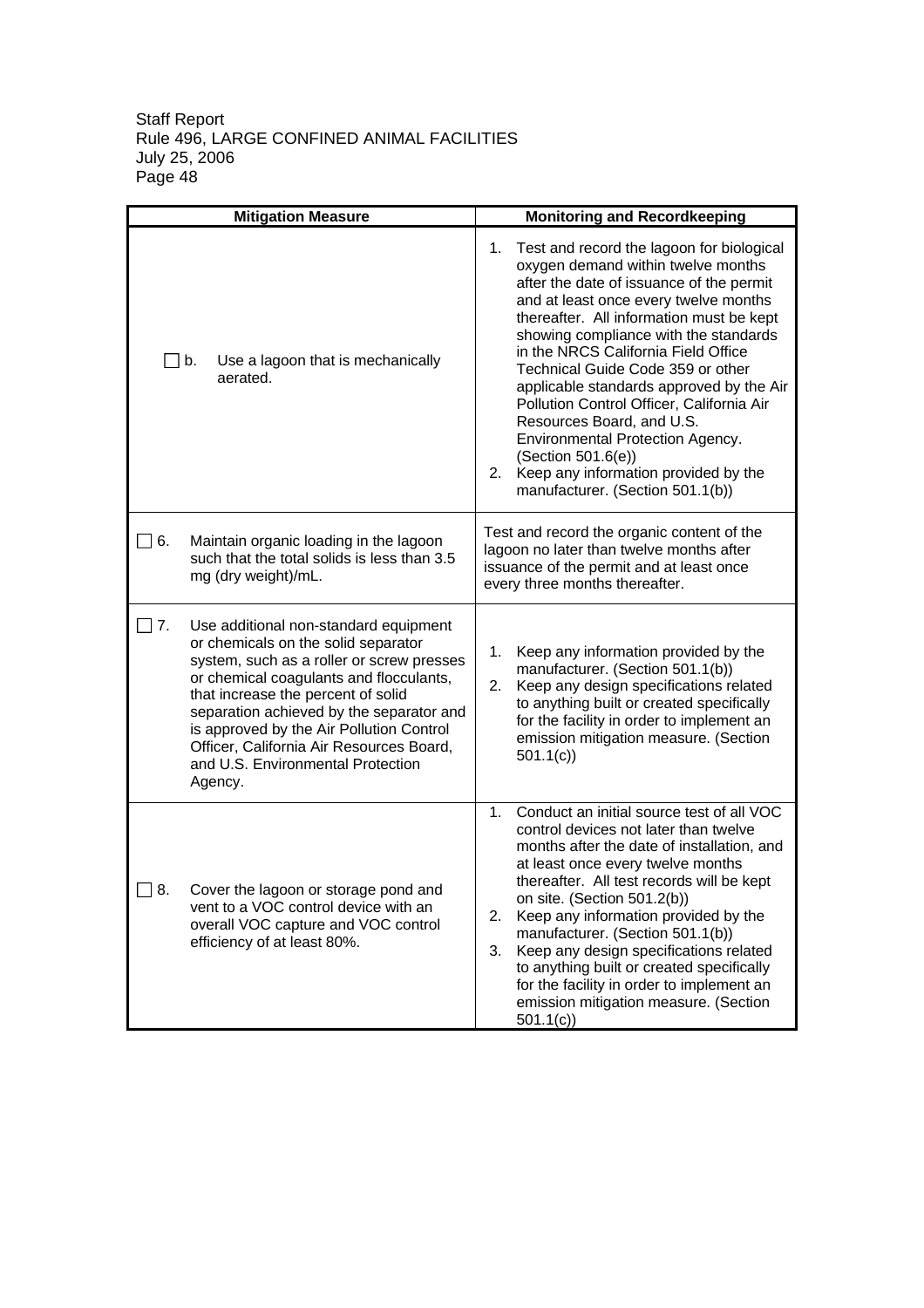# **APPENDIX E**

**Public Comments**

#### **Public Workshop Comments (July 6, 2006)**

- **Comment #1:** When will the rule be adopted?
- **Response:** The proposed rule is scheduled to be considered for adoption by the Board of Directors at a public hearing on August 24, 2006, along with Rules 215, 310, and 201.
- **Comment #2:** Can sources set up one-on-one meetings with District staff?
- **Response:** Yes. We have contacted all of the affected sources, and visited all but two before the workshop, to discuss the specific requirements. We will arrange additional individual meetings if requested.
- **Comment #3:** Are there more rules coming for agricultural sources?
- **Response:** The District will be considering control measures that apply to emissions of particulate matter from agricultural practices such as tilling, disking, cultivation, and raising of animals. We are evaluating the San Joaquin Valley Rule 4550, CONSERVATION MANAGEMENT PRACTICES.
- **Comment #4:** Are there plans to affect smaller CAF sources later?
- **Response:** The proposed rule applies to large CAFs, which constitute a small percentage of the District's total emission inventory for all CAFs. Therefore, future ozone attainment plans will evaluate whether to require similar controls at smaller CAFs. That process will begin later this year.
- **Comment #5:** There are a lot of recordkeeping requirements; how will farmers be able to keep track of what they need to record?
- **Response:** Staff has created a table in Appendix D of the Rule 496 Staff Report that shows the required recordkeeping associated with each mitigation measure listed. Staff will also work with affected sources to create checklists to make recordkeeping more manageable.
- **Comment #6:** We are all human and sometimes make mistakes and could forget recordkeeping if there are other more urgent matters that need to be attended. What will happen if an owner/operator at an affected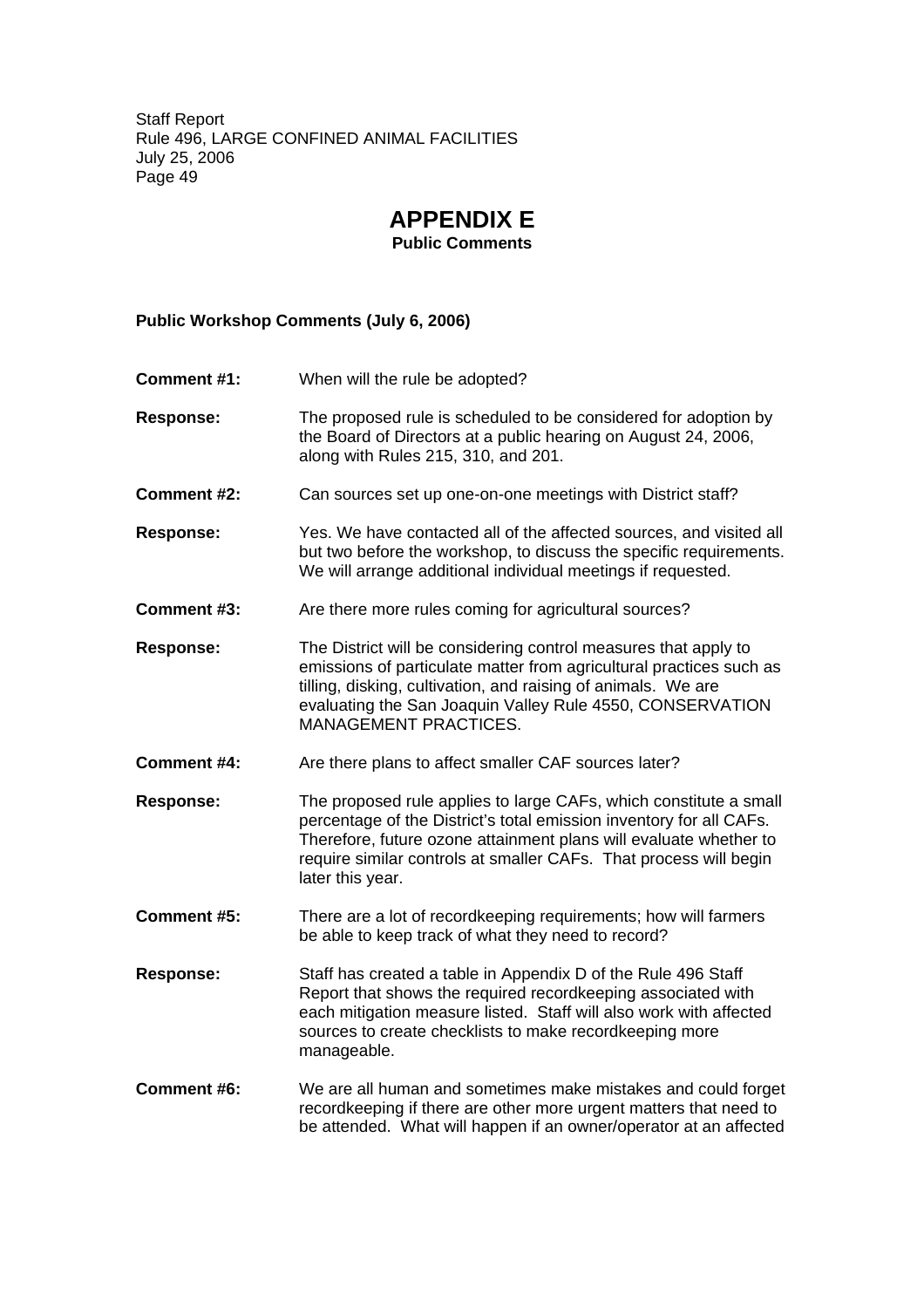source forgets some recordkeeping?

**Response:** The District compliance staff can issue a Notice to Comply or a Notice of Violation, depending on the circumstances. Generally a Notice to Comply is issued for the first incident. Repeated violations generally trigger a Notice of Violation, which involves a financial penalty.

#### **New Hope Dairy (June 23, 2006, by phone)**

- **Comment:** On page 8 of the Staff Report it states that southern Sacramento County and the San Joaquin Valley have similar environments and similar geographies and therefore it is not unreasonable for the same mitigation requirements to be applied here. But the two areas have different climates. The Sacramento Valley receives the delta breeze, which keeps temperatures cool. Additionally, there is not as big of a dust problem here as in the San Joaquin Valley. These differences make dairy farming much more favorable in Sacramento County as opposed to the San Joaquin Valley.
- **Response:** When comparing environments and geographies the reference was meant in a relative sense. Sacramento and San Joaquin are similar when compared to East Cost dairies or even dairies in the South Coast Air District. The operating practices are usually similar between Sacramento and San Joaquin Dairies. Staff will clarify in the Staff Report to better reflect the intentions of the comparison.

#### **Foster Farms (June 29, 2006, by phone)**

- **Comment:** In Section 501.1(a) it sounds like a real time record of animal head count needs to be kept. This is impossible for a poultry facility where close to 100 chickens can die per day.
- **Response:** Staff has adjusted the requirement to say that animal head count only needs to be updated once per day if needed. Based on conversations with industry, poultry operations subject to the rule already keep these records.

**New Hope Dairy (June 29, 2006)**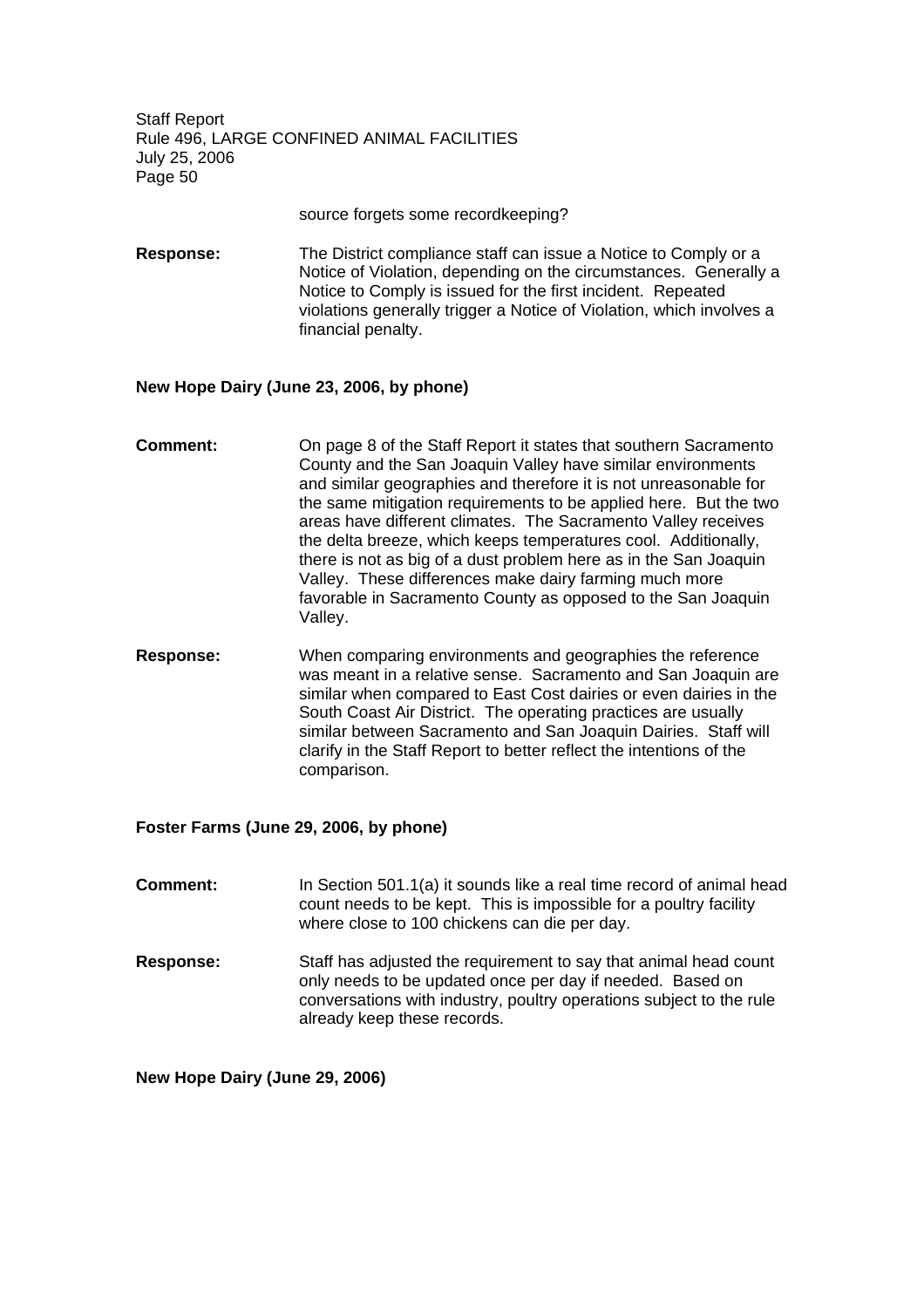- **Comment #1:** Many of the mitigation measures, like inspecting for leaks or cleaning feed, only require action taken once every 14 days when our dairy performs these actions every day. How would we keep records in these situations?
- **Response:** The recordkeeping requires recording when periodic actions are performed. Depending on the permit conditions, records need to show that the minimum requirements of the mitigation measures are being met.
- **Comment #2:** The recordkeeping requirements look cumbersome and overwhelming. A dairy owner has many things to worry about including the health, production, and comfort of the animals not to mention the other everyday challenges of running a dairy. Marking down that a leak inspection was performed is not a high priority and could be forgotten. We would not want to be performing the mitigation but get violations for something as trivial as recordkeeping.
- **Response:** Staff simplified the recordkeeping requirements while still trying to comply with U.S. EPA standards. Staff will work on creating some standard check lists for periodically performed mitigation measures to simplify recordkeeping. Staff will continue working with affected sources to see if records they are currently keeping will meet some of the recordkeeping requirements of Rule 496.
- **Comment #3:** Over the years since farming as occurred in California, the population of dairy cows has not significantly increased. Why are VOCs from dairy cows all of a sudden a problem? Why not regulate more unnatural sources of air pollution such as automobiles?
- **Response:** State law (SB 700) required removal of exemptions for agricultural operations from air quality permitting regulations and specifically requires this regulation for large CAFs. Sacramento County is currently designated as a serious nonattainment area for ozone, which is formed through the reaction of NOx and VOC in the presence of sunlight. Therefore, the pollutant primarily created by mobile sources, being NOx, is only part of problem. A large amount of VOCs generated in the District are created by confined animal facilities and as part of reaching those attainment goals VOC reduction from CAFs is a valid measure.

#### **Nilsen Farms (July 6 & 14, 2006)**

**Comment #1:** I receive my feed directly from Foster Farms and am contractually obligated to use their feed. Foster Farms does not send me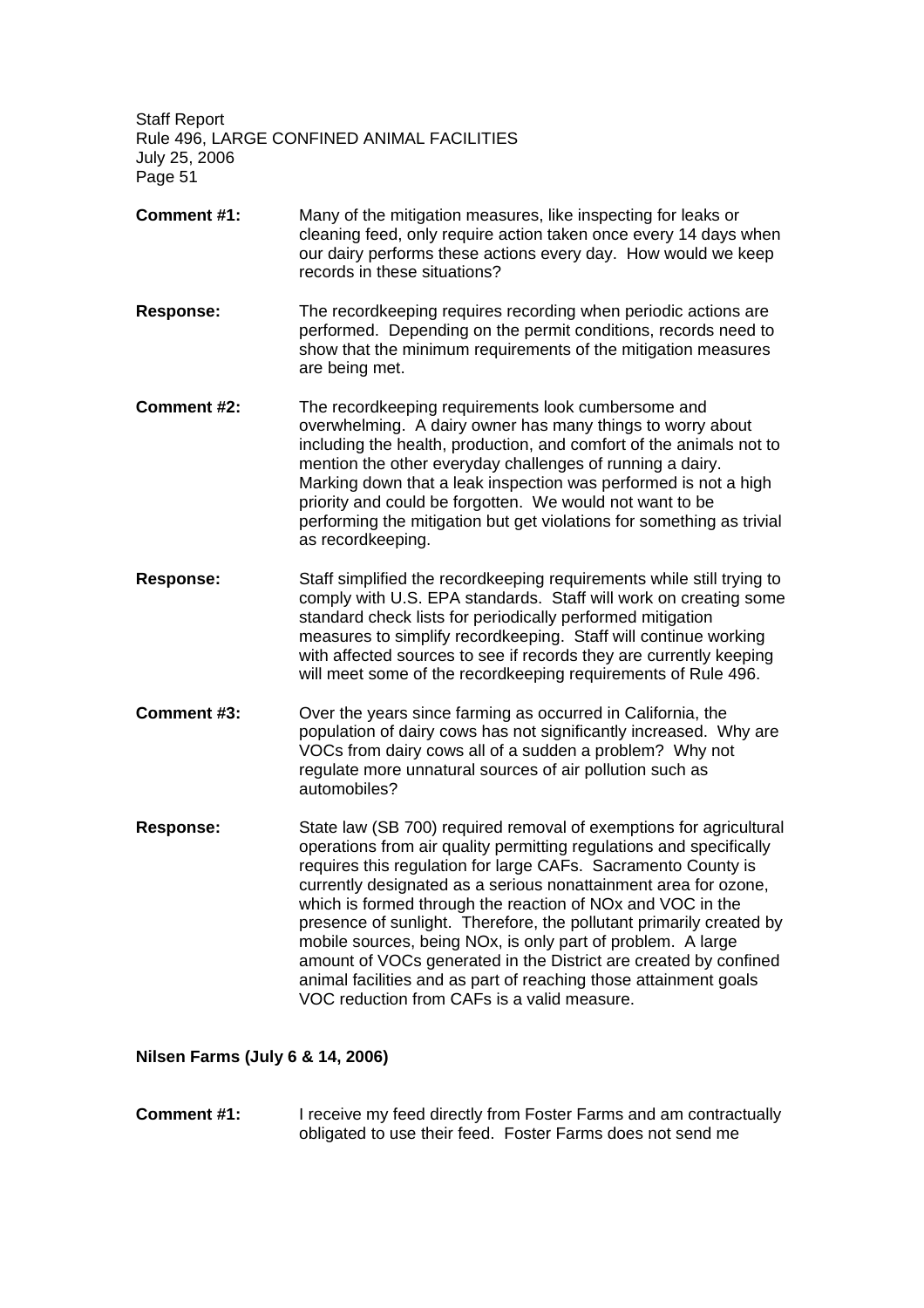|                  | records of feed formulation or content therefore I do not know if I<br>am completing many of the feed mitigation measures.<br>Additionally, I have no control over content and formulation in the<br>future if these measures are chosen.                                                                                                                                                                                                                                                                                                                                                                                                                                                                                                                                                                                                                                                     |
|------------------|-----------------------------------------------------------------------------------------------------------------------------------------------------------------------------------------------------------------------------------------------------------------------------------------------------------------------------------------------------------------------------------------------------------------------------------------------------------------------------------------------------------------------------------------------------------------------------------------------------------------------------------------------------------------------------------------------------------------------------------------------------------------------------------------------------------------------------------------------------------------------------------------------|
| <b>Response:</b> | Staff contacted Foster Farms and found that the feed provided<br>met two of the mitigation measures. Foster Farms claimed that<br>the feed formulation was a trade secret and therefore could not be<br>provided to the grower but could be provided to the District upon<br>request. Staff adjusted the rule so if an owner/operator is<br>contractually obligated to use a proprietary feed, then the supplier<br>will need to provide quarterly certification and provide 90 days<br>notice if feed will fail to meet mitigation measures. Also, Staff<br>changed the applicability of the rule so if the supplier fails to do<br>this they can be held responsible for resulting violations. If<br>supplier changes feed to not meet mitigation measures and<br>properly notifies the owner/operator, then the owner/operator must<br>contact the district in order to modify the permit. |
| Comment #2:      | Can you split the poultry ranch feed mitigation measures section<br>into two sections? One section would be for the owner/operator<br>with housekeeping measures and the other for the feed supplier<br>with feed content measures.                                                                                                                                                                                                                                                                                                                                                                                                                                                                                                                                                                                                                                                           |
| <b>Response:</b> | Staff feels that dividing up the section would limit options for<br>owner/operators who use their own feed. To make the rule more<br>readable, Staff has grouped all feed content measures together<br>(measures 1 through 5).                                                                                                                                                                                                                                                                                                                                                                                                                                                                                                                                                                                                                                                                |
| Comment #3:      | The measure in Section $303.2(c)(1)(a)$ related to removing all<br>animal waste from a facility within 72 hours is unrealistic. The<br>amount of time taken to remove the animal waste from the facility<br>depends on fertilizer demands and the schedule of the person<br>removing the feed from the facility.                                                                                                                                                                                                                                                                                                                                                                                                                                                                                                                                                                              |
| <b>Response:</b> | This measure may not work for all facilities but the District would<br>like to give credit to the facilities that remove animal waste from<br>the facility quickly.                                                                                                                                                                                                                                                                                                                                                                                                                                                                                                                                                                                                                                                                                                                           |

### **B & J Dairy (July 13, 2006)**

**Comment #1:** The smaller dairies are the ones who do not necessarily do these mitigation measures and therefore should be included in the regulation.

**Response:** The proposed rule was designed to meet the requirements of state law. Because the large CAFs only account for a small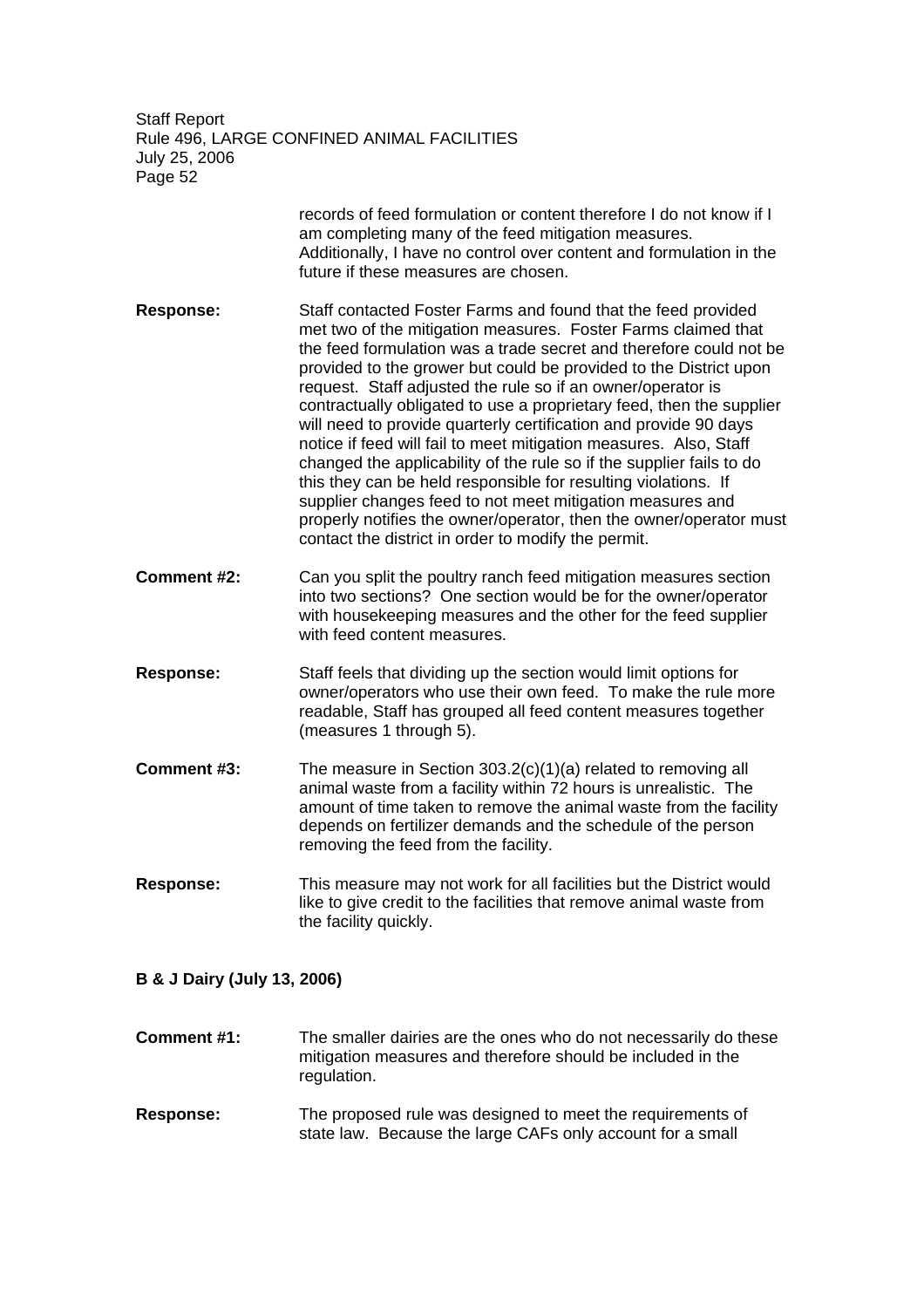> percentage of livestock emissions, Staff will be looking at similar requirements for smaller CAFs. This evaluation will be included as part of the 8-hour ozone attainment plan.

- **Comment #2:** Will there be more requirements if the number of animals on the CAF increases?
- **Response:** The facility will be permitted for a maximum amount of animals and any increase in head count over this limit will require a permit modification but there will be no added requirements under Rule 496.

#### **U.S. ENVIRONMENTAL PROTECTION AGENCY (July 11, 2006)**

| Comment #1:      | Section 303.1(d)(2) and wherever this language appears in the<br>rule. We recommend requiring CAF operators to minimize liquid<br>leaks as much as possible as soon as a leak is found. For<br>example, South Coast Rule 223, Emission Reduction Permits for<br>Large Confined Animal Facilities, requires leak inspections and<br>repair every 24 hours instead of 14 days. |
|------------------|------------------------------------------------------------------------------------------------------------------------------------------------------------------------------------------------------------------------------------------------------------------------------------------------------------------------------------------------------------------------------|
| <b>Response:</b> | Staff adjusted the requirement to increase the frequency of leak<br>inspection from 14 days to every day. Based on conversations<br>with affected sources, animal housing areas are inspected daily<br>and any leaks found are repaired immediately.                                                                                                                         |
| Comment #2:      | Section 303.2(b)(1) & (2). More stringent manure and waste<br>clean-up provisions appear in South Coast AQMD Rule 223<br>requiring daily disposal and clean-up. Please consider revising<br>Rule 496 accordingly, or providing an explanation in the Staff<br>Report as to why these provisions are not reasonable in the<br>Sacramento area.                                |
| <b>Response:</b> | From talks with stakeholders, affected sources, and the<br>SJVUAPCD, Staff has found that increasing these requirements to<br>daily instead of every 14 days to not be economically feasible due<br>to the large increase in labor requirement for the required<br>cleaning.                                                                                                 |
| Comment #3:      | Section 303.2(b)(6) & (11). We recommend requiring CAF<br>operators to minimize liquid leaks as much as possible as soon as<br>the leak is found. For example, South Coast AQMD Rule 223<br>requires drinker rotation and leak inspection and repair every 24<br>hours instead of every 14 days.                                                                             |
| <b>Response:</b> | Staff adjusted Section 303.2(b)(11) to require leak inspections                                                                                                                                                                                                                                                                                                              |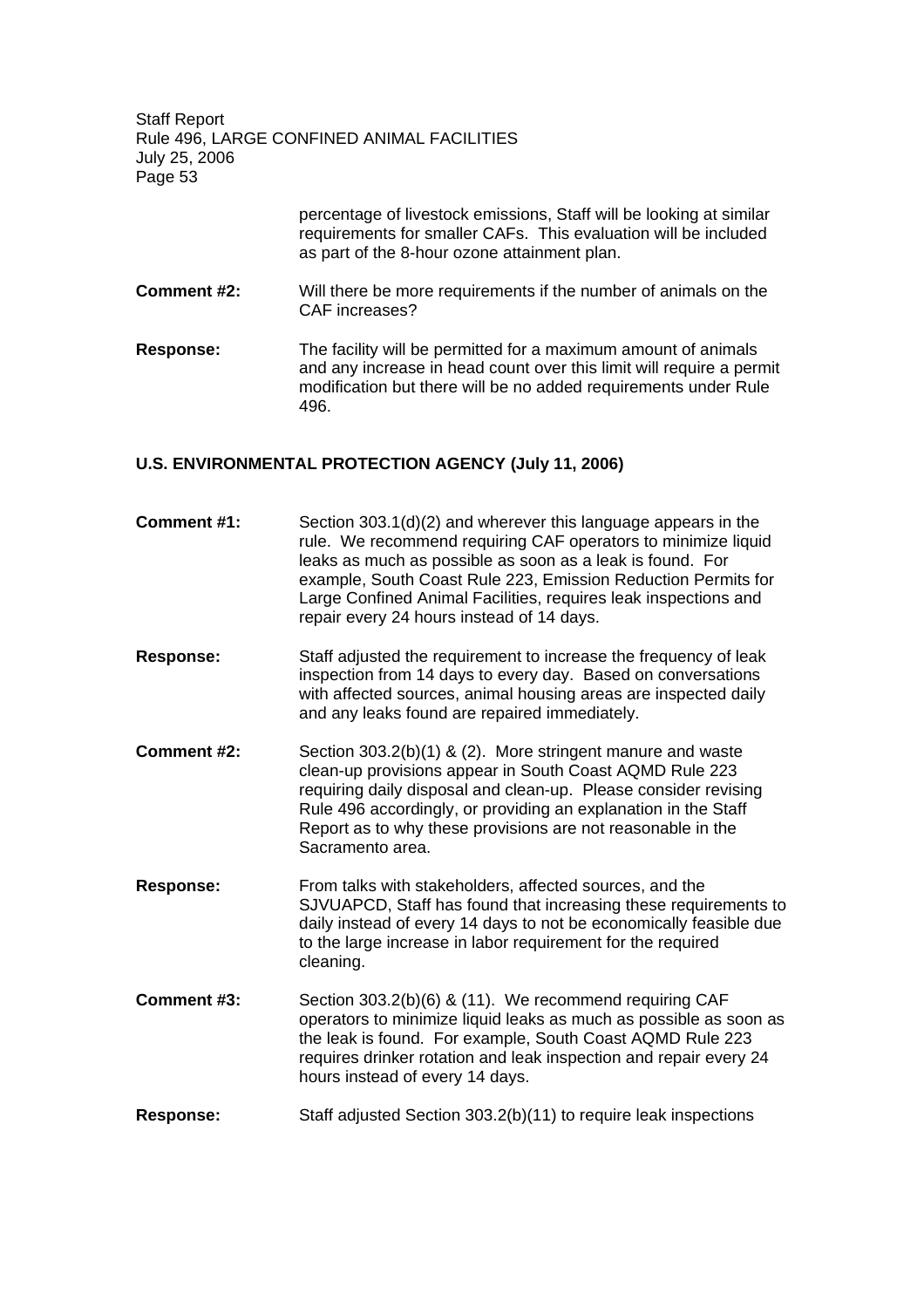> every day instead of every 14 days (see response to comment #1). Section 303.2(b)(6) deals with adjusting the height, volume, and location of the drinkers. The purpose of this measure is to adjust the drinkers relative to the size of the birds to prevent spilling and allow litter under the drinkers time to dry. Staff feels that adjusting the height, volume, and location daily is excessive because the birds grow do not grow that fast.

- **Comment #4:** Section 303.3. Executive Officer discretion is implied in evaluating the content and stringency of mitigation plans submitted under this section. Please consider adding an explicit emissions reduction requirement such as 30% requirement provided in San Joaquin Valley Unified APCD Rule 4570, Confined Animal Facilities.
- **Response:** Due to the infancy of the research and continued development in emission factors for CAFs, specifying an exact percentage for other CAF emission mitigation plans to attain is uncertain and premature. Instead, Staff has included a requirement that the emission mitigation plan must give equal or greater reduction than the minimum achieved by a facility complying with either the dairy or poultry ranch mitigation requirements. This will enable any request to be evaluated based on the best science at the time. Based on this comment, the rule now requires approval by the California Air Resources Board (CARB) and the U.S. Environmental Protection Agency (EPA) of mitigation plans for other types of large CAFs. It should also be noted that no large CAFs other than dairies and poultry ranches have been identified in the District.
- **Comment #5:** Section 303.4. This section allows for Executive Officer discretion in approving emission factors and determining mitigation measure equivalency for substitutions. We recommend that SMAQMD develop emission calculation protocols to allow consistent comparisons between individual mitigation measures and mitigation measures grouped together in a mitigation plan. Without such guidance, we suggest requiring EPA concurrence with SMAQMD's equivalency determinations.
- **Response:** Due to the uncertainty in emission factors and reduction potential Staff is unable to create a specific calculation protocol. The requirement has been changed to include the CARB and EPA in the approval process for the substitution of mitigation measures.
- **Comment #6:** Section 304. Please consider adding an explicit emissions reduction requirement such as the 30% requirement provided in San Joaquin Valley Unified APCD Rule 4570, as well as, developing specific calculation protocols for CAF operators to use in developing and evaluating their emission reduction calculations.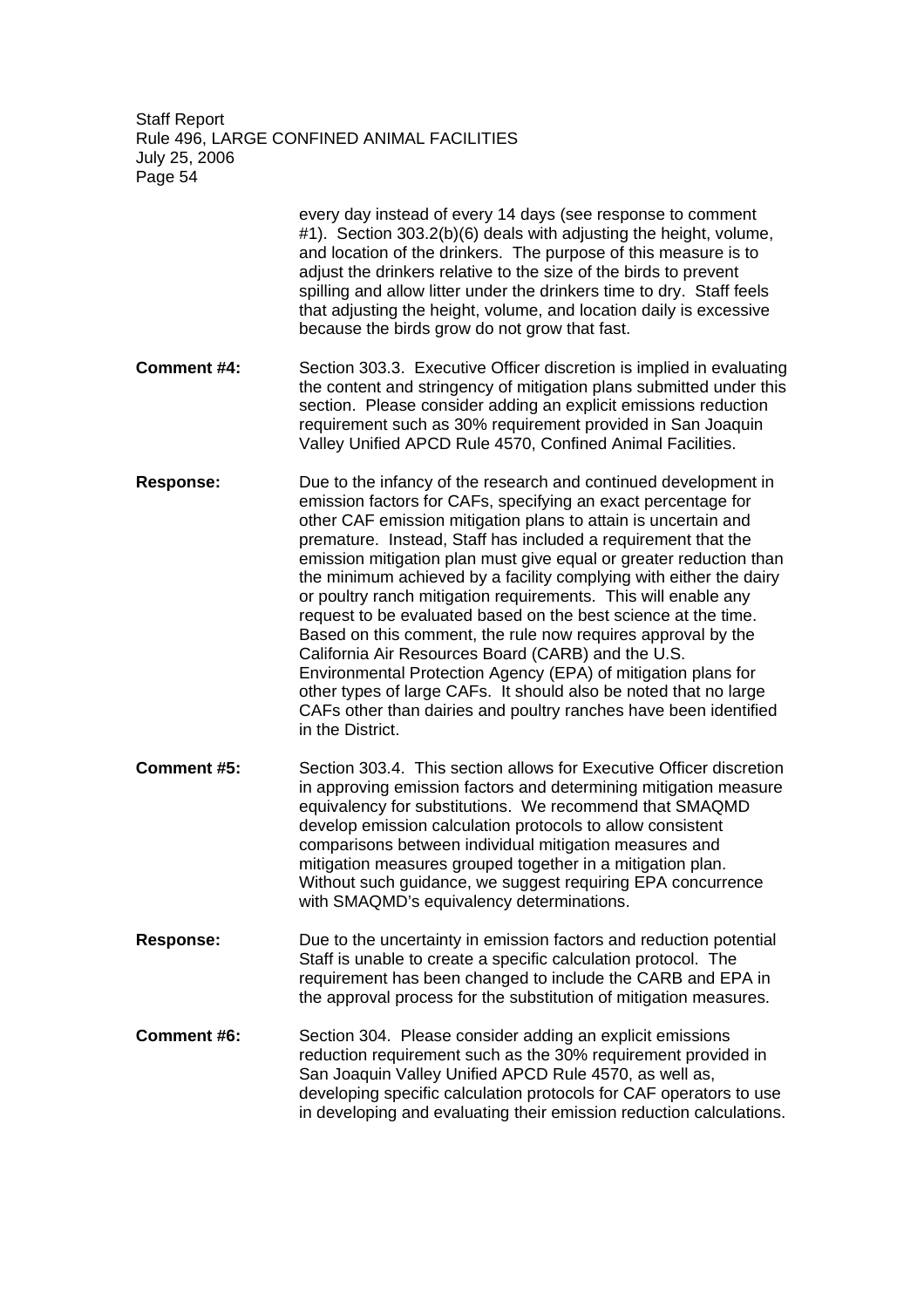- **Response:** See the responses for EPA comments #4 & 5. Based on the visits to the affected facilities, we do not expect any sources to use this provision at this time. Additionally, should it become necessary, due to the limited number of large CAFs within the District, Staff will work closely with affected sources to develop alternative emission mitigation plans if needed. Section 304 requires an alternative emission mitigation plan to achieve equal or greater reductions than the minimum reductions achieved by dairies and poultry facilities in complying with the lists of mitigation measures. EPA and CARB approval is also required for these types of emission mitigation plans.
- **Comment #7:** Section 401. If Rule 496 relies on provisions in SMAQMD Rule 215, Agricultural Permit Requirements and New Agricultural Permit Review, to develop permits and to determine BACT (Best Available Control Technology) for a given facility, please ensure that this rule is submitted to the EPA with Rule 496 if it is not already approved into the State Implementation Plan.
- **Response:** Rule 215 will be submitted with Rule 496 for approval into the State Implementation Plan.
- **Comment #8:** Section 403.2. These provisions contain instances of Executive Officer discretion in reviewing, approving, and granting time extensions for approval. For example, it appears the Executive Officer could relax the rule's definition of BARCT in contradiction of the Section 303 requirements. We suggest adding specific criteria for approving a mitigation plan and specific timelines for finding a plan complete and subsequently approving or amending it.
- **Response:** Staff added Section 403.2(a)(2) that requires, if an emission mitigation plan update shows changes to the emission mitigation plan, then the new plan cannot result in less emission reduction potential than the previous plan. The timeframe is already outlined in the rule. Section 403.2(b) states if no changes are proposed in the update, then action will be taken no later than 90 days after a completed update is submitted. If changes are proposed in the update, then Section 403.2(a)(1) requires a permit modification application to be submitted according to the timeframes laid out in Rule 215, AGRICULTURAL PERMIT REQUIREMENTS AND NEW AGRICULTURAL PERMIT REVIEW.
- **Comment #9:** Section 404.1. Please clarify in the rule that "%W" is the percent of animal waste sent to a digester on a daily basis. Similarly, please specify in the Staff Report that the average manure production factors in your equation are daily output factors.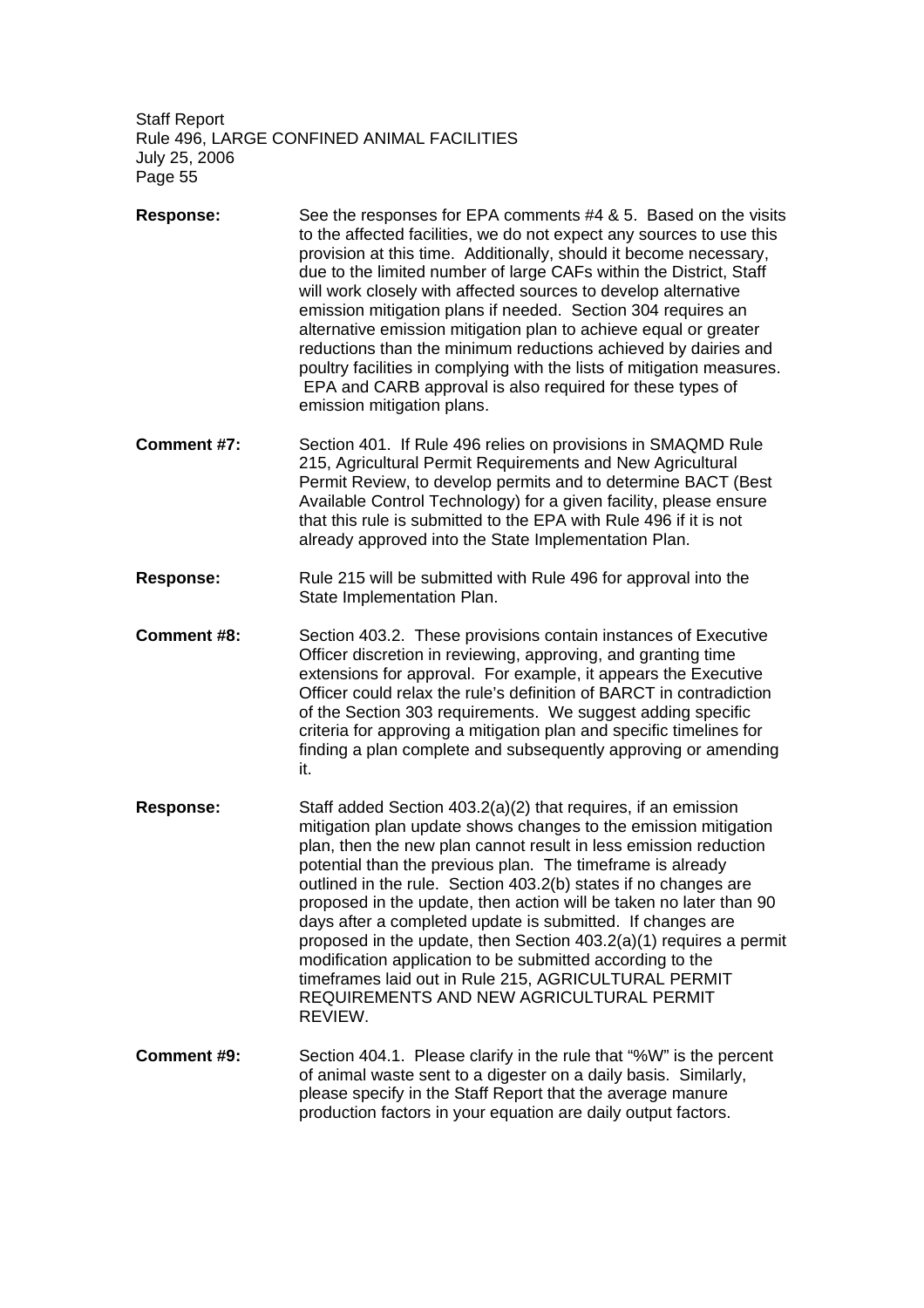- **Response:** Staff revised the rule accordingly. The average manure production factors are specified as daily in the summary of changes in Appendix A of the Staff Report.
- **Comment #10:** Section 404.2. Please explain why this calculation is done quarterly for poultry facilities as opposed to whenever waste is removed from the facility and sent to the digester, consistent with the requirement at Section 303.2(c)(4).
- **Response:** Staff revised the requirement to be calculated on a per house cleaning basis.
- **Comment #11** Section 502.2(a). This section should include mitigation measures 303.1(c)(1) and 303.1(d)(1) as these mitigation measures require actions that are done at least daily, if not multiple times a day.
- **Response:** Staff revised rule to include recordkeeping requirements for Sections 303.1(d)(1) and 303.1(d)(8). Section 303.1(c)(1) refers to flushing or hosing the milking parlor before, after, or during each milking. From conversation with stakeholders and visits to the affected facilities Staff has found the process of flushing or hosing the milking parlor is nearly a continuous daily process. It is done to prevent contamination of milk and milking equipment, which is critically important to dairies. The amount of recordkeeping that would be associated with this measure would be unreasonable. This measure can be verified through the inspection process.
- **Comment #12:** Section 501.2(b). In addition to the annual source test requirement, please add a requirement that CAFs properly operate and maintain their emission control devices at all times.
- **Response:** Staff revised the rule to specify that VOC control devices should be maintained and operated according to the manufacturer's specifications, in Section 305.6.
- **Comment #13:** Section 501.6. Please consider more frequent than annual testing for pH and oxygen content in waste lagoons to better ensure continuous compliance with the rule; especially since the testing requirement is relatively simple. Also, please require a periodic monitoring requirement for organic loading in a waste lagoon consistent with the 3.5 mg/ml requirement in section 301.1(g)(6).
- **Response:** Staff revised the rule to require pH and dissolved oxygen content in waste lagoons to be tested every 3 months instead of every 12 months. Staff also added Section 501.6(g) to require periodic monitoring for organic loading into a waste lagoon.